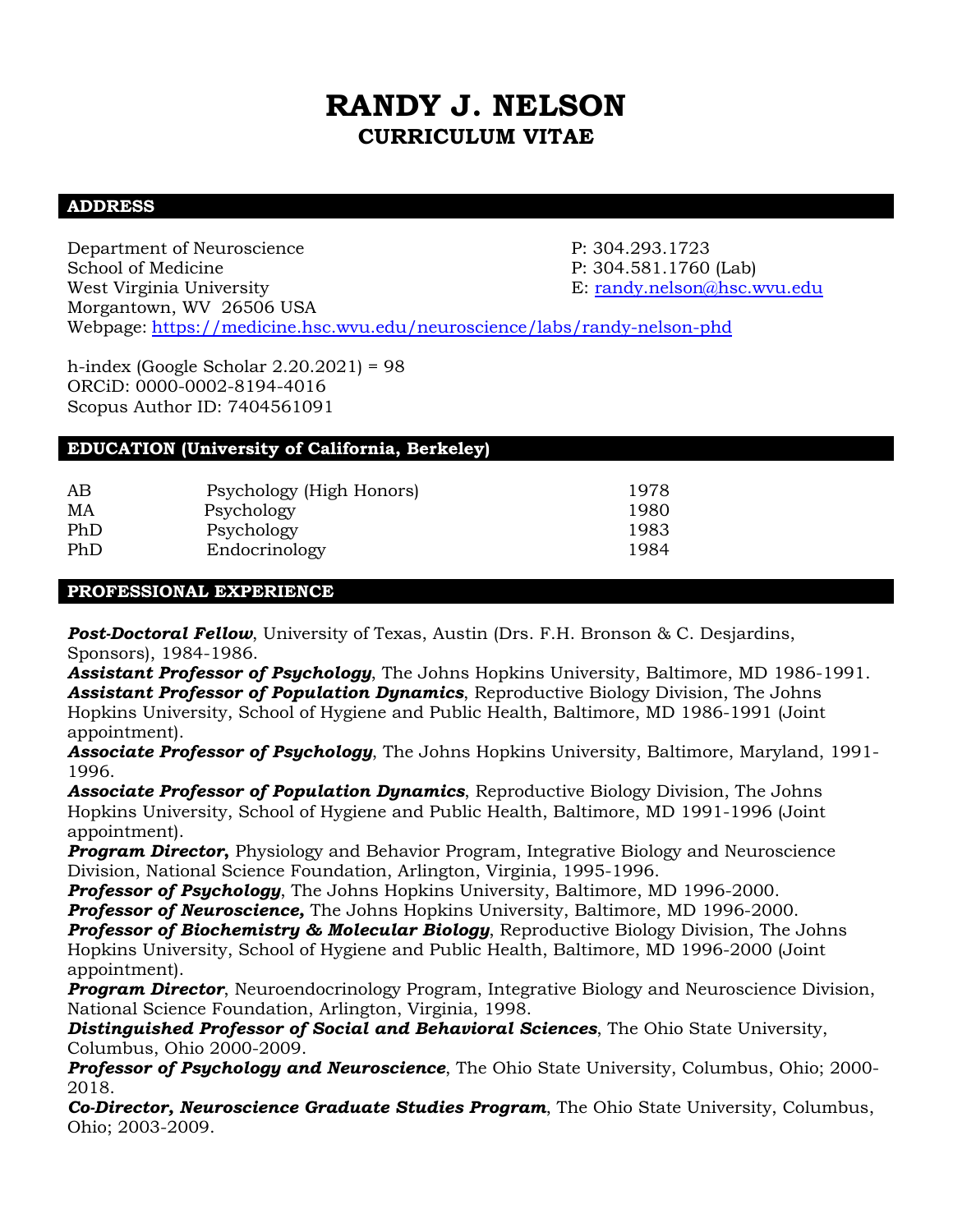*Member: Institute for Behavioral Medicine Research*, The Ohio State University, Columbus, Ohio; 2004-2018.

**Professor of Evolution, Ecology, and Organismal Biology,** The Ohio State University, Columbus, Ohio; 2005-2015.

*Visiting Scholar,* Department of Psychology, University of California, San Diego; 2009-present. *Visiting Scientist,* Laboratory of Genetics, Salk Institute, San Diego; 2009-present.

*Chair, Department of Neuroscience,* The Ohio State University, Columbus, Ohio; 2009-2018. *Brumbaugh Chair in Brain Research and Teaching, The Ohio State University, Columbus,* Ohio; 2009-2018.

*Distinguished Professor of the College of Medicine,* The Ohio State University, Columbus, Ohio; 2012-2018.

*Distinguished University Professor,* The Ohio State University, Columbus, Ohio; 2013-2018. *Co-Director, Ohio State Neuroscience Research Institute,* The Ohio State University, Columbus, Ohio; 2014-2018.

**Faculty Lead, Brain Injury Discovery Theme,** The Ohio State University, Columbus, Ohio; 2015-2018.

*Professor and Chair of Neuroscience,* West Virginia University, Morgantown, WV; 2018 present.

*Hazel Ruby McQuain Chair for Neurological Research*, West Virginia University, Morgantown, WV; 2018-present.

*Executive Director of Foundational Research, Rockefeller Neuroscience Institute*, West Virginia University, Morgantown, WV; 2018-present.

*Director of Neuroscience Graduate Program*, West Virginia University, Morgantown, WV; 2018-present.

**Director of the West Virginia University Center for Foundational Neuroscience Research and Education**, West Virginia University, Morgantown, WV; 2020-present.

# **HONORS AND AWARDS**

Phi Beta Kappa, 1978

Psi Chi, 1978.

National Institute of Mental Health Pre-Doctoral Traineeship, 1981-1983.

Distinguished Teacher, Committee on Teaching of the Berkeley

Division of the Academic Senate, University of California, 1981-1982, 1982-1983.

National Institutes of Health Individual Post-Doctoral Fellowship, 1984-1986.

Sigma Xi, 1985.

NIH, James A. Shannon Award for Innovative Research, National Cancer Institute, 1992-1994. Distinguished Professor of Social and Behavioral Sciences, 2000-2009.

Ohio State University Psychology Department Fred Brown Research Award, 2001-2002.

ALPCO/Buhlmann Distinguished Lectureship, Society for Light Treatment & Biological Rhythms, 2002.

Fellow, American Association for the Advancement of Science, Elected 2002.

J.P. Scott Memorial Distinguished Lectureship in Neuroscience, Bowling Green State University, 2004.

Accomplishment Based NSF Grant Renewal, "Photoperiodic effects on immune function." 2004- 2009.

Fellow, American Psychological Association, Division 6, Elected 2005.

Fellow, Association for Psychological Science, Elected 2006.

Distinguished Scholar Award, Ohio State University, 2006.

Fellow, Animal Behavior Society, Elected 2006.

Ohio State University Psychology Department Fred Brown Research Award, 2007-2008.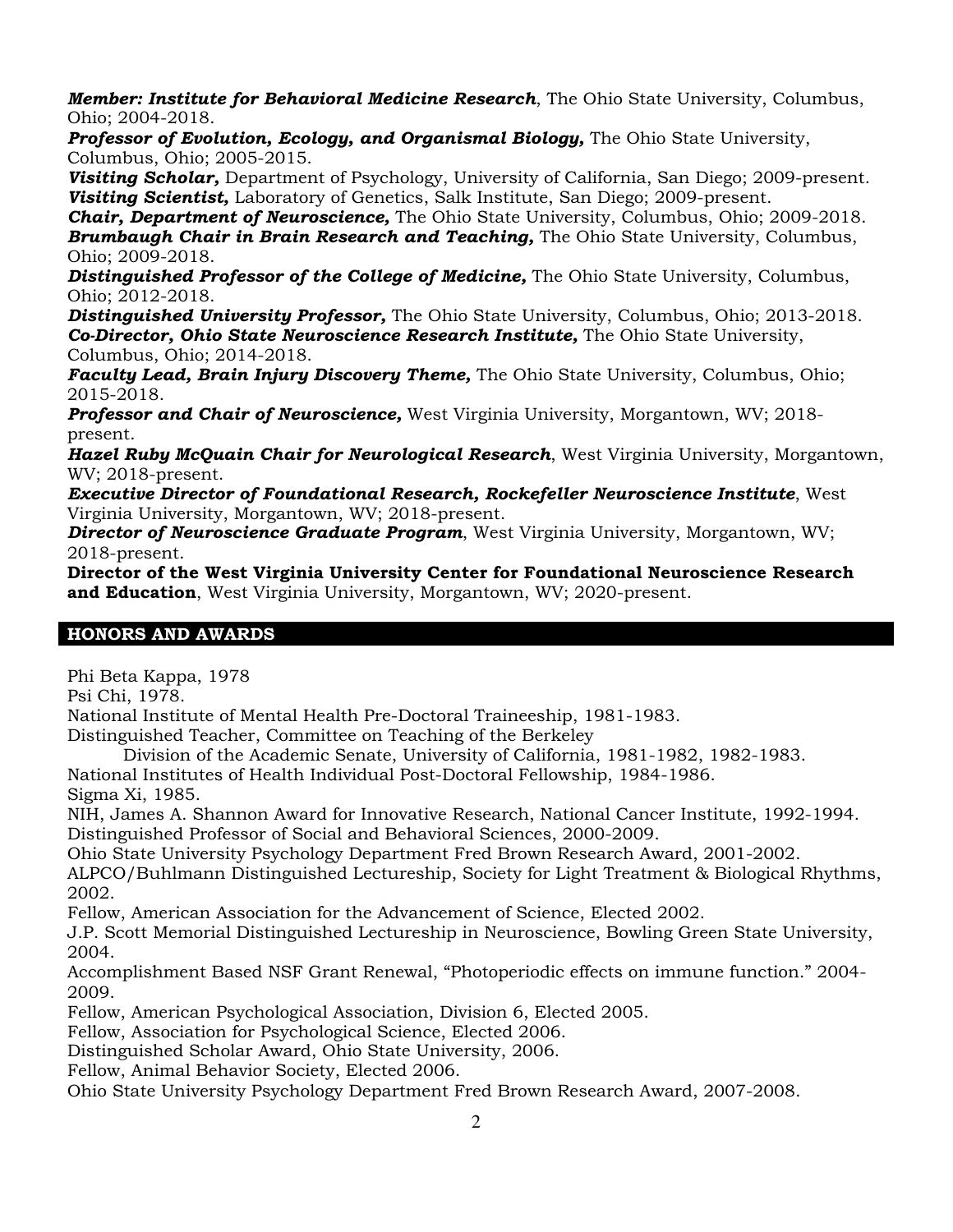Distinguished Lecturer, Ohio State University, 2008-2009.

"Faculty of 1000 Biology," Invited contributing Faculty Member (Neural homeostasis) (renamed to Faculty Opinions), 2008-present.

Nu Rho Psi Induction, 2010.

Alumni Distinguished Teaching Award, Ohio State University, 2009.

Ohio State University Academy of Teaching, 2009-2018.

President, Central Ohio Chapter of the Society for Neuroscience, 2006-2012.

Vice-President, US Midwest, National Nu Rho Psi Honor Society (Neuroscience Honor Society). 2012-2015.

Dr. John D. and E. Olive Brumbaugh Chair in Brain Research and Teaching, 2009-2018. Distinguished Professor, College of Medicine, Ohio State University Medical Center, 2012-2018. Distinguished University Professor, The Ohio State University, 2013-2018

Howard Bern Lecturer, Society for Integrative and Comparative Biology, West Palm Beach, FL, 2015.

Daniel Lehrman Lifetime Career Award, Society for Behavioral Neuroendocrinology, 2016. Award for Education in Neuroscience, Society for Neuroscience, 2017.

American Psychological Association Neal Miller Distinguished Lecture, Washington, DC, 2020.

## **MEMBERSHIPS IN PROFESSIONAL SOCIETIES**

American Association for the Advancement of Science, Fellow American Psychological Association, Fellow American Society of Mammalogists Animal Behavior Society, Fellow Association for Psychological Science, Fellow Psychoneuroimmunology Research Society Society for Behavioral Neuroendocrinology Co-organizer of first annual meeting

Advisory Board 2004-2007 Chair, Program Committee, 2006-2007 Program Committee, 2007-2009 Chair, Web Committee, 2009-2011

Advisory Committee, 2011-present

Society for Neuroscience

Society for the Study of Biological Rhythms

Society for the Study of Reproduction

Member of the Education Committee, 1982-1983; 1985-1986

Chairperson of the Education Committee, 1986-1987

Member of the Membership Committee; 1990-1994.

## **PROFESIONAL SERVICE**

## *Grant Application Reviewer:*

Behavioral and Neurosciences Study Section, NIH, 1986-1987. National Science Foundation (ad hoc reviewer), 1986-2008 National Science Foundation (Dissertation Improvement Panel), 2003. NSF Site Visit Panelist, chair, 2002 Study Panel Member, 1995-1997. Animal Behavior, NSF Animal Behavior Program Officer, NSF, 1996-1997.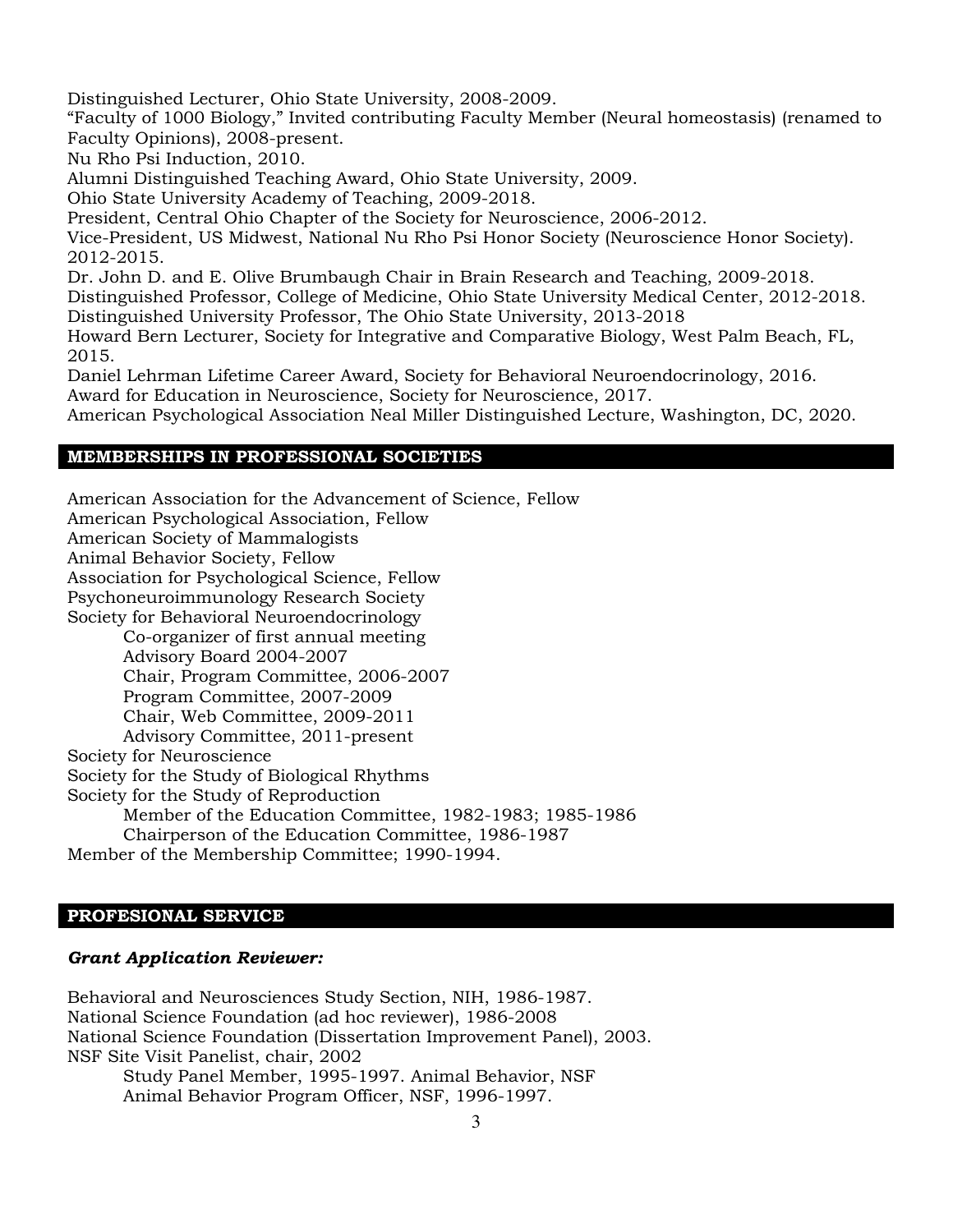Neuroendocrinology Program Officer, NSF, 1998-1999. Study Panel Member 1995-1996. Minority Biomedical Research Support, Physiology Review Panel, NIGMS, NIH. Study Panel Member 1998-1999. Psychopharmacology Review Panel, NIDA, NIH. Study Panel Member, 2000-2001. IFCN-2, NIH. Study Panel Ad hoc member, 2002-2003 BBBP-1, NIH Study Panel Member, 2002-2003, NIH Special Emphasis Panel IFCN-1. Study Panel Ad hoc member, 2005-2006, NIH BRS panel. Study Panel Ad hoc member, 2006-2008, NIH, Chronic Fatigue Syndrome RFA panel. Study Panel, Member, 2006-2009, NIH Neuroscience Blueprint Conte Center grant panel. Study Panel, Member, 2007-2009, NIH Neurogenetics and Neurogenomics panel. Study Panel Member, 2007, NIH Novel Genetic Tools to Study Brain Function panel Study Panel Member, 2014-2018, NIH Conflict: Integrative Neuroscience panel Study Panel Member, 2008-2009, NIH T32 Training Grants panel. Medical Research Council (Great Britain), 2002-2003 NSF Neuroendocrinology Preproposal Panel, 2013-2015. Guggenheim Foundation Whitehall Foundation Sloan Foundation World Wildlife Fund Burroughs-Wellcome Fund Austrian Science Foundation (Föderung der wissenschaftlichen Forschung) Natural Sciences and Engineering Research Council of Canada Israel Science Foundation Science Foundation Ireland Biotechnology and Biological Sciences Research Council (UK) Saskatchewan Health Research Foundation US-Israel Binational Science Foundation Spanish Ministry of Health Cooperative Research Networks UK National Centre for the Replacement, Refinement and Reduction of Animals in Research Ontario Mental Health Foundation Wellcome Foundation Swiss National Science Foundation

# *Editor:*

*Newsletter for the Society for the Study of Reproduction*; 1986-1988. Associate Editor: *Hormones and Behavior*; 2012-2018. Associate Editor: *Journal of Experimental Zoology A: Ecological Genetics and Physiology;* 2014- 2019. Co-Editor in Chief: *Journal of Experimental Zoology A: Ecological Genetics and Physiology;* 2020- 2021 Editor in Chief: *Journal of Experimental Zoology A: Ecological Genetics and Physiology;* 2021-

# *Editorial Board Memberships:*

*Journal of Pineal Research*; 1998-2002. *Behavioral Neuroscience*; 1997-2020. *Frontiers in Behavioral Neuroscience*; 2007-2022. *Frontiers in Integrative Pharmacology*; 2010-2014. *Brain, Behavior, and Immunity*; 2007-2015. *Physiology & Behavior;* 2008-2022.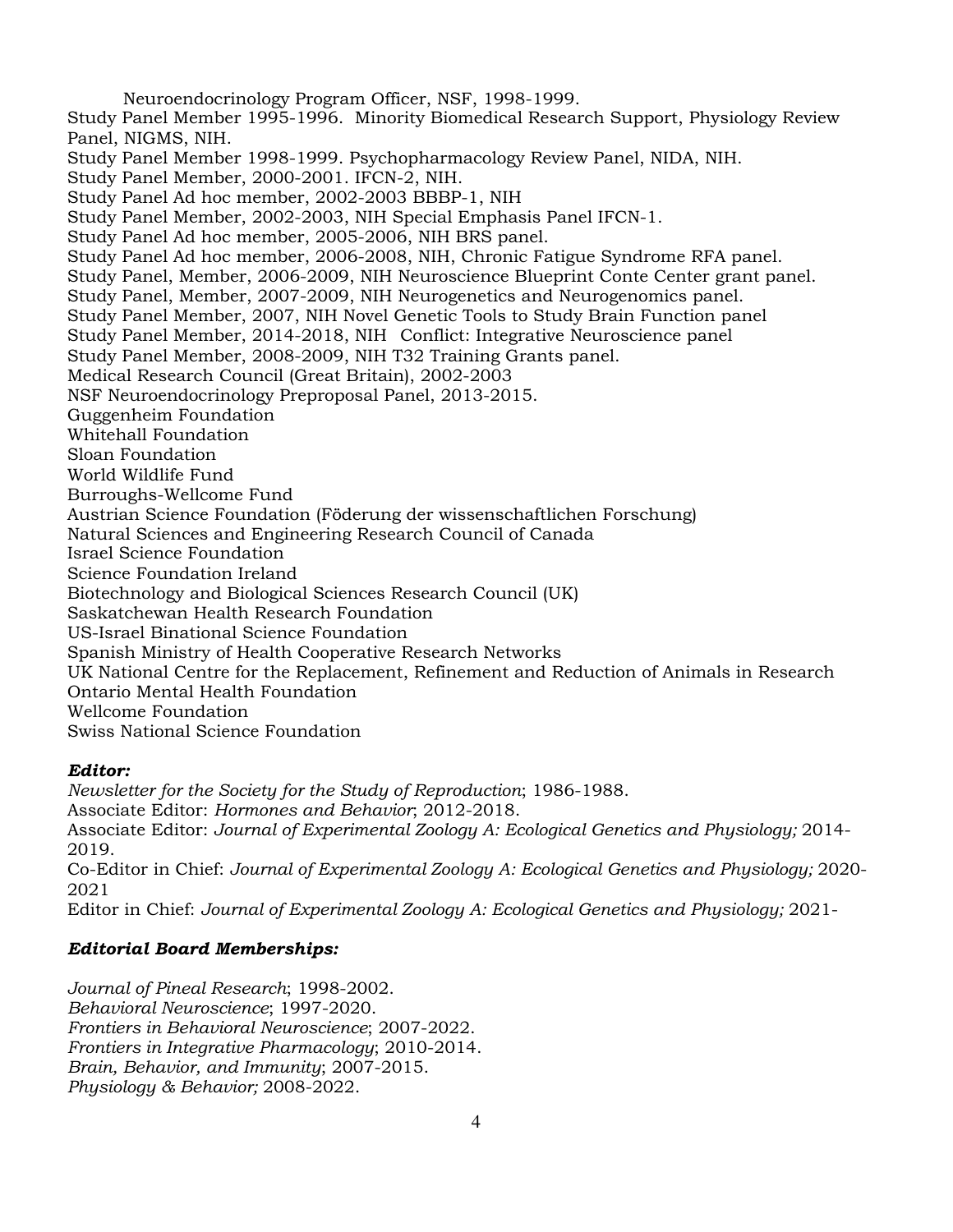*International Journal of Zoology;* 2008-2016. *Advanced Studies in Biology;* 2008-2018. *Open Journal of Neuroendocrinology*; 2008-2019. *Hormones and Behavior*, 2012-2022. Associate Editor, 2012-2017. *Journal of Biological Rhythms*, 2014-2022. *Oxford Research Encyclopedia in Neuroscience,* 2014-2022. *Journal of Experimental Zoology*, 2013-2022. Associate Editor, 2013-2020 Editor-in-Chief, 2021-2024

#### *Advisory Boards:*

Society for Behavioral Neuroendocrinology, 2001-2007; 2012-2021. Program Committee Chair, 2006-2007. Allyn & Bacon Publishers, Faculty Advisory Board, 2008-2009. Neuroscience Advisory Committee, Center for Global Nonkilling, 2008-2019. National Science Foundation, Advisory Committee, Biology Directorate, 2014-2018. National Science Foundation, Alan T. Waterman Award Committee, 2014-2017.

#### **BOOK SERIES EDITOR**

*Hormones, Brain and Behaviour Series*. 2000-2008. Published by Springer-Verlag, New York. Gregory Ball, Jacques Balthazart, and Randy J. Nelson (co-editors).

*Oxford Series in Behavioral Neuroendocrinology*. 2009-present. Published by Oxford University Press, New York. Gregory Ball, Jacques Balthazart, and Randy J. Nelson (co-editors). *Handbook of Psychology. Biopsychology*, Vol. 3. 2002. Wiley & Sons, New York. Michela Gallagher and Randy J. Nelson (co-editors).

*Handbook of Psychology. Biopsychology and Neuroscience,* Vol. 3. 2013. Wiley & Sons, New York. Randy J. Nelson and Sheri Mizumori (co-editors).

*Encyclopedia of Animal Behavior.* 2019. Second Edition. Elsevier Major Reference Works, Oxford, UK. Randy J. Nelson (Hormones and Behavior section editor).

*Oxford Encyclopedia of Neuroscience. Neuroendocrine and Autonomic section.* 2022.Oxford University Press, New York. Randy J. Nelson (Editor).

#### **PUBLICATIONS**

#### *Journal Articles and Book Chapters*

1. Carmichael, M.S., Nelson, R.J. & Zucker, I. 1981. Hamster activity and estrous cycles: Control by a single versus multiple circadian oscillator(s). *Proceedings of the National Academy of Sciences (USA),* 78:7830-7834. doi:10.1073/pnas.78.12.7830. PMID: 6950423. 2. Nelson, R.J. & Zucker, I. 1981. Photoperiodic control of reproduction in olfactorybulbectomized rats. *Neuroendocrinology*, 32:266-271. doi:10.1159/000123171. PMID: 7242854. 3. Nelson, R.J. & Zucker, I. 1981. Absence of extraocular photoreception in diurnal and nocturnal rodents exposed to direct sunlight. *Comparative Biochemistry and Physiology,*  69A:145-148. doi:10.1016/0300-9629(81)90651-4.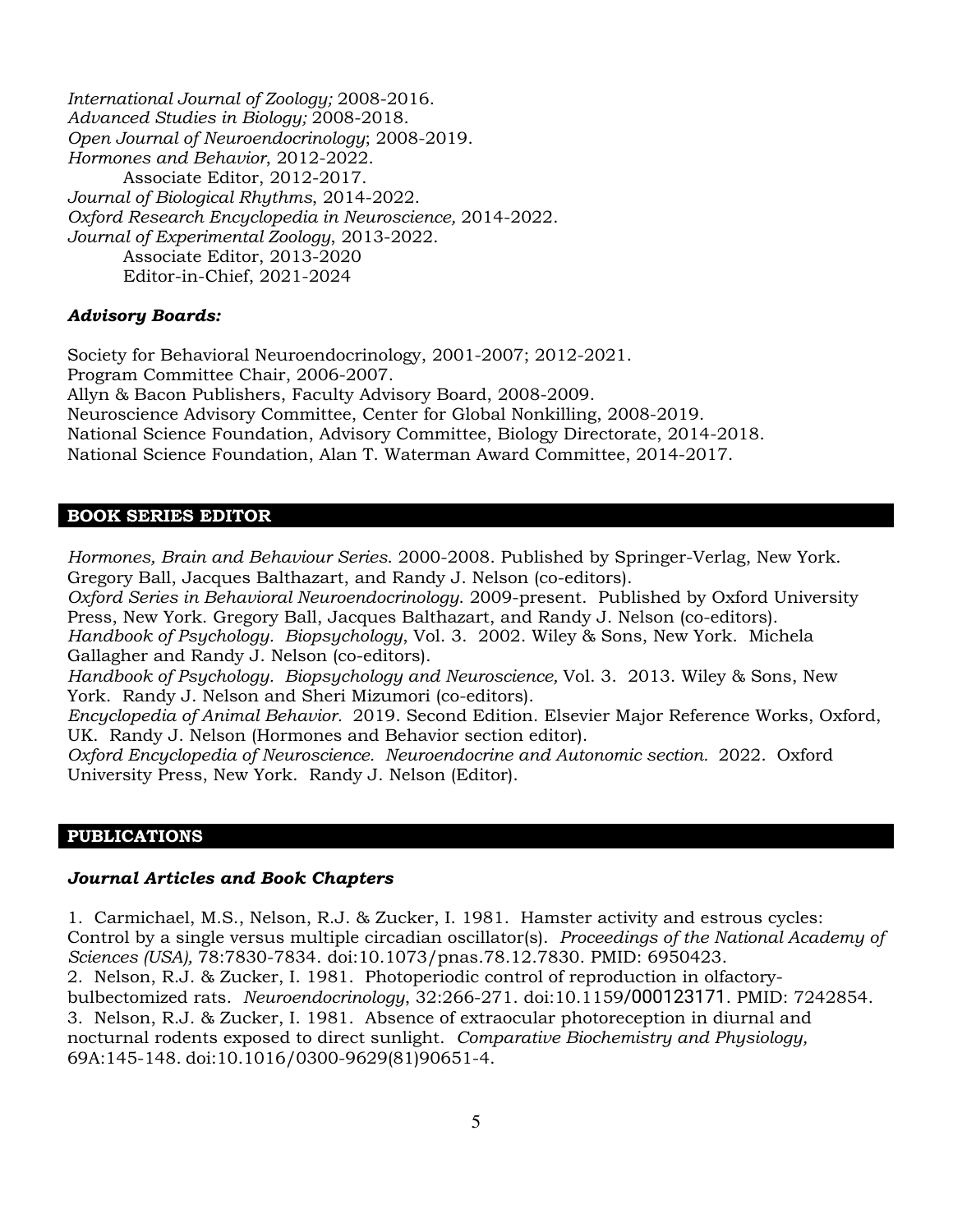4. Nelson, R.J., Bamat, M.K. & Zucker, I. 1982. Photoperiodic regulation of testis function in rats: Mediation by a circadian mechanism. *Biology of Reproduction,* 26:329-335. doi:10.1095/biolreprod26.2.329. PMID: 7066459.

5. Beasley, L.J. & Nelson, R.J. 1982. Thyroid gland influences the period of hamster oscillations. *Experientia*, 38:870-871. doi:10.1007/BF01972325. PMID: 6809491. 6. Forger, N.G. & Nelson, R.J. 1983. Rhythms of barbiturate-induced sleep time in deer mice entrained to non-twenty-four hour photocycle. *Physiology and Behavior*, 31:379-383. doi:10.1016/0031-9384(83)90205-6. PMID: 6355008.

7. Nelson, R.J., Dark, J. & Zucker, I. 1983. Influence of photoperiod, nutrition and water availability on reproduction of male California voles (*Microtus californicus*). *Journal of Reproduction and Fertility*, 69:473-477. doi:10.1530/jrf.0.0690473. PMID: 6355461.

8. Heske, E.J. & Nelson, R.J. 1984. Pregnancy interruption in *Microtus ochrogaster:* Laboratory artifact or field phenomenon? *Biology of Reproduction*, 31:97-103.

doi:10.1095/biolreprod31.1.97. PMID: 6380603.

9. Nelson, R.J., Fleming, A.S., Wysocki, C.J., Shinder, T.W. & Zucker, I. 1985. Chemosensory and neural influences on photoperiodic responsiveness of laboratory rats. *Neuroendocrinology*, 40: 285-290. doi:10.1159/000124088. PMID: 3990912.

10. Nelson, R.J. 1985. Photoperiod influences reproduction in the prairie vole, *Microtus ochrogaster. Biology of Reproduction*, 33:596-602. doi:10.1095/biolreprod33.3.596. PMID: 3902106.

11. Nelson, R.J. 1985. Photoperiodic regulation of reproductive development in male prairie voles: Influence of laboratory breeding. *Biology of Reproduction*, 33:418-422. doi:10.1095/biolreprod33.2.418. PMID: 3899205.

12. Smale, L., Nelson, R.J. & Zucker, I. 1985. Neuroendocrine responsiveness to oestradiol and male urine in the neonatally androgenized prairie vole (*Microtus ochrogaster*). *Journal of Reproduction and Fertility*, 74:491-496. doi:10.1530/jrf.0.0740491. PMID: 3900382.

13. Nelson, R.J., Mason, R.T., Krohmer, R.W. & Crews, D. 1987. Pinealectomy blocks vernal courtship behavior in red-sided garter snakes. *Physiology and Behavior*, 39:231-233. doi:10.1016/0031-9384(87)90014-x. PMID: 3575458.

14. Nelson, R.J. 1987. Photoperiod-nonresponsive morphs: A possible variable in microtine population density fluctuations. *American Naturalist*, 130:350-369. doi:0003-014718713003-00. 15. Nelson, R.J. & Desjardins, C. 1987. Water availability affects reproduction in deer mice. *Biology of Reproduction*, 37:257-260. doi:10.1095/biolreprod37.2.257. PMID: 3676383.

16. Nelson, R.J. & Zucker, I. 1987. Spontaneous testicular recrudescence of Syrian hamsters: Role of stimulatory photoperiods. *Physiology and Behavior*, 39:615-618. doi:10.1016/0031- 9384(87)90161-2. PMID: 3588707.

17. Nelson, R.J. 1987. Gonadal regression induced by caloric restriction is not mediated by the pineal gland in deer mice (*Peromyscus maniculatus*). *Journal of Pineal Research*, 4:339-345. doi:10.111/j.1600-079x.1987.tb00871.x. PMID: 3625465.

18. Rissman, E.R., Nelson, R.J., Blank, J.L. & Bronson, F.H. 1987. Reproductive response of a tropical mammal, the musk shrew (*Suncus murinus*), to photoperiod. *Journal of Reproduction & Fertility*, 81:563-566. doi:10.1530/jrf.0.0810563. PMID: 3430473.

19. Smale, L., Nelson, R.J. & Zucker, I. 1988. Daylength influences pelage and prolactin concentrations but not reproduction in the prairie vole, *Microtus ochrogaster. Journal of Reproduction and Fertility*, 83:99-106. doi:10.1530/jrf.0.0830099. PMID: 3294399.

20. Nelson, R.J. 1988. Restricted water intake influences male reproduction in two strains of house mice (*Mus musculus*). *Physiology & Behavior*, 43:217-221. doi:10.1016/0031- 9384(88)90241-7. PMID: 3212059.

21. Blank, J.L., Nelson, R.J. & Buchberger, A. 1988. Cytochrome oxidase activity in brown fat varies with reproductive response and use of torpor in deer mice. *Physiology & Behavior*, 43:301- 306. doi:10.1016/0031-9384(88)90191-6. PMID: 2845453.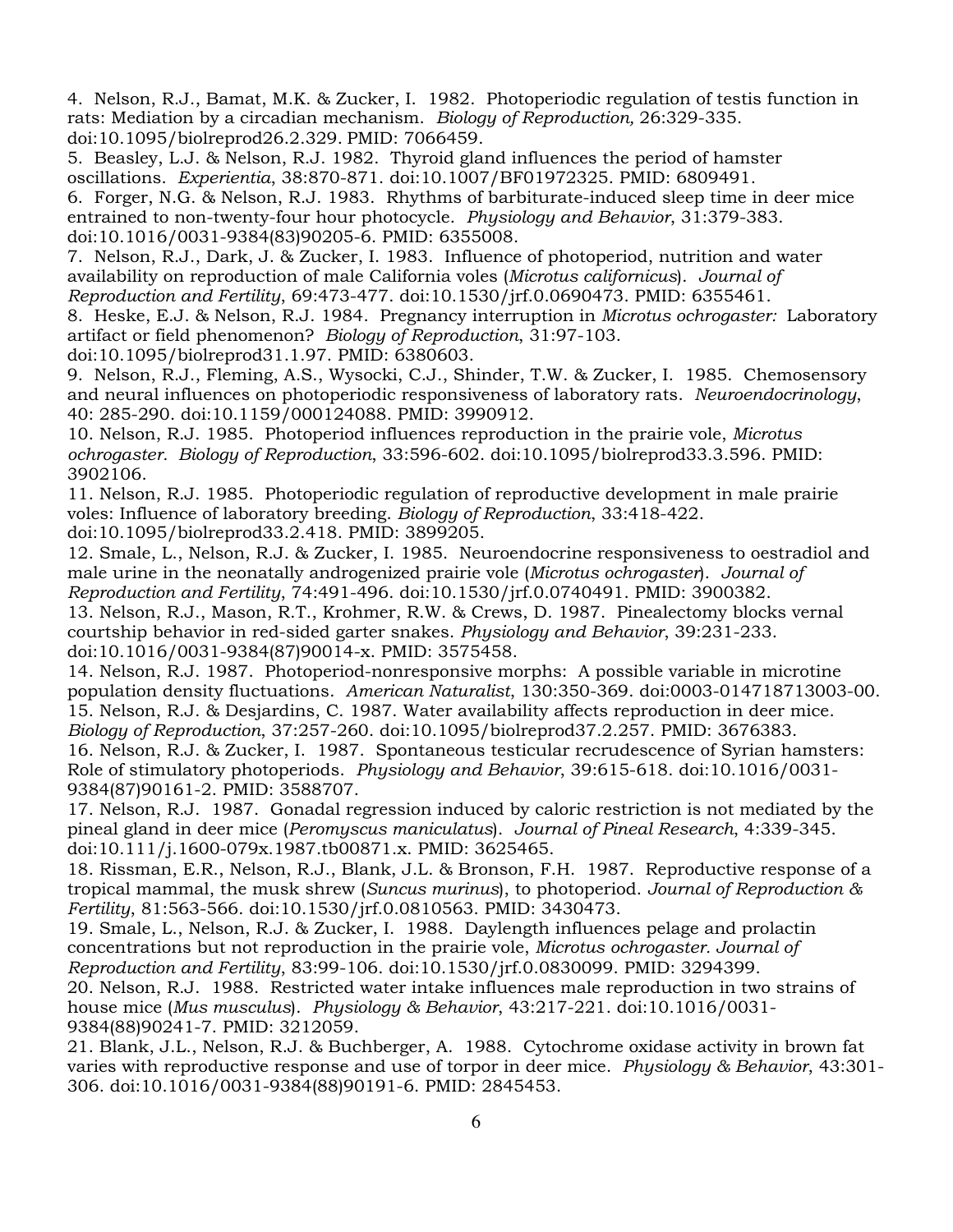22. Blank, J.L., Nelson, R.J., Vaughan, M.K. & Reiter, R.J. 1988. Pineal melatonin content in photoperiod-responsive and nonresponsive phenotypes of deer mice. *Comparative Biochemistry and Physiology*, 91A:535-537. doi:10.1016/0300-9629(88)90631-7. PMID: 2906835.

23. Crews, D., Hingorani, V. & Nelson, R.J. 1988. Role of the pineal gland in the control of annual reproductive and physiological cycles in the red-sided garter snake (*Thamnophis sirtalis parietalis*). *Journal of Biological Rhythms*, 3:293-302. doi:10.1177/074873048800300307.

24. Quinlan, D.M., Nelson, R.J., Partin, A.W., Mostwin, J.L. & Walsh, P.C. 1989. The rat as a model for the study of penile erection. *Journal of Urology*, 141:656-661. doi:10.1016/s0022- 5347(17)40926-8. PMID: 2918611.

25. Nelson, R.J., Frank, D., Smale, L. & Willoughby, S.B. 1989. Photoperiod and temperature affect reproductive and nonreproductive functions in male prairie voles (*Microtus ochrogaster*). *Biology of Reproduction*, 40:481-485. doi:10.1095/biolreprod40.3.481. PMID: 2667648. 26. Gubernick, D. & Nelson, R.J. 1989. Prolactin and paternal behavior in a biparental Mouse (*Peromyscus californicus*). *Hormones and Behavior*, 23:203-210. doi:10.1016/0018- 506X(89)90061-5. PMID: 2744739.

27. Nelson, R.J., Frank, D., Bennett, S.A. & Carter, C.S. 1989. Simulated drought influences reproduction in male prairie voles. *Physiology & Behavior*, 46: 849-852. doi:10.1016/0031- 9384(89)90047-4. PMID: 2697880.

28. Smale, L., Lee, T.M., Nelson, R.J. & Zucker, I. 1990. Prolactin counteracts effects of short day length on pelage growth in the meadow vole, *Microtus pennsylvanicus. Journal of Experimental Zoology,* 253:186-188. doi:10.1002/jez.1402530208. PMID: 2179462.

29. Nelson, R.J., Badura, L. & Goldman, B.D. 1990. Mechanisms of seasonal cycles of behavior. *Annual Review of Psychology*, 41:81-108. doi: 10.1146/annurevs.ps.41.020190.000501. PMID: 2407180.

30. Nelson, R.J. & Shiber, J.R. 1990. Photoperiod affects reproductive responsiveness to 6 methoxy-2-benzoxazolinone in house mice. *Biology of Reproduction*, 43:586-591. doi:10.1095/biolreprod43.4.586. PMID: 2289012.

31. Nelson, R.J. 1990. Photoperiodic responsiveness in laboratory house mice. *Physiology & Behavior*, 48:403-408. doi:10.1016/0031-9384(90)90335-2. PMID: 2267249.

32. Moffatt, C.A., Bennett, S.A. & Nelson, R.J. 1991. Effects of photoperiod and 6-methoxy-2 benzoxazolinone on induced estrus in prairie voles. *Physiology & Behavior*, 49:27-31. doi:10.1016/0031-9384(91)90225-d. PMID: 2017478.

33. Quinlan, D.M., Nelson, R.J. & Walsh, P.C. 1991. Cavernous nerve grafts restore erectile function in a rat model. *Journal of Urology*, 145:380-383 doi:10.1038/ijir.2014.32. PMID: 1988738.

34. Burgers, J.K., Nelson, R.J., Quinlan, P.C. & Walsh, P.C. 1991. Nerve growth factor, nerve grafts and amniotic membrane grafts restore erectile function in rats. *Journal of Urology*, 146:463-468. doi: 10.1016/s0022-5347(17)37825-4. PMID: 1856953.

35. Nelson, R.J. 1991. Maternal diet influences reproductive development in male prairie vole offspring. *Physiology & Behavior*, 50:1063-1066. doi: 10.1016/0031-9384(91)90438-t. PMID: 1805270.

36. Nelson, R.J., Kita, M., Blom, J.M.C. & Rhyne-Grey, J. 1992. Photoperiod influences the critical caloric intake necessary to maintain reproduction among male deer mice (*Peromyscus maniculatus*). *Biology of Reproduction*, 46:226-232. doi: 10.1095/biolrepreod46.2.226. PMID: 1536898.

37. Moffatt, C.A. & Nelson, R.J. 1992. May/December romance: Adaptive significance *non probabilis est. Behavioral and Brain Sciences,* 15:106-107. doi:1017/S0140525X00067753. 38. Ruby, N.F., Nelson, R.J., Licht, P. & Zucker, I. 1993. Prolactin and testosterone inhibit torpor in Siberian hamsters. *American Journal of Physiology*, 264:R123-R128. doi:10.1152/ajpregu.1993.264.1.R123. PMID: 8430873.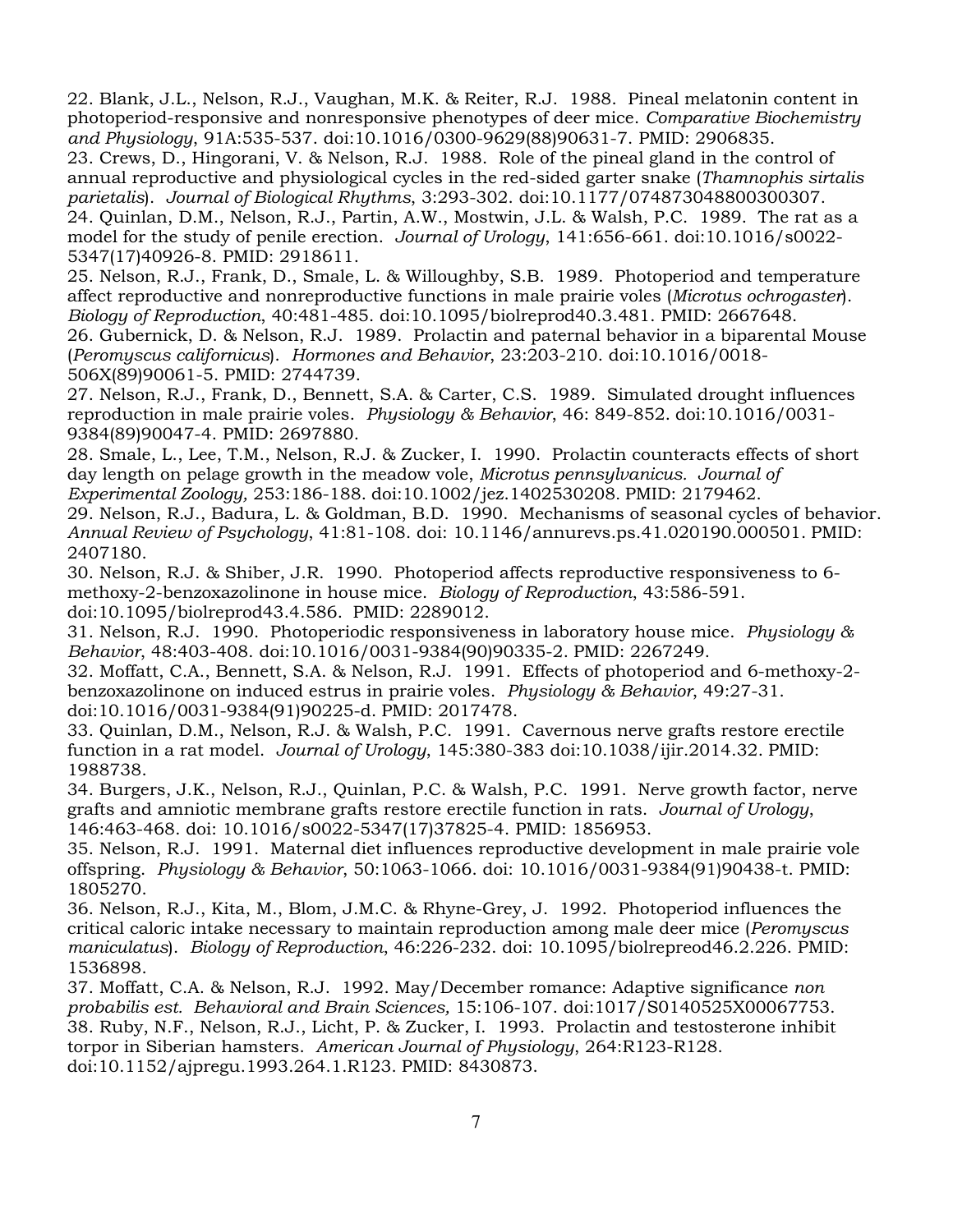39. Goldman, B.D. & Nelson, R.J. 1993. Melatonin and seasonality in mammals. In: *Melatonin: Biosynthesis, Physiological Effects and Clinical Applications.* H.S. Yu & R.J. Reiter (Eds), CRC Press:New York, pp. 225-252.

40. Nelson, R.J. 1993. The effects of simulated drought on reproductive function of deer mice (*Peromyscus maniculatus bairdii*). *Physiological Zoology*, 66:99-114. doi:0031-935X/93/6601- 9229\$02.00.

41. Calhoun, S., Hulse, S.H., Braaten, R.F., Page, S.C. & Nelson, R.J. 1993. Preference for conspecific and alien song by canaries (*Serinus canaria*) and European starlings (*Sturnus vulgaris*) as a function of photoperiod. *Journal of Comparative Psychology*, 107:235-241. doi:10.1037/0735-7036.107.3.235.

42. Nelson, R.J. & Blom, J.M.C. 1992. 6-Methoxy-2-benzoxazolinone and photoperiod: Prenatal and postnatal influences on reproductive development in prairie voles (*Microtus ochrogaster*). *Canadian Journal of Zoology*, 71:776-789. doi:10.1139/z93-103.

43. Gorman, M.R., Ferkin, M.H., Nelson, R.J. & Zucker, I. 1993. Reproductive status influences odour preferences of the meadow vole, *Microtus pennsylvanicus*, in winter day lengths. *Canadian Journal of Zoology,* 71:1748-1754. doi:10.1139/z93-248.

44. Moffatt, C.A., DeVries, A.C. & Nelson, R.J. 1993. Winter adaptations of male deer mice (*Peromyscus maniculatus*) and prairie voles (*Microtus ochrogaster*) that vary in reproductive responsiveness to photoperiod. *Journal of Biological Rhythms,* 8:221-232.

doi:10.1177/074873049300800305. PMID: 8280911.

45. Moffatt, C.A. & Nelson, R.J. 1994. Day length influences proceptive behavior of female prairie voles (*Microtus ochrogaster ochrogaster*). *Physiology & Behavior,* 55:1163-1165. doi:10.1016/0031-9384(94)90405-7. PMID: 8047587.

46. O'Hara, B.F., Donovan, D.M., Lindberg, I., Brannock, M.T., Ricker, D.D., Moffatt, C.A., Klaunberg, B.A., Schindler, C., Chang, T.S.K., Nelson, R.J. & Uhl, G.R. 1994. Proenkephalin transgenic mice: A short promoter confers high testis expression and reduced infertility. *Molecular Reproduction and Development*, 38:275-284. doi:10.1002/mrd.1080380308. PMID: 7917279.

47. Blom, J.M.C., Gerber, J. & Nelson, R.J. 1994. Day length affects immune cell numbers in deer mice: interactions with age, sex, and prenatal photoperiod. *American Journal of Physiology*, 267: R596-R601. doi:10.1152/ajpregu.1994.267.2.R596. PMID: 8067473.

48. Nelson, R.J., Moffatt, C.A. & Goldman, B.D. 1994. Reproductive and nonreproductive responsiveness to photoperiod in laboratory rats function in male rats. *Journal of Pineal Research,* 17:123-131. doi:10.1111/j.1600-079x.1994.tb00123.x. PMID: 7897584.

49. Nelson, R.J., & Blom, J.M.C. 1994. Photoperiodic effects on tumor development and immune function. *Journal of Biological Rhythms,* 9:233-249. doi:10.1177/074873049400900305. PMID: 7772792.

50. Moffatt, C.A., Nelson, R.J. & Ball, G.F. 1995. The effects of photoperiod on olfactory c-fos expression in prairie voles, *Microtus ochrogaster. Brain Research,* 677:82-88. doi:10.1016/0006- 8993(95)00125-a. PMID: 7606471.

51. Nelson, R.J., Gubernick, D.J. & Blom, J.M.C. 1995. Influences of photoperiod, green food, and water intake on reproduction in male California mice (*Peromyscus californicus*). *Physiology & Behavior*, 57:1175-1180. doi:10.1016/0031-9384(94)00380-n. PMID: 7652040.

52. Blom, J.M.C., Tamarkin, L., Shiber, J.R. & Nelson, R.J. 1995. Learned immunosuppression is associated with an increased risk of chemically-induced tumors. *Neuroimmunomodulation,*  2:92-99. doi:10.1159/000096877. PMID: 8521145.

53. Moffatt, C.A., Gerber, J.M., Blom, J.M.C., Kriegsfeld, L.J. & Nelson, R.J. 1995. Photoperiodic effects on steroid negative-feedback in female prairie voles (*Microtus ochrogaster*). *General and Comparative Endocrinology*, 100:92-95. doi:10.1006/gcen.1995.1137. PMID: 8575664.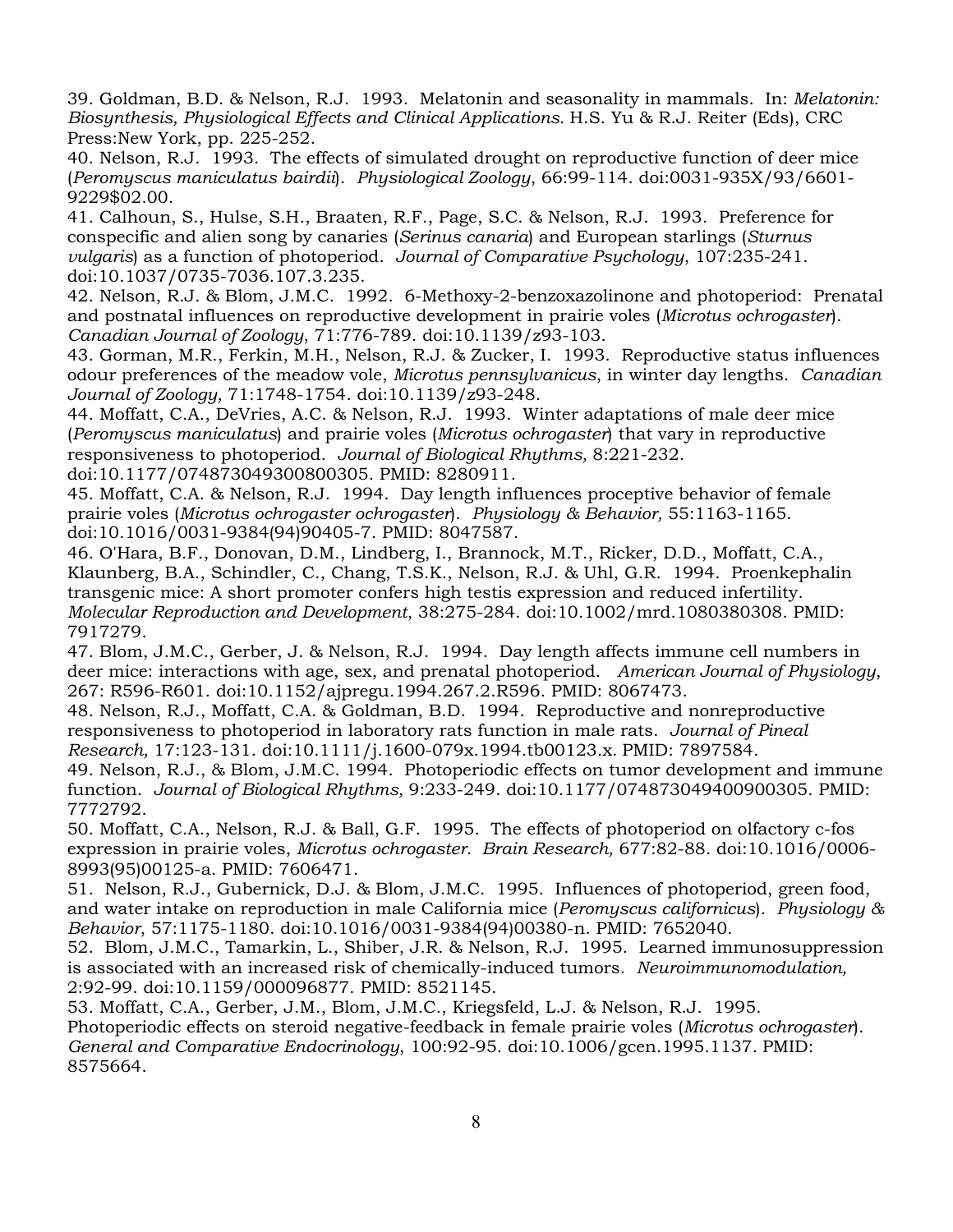54. Nelson, R.J., Demas, G.E., Huang, P., Fishman, M.C., Dawson, V., Dawson, T.M. & Snyder, S.H. 1995. Behavioural abnormalities in male mice lacking neuronal nitric oxide synthase. *Nature*, 378:383-386. doi:10.1038/378383a0. PMID: 7477374.

55. Nelson, R.J., Demas, G.E., Klein, S.L. & Kriegsfeld, L.J. 1995. The influence of season, photoperiod, and pineal melatonin on immune function. *Journal of Pineal Research*, 19:149-165. doi:10.1111/j.1600-079x.1995.tb00184.x. PMID: 8789246.

56. Nelson, R.J., Fine, J.M., Demas, G.E. & Moffatt, C.A. 1996. Photoperiod and population density interact to affect reproductive, adrenal, and immune function in male prairie voles (*Microtus ochrogaster*). *American Journal of Physiology,* 270:R571-577*.* doi:10.1152/ajpregu/1996.270.3.R571. PMID: 8780222.

57. Nelson, R.J., DeVries, A.C., Asfaw, B. & Demas, G.E. 1996. Influence of photoperiod on corticosterone levels and immune function in prairie voles, *Microtus ochrogaster. Canadian Journal of Zoology,* 74:576-581. doi:10.1152/ajpregu.1996.270.3.R571. PMID: 87802222. 58. Kriegsfeld, L.J. & Nelson, R.J. 1996. Gonadal and photo periodic influences on body mass regulation in adult male and female prairie voles. *American Journal of Physiology*, 270:R1013-

R1018. doi:10.1152/ajpregu.1996.270.R1013. PMID: 8928899.

59. Demas, G.E. & Nelson, R.J. 1996. Photoperiod and temperature interact to affect immune parameters in adult male deer mice (*Peromyscus maniculatus*). *Journal of Biological Rhythms*, 11:94-102. doi:10.1177/074873049601100202. PMID: 8744237.

60. Burnett, A.L., Nelson, R.J., Calvin, D., Demas, G.E., Klein, S.L., Kriegsfeld, Dawson, T.M. & Snyder, S.H. 1996. Nitric oxide-dependent penile erection in mice lacking neural nitric oxide synthase. *Molecular Medicine,* 2:288-296. doi:10.1007/BF03401627. PMID: 8784782 61. Dawson, T.M., Nelson, R.J. & Snyder, S.H. 1996. NOS and aggression-Reply. *Trends in Neuroscience,* 19:278.

62. Nelson, R.J. & Demas, G.E. 1996. Seasonal changes in immune function. *Quarterly Review of Biology*, 71:511-548. doi:10.1086/419555. PMID: 8987173

63. Klein, S.L., Kriegsfeld, L.J., Hairston, J.E., Rao, V., Nelson, R.J. & Yarowsky, P.J. 1996. Characterization of sensorimotor performance, reproductive and aggressive behaviors in segmental trisomic 16 (Ts65Dn) mice. *Physiology & Behavior*, 60:1159-1164. doi:10.1016/0031- 9384(96)00218-1. PMID: 8884947.

64. Demas, G.E., Nelson, R.J., Krueger, B.K., & Yarowsky, P.J. 1996. Spatial memory deficits in segmental trisomic Ts65Dn mice. *Behavioral Brain Research,* 82:85-92. doi:10.1016/s0166- 4328(97)81111-4. PMID: 9021073.

65. Demas, G.E., Klein, S.L. & Nelson, R.J. 1996. Reproductive and immune responses to photoperiod and melatonin are linked in *Peromyscus* subspecies. *Journal of Comparative Physiology A*, 179:819-825. doi:10.1007/BF00207360. PMID: 8956499.

66. Klein, S.L. & Nelson, R.J. 1996. Sex differences in immune function reflect the mating system and hormonal status of males. *Italian Journal of Anatomy and Embryology,* 101 (Suppl 1): 181.

67. Klein, S.L., Taymans, S.E., DeVries, A.C. & Nelson, R.J. 1996. Cellular immunity is not compromised by high serum corticosterone concentrations in prairie voles. *American Journal of Physiology*, 271:R1608-R1613. doi:10.1152/ajpregu.1996.271.6.R1608. PMID: 8997359.

68. Nelson, R.J. 1996. The role of melatonin in mediating seasonal energetic and immunologic adaptations. *Italian Journal of Anatomy and Embryology,* 101 (Suppl 1):76-77.

69. Taymans, S.E., DeVries, A.C., DeVries, M.B., Nelson, R.J., Friedman, T.C., Castro, M. Detera-Wadleigh, S., Carter, C.S. & Chrousos, G.P. 1997. The hypothalamic-pituitary-adrenal axis of prairie voles (*Microtus ochrogaster*): Evidence for target tissue glucocorticoid resistance. *General and Comparative Endocrinology,* 106:48-61. doi:10.1006/gcen.1996.6849. PMID: 9126465. 70. Burnett, A.L., Calvin D., Chamness, S., Liu, J-X, Nelson, R.J., Klein, S.L., Dawson, V.L., Dawson, T.M. & Snyder, S.H. 1997. Urinary bladder-urethral sphincter dysfunction in mice with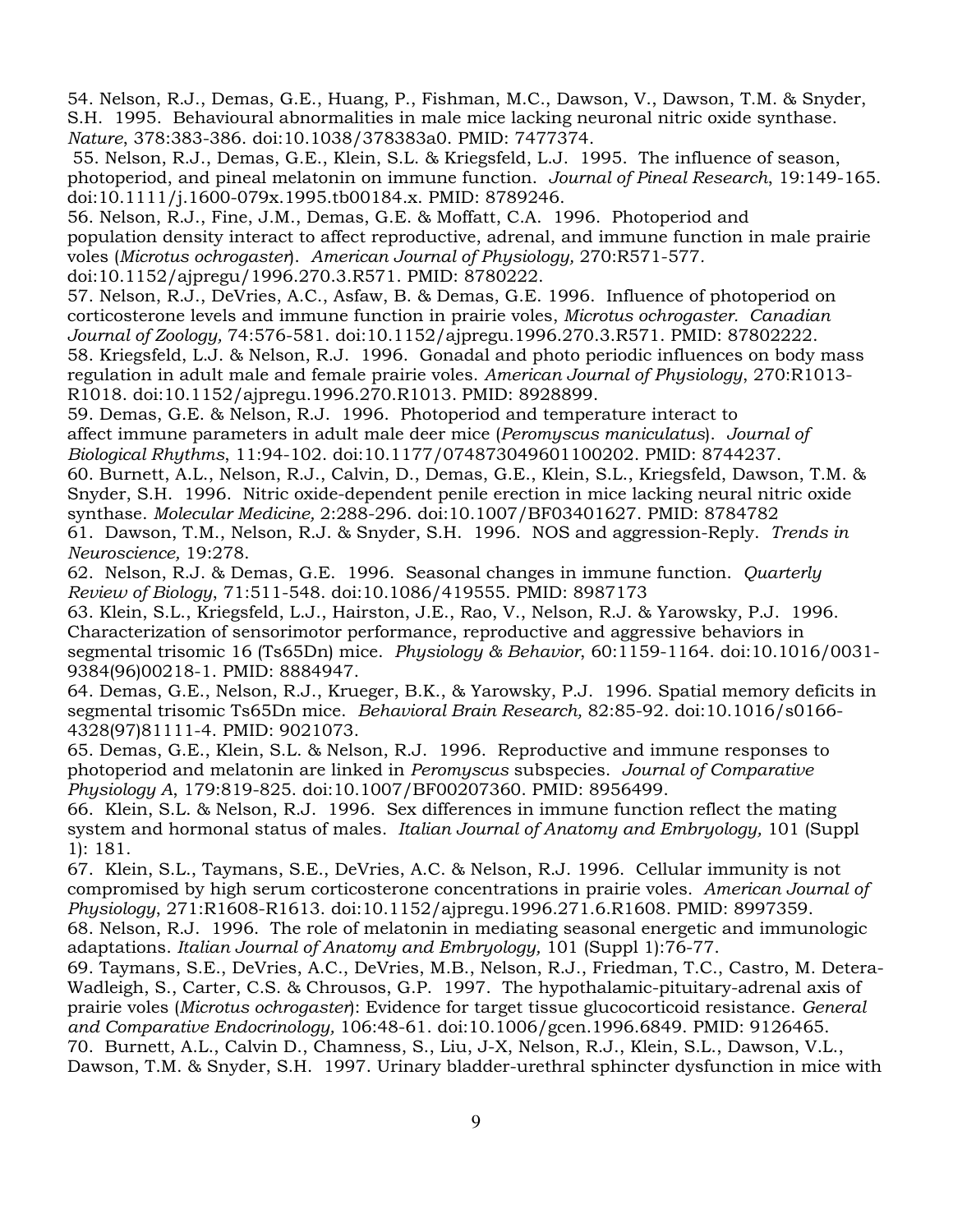targeted disruption of neuronal nitric oxide synthase models idiopathic voiding disorders in humans. *Nature Medicine*, 5:571-574. doi:10.1038/nm0597-571. PMID: 9142130.

71. DeVries, A.C., Young, W.S. & Nelson, R.J. 1997. Reduced aggressiveness in mice with targeted disruption of the gene for oxytocin. *Journal of Neuroendocrinology,* 9:363-368. doi:10.1046/j.1365-2826.1997.t01-1-00589.x. PMID: 9181490.

72. Nelson, R.J. 1997. Sex differences in persistent sexual and aggressive behavior among mice lacking neuronal nitric oxide synthase. In *Violence: From Biology to Sociology. Excerpta Medica International Congress.* Series 1135. Edited by J.S. Grisolía, J. Sanmartin, J.L. Luján, & S. Grisolía. Elsevier Science: Amsterdam, pp. 59-69.

73. Nelson, R.J. 1997. The use of genetic "knock-out" mice in behavioral endocrinology research. *Hormones and Behavior,* 31:188-196. doi:10.1006/hbeh.1997.1381.

74. Demas, G.E., DeVries, A.C. & Nelson, R.J. 1997. Effects of photoperiod and 2-deoxy-Dglucose-induced metabolic stress on immune function in female deer mice. *American Journal of Physiology*, 272:R1762 -R1767. doi:10.1152/ajpregu.1997.272.6.R1762. PMID: 9227588.

75. Klein, S.L. & Nelson, R.J. 1997. Sex differences in immunocompetence vary between two *Peromyscus* species. *American Journal of Physiology,* 273:R655-R660.

doi:10.1152/ajpregu.1997.273.2.R655. PMID: 9277551.

76. Nelson, R.J., Marinovic, A.C., Moffatt, C.A., Kriegsfeld, L.J. & Kim, S. 1997. The effects of photoperiod and food intake on reproductive development in male deer mice (*Peromyscus maniculatus*). *Physiology & Behavior,* 62:945-950. doi:10.1016/s0031-9384(97)00136-4. PMID: 9333185.

77. Demas, G.E., Eliasson, M.J.L., Dawson, T.M., Dawson, V.L., Kriegsfeld, L.J., Nelson, R.J. & Snyder, S.H. 1997. Inhibition of neuronal nitric oxide synthase increases aggressive behavior in mice. *Molecular Medicine*, 3: 610-616. doi:10.1007/BF03401818. PMID: 9323712.

78. Nelson, R.J. & Demas, G.E. 1997. Role of melatonin in mediating seasonal energetic and immunologic adaptations. *Brain Research Bulletin*, 44:423-430. doi:10.1016/s0361- 9230(97)00222-0. PMID: 9370207.

79. Klein, S.L., Hairston, J.E., DeVries, A.C. & Nelson, R.J. 1997. Social environment and steroid hormones affect species and sex differences in immune function among voles. *Hormones and Behavior*, 32: 30-39. doi:10.1016/hbeh.1997.1402. PMID: 9344689.

80. Nelson, R.J., Kriegsfeld, L.J., Dawson, V.L. & Dawson, T.M. 1997. Effects of nitric oxide on neuroendocrine function and behavior. *Frontiers in Neuroendocrinology,* 18: 463-491. doi:10.1006/frne.1997.0156. PMID: 9344634.

81. Demas, G.E., Chefer, V., Talan, M.C. & Nelson, R.J. 1997. Metabolic costs of an antigenstimulated immune response in adult and aged C57BL/6J mice. *American Journal of Physiology*, 273:R1631-R1637. doi:10.1152/ajpregu.1997.273.5.R1631. PMID: 9374803.

82 Demas, G.E., Williams, J.M. & Nelson, R.J. 1997. Amygdala but not hippocampal lesions impair olfactory memory for mate in prairie voles (*Microtus ochrogaster*). *American Journal of Physiology*, 273:R1683-R1689. doi:10.1152/ajpregu.1997.273.5.R1683. PMID: 9374810.

83. Kriegsfeld, L.J., Dawson, T.M., Dawson, V.L., Nelson, R.J. & Snyder, S.H. 1997. Aggressive behavior in male mice lacking the gene for neuronal nitric oxide synthase requires testosterone. *Brain Research*, 769:66-70. doi:10.1016/s0006-8993(97)00688-4. PMID: 9374274

84. DeVries, A.C., Gerber, J.M., Richardson, H.N., Moffatt, C.A., Demas, G.E., Taymans, S.E., & Nelson, R.J. 1997. Stress affects corticosteroid and immunoglobulin concentrations in male house mice (*Mus musculus*) and prairie voles (*Microtus ochrogaster*)*. Comparative Biochemistry and Physiology A,* 118A: 655-663. doi:10.1016/s0300-9629(97)87355-0. PMID: 9406441.

85. Klein, S.L. & Nelson, R.J. 1998. Adaptive immune responses are linked to the mating systems of arvicoline rodents. *American Naturalist,* 151:59-67. doi:10.1086/286102. PMID: 18811424.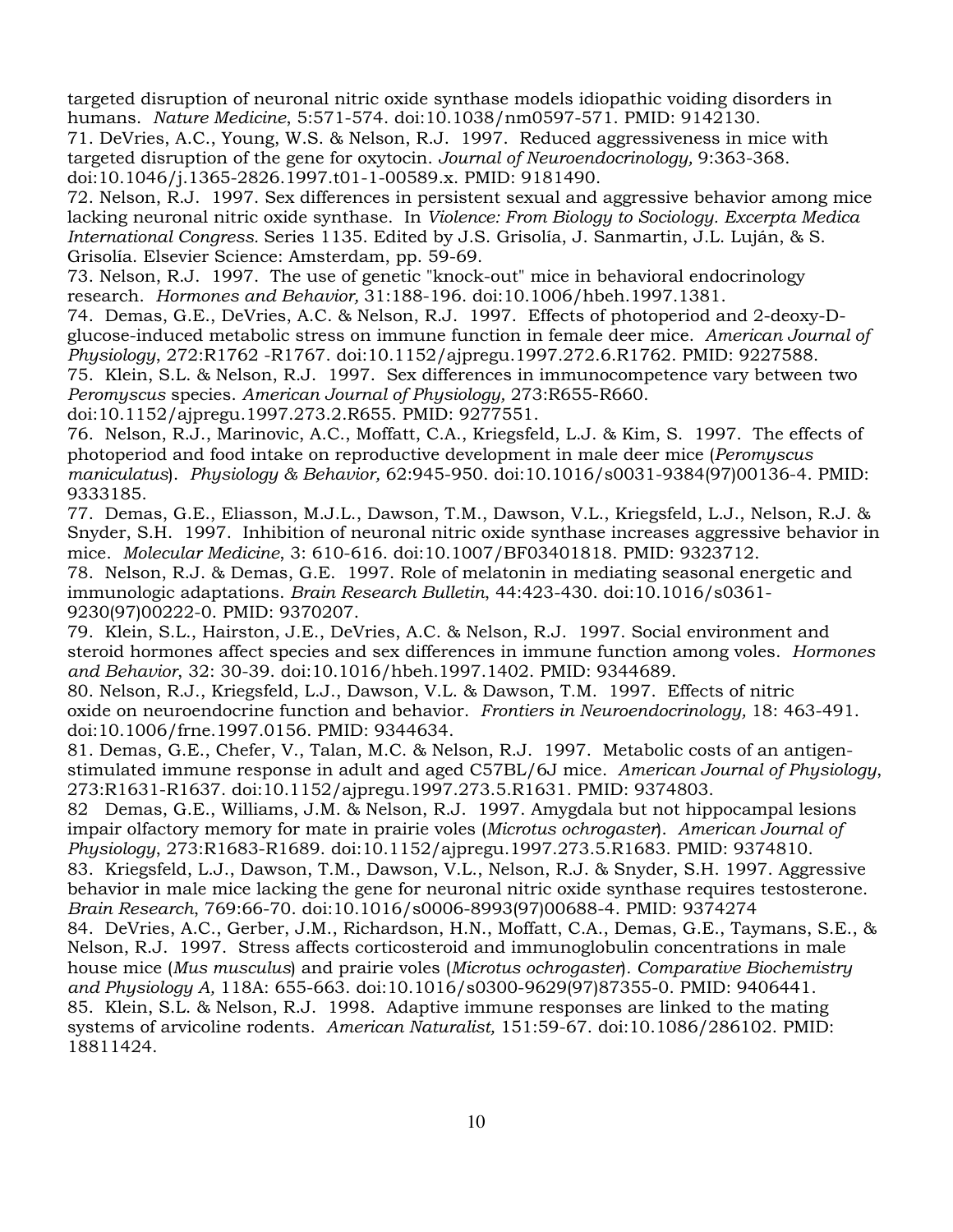86. Demas, G.E. & Nelson, R.J. 1998. Social, but not photoperiodic, influences on reproductive function in male *Peromyscus aztecus. Biology of Reproduction*, 58:385-389. doi:10.1095/biolreprod58.2.385. PMID: 9475393.

87. Burnett, A.L., Johns, D.G., Kreigsfeld, L.J., Klein, S.L., Calvin, D.C., Demas, G.E., Schramm, L.P., Tonegawa, S., Nelson, R.J., Snyder, S.H. & Poss, K.D. 1998. Ejaculatory abnormalities in mice with targeted disruption of the gene for heme oxygenase-2. *Nature, Medicine,* 4:84-87. doi:10.1038/nm0198-084. PMID: 9427611.

88. Nelson, R.J., Demas, G.E., & Klein, S.L. 1998. Photoperiodic mediation of seasonal breeding and immune function in rodents: A multi-factorial approach. *American Zoologist,*  38:226-237. doi:10.1093/icb/38.1.226.

89. Demas, G.E., Nelson, R.J., Krueger, B.K. & Yarowsky, P.J. 1998. Impaired spatial working and reference memory in segmental trisomy (Ts65Dn) mice. *Behavioural Brain Research,* 90:199- 201. doi:10.1016/s0166-4328(97)00116-2. PMID: 9521551.

90. Nelson, R.J. & Young, K.A. 1998. Behavior in mice with targeted disruption of single genes. *Neuroscience & Biobehavioral Reviews*, 22:453-462. doi:10.1016/s0149-7634(97)00053-5. PMID: 9579332.

91. Demas, G.E. & Nelson, R.J. 1998. Short-day enhancement of immune function is independent of steroid hormones in deer mice (*Peromyscus maniculatus*). *Journal of Comparative Physiology B*, 168:419-426. doi:10.1007/s003600050161. PMID: 9747522.

92. Demas, G.E. & Nelson, R.J. 1998. Photoperiod, ambient temperature,

and food availability interact to affect reproductive and immune function in adult male deer mice (*Peromyscus maniculatus*). *Journal of Biological Rhythms*, 13:253-262.

doi:10.1177/074873098129000093. PMID: 9615289.

93. Demas, G.E. & Nelson, R.J. 1998. Exogenous melatonin enhances cell-mediated, but not humoral immune function in adult male deer mice (*Peromyscus maniculatus*)*. Journal of Biological Rhythms*, 13:245-252. doi:10.1177/07487309812900084. PMID: 9615288.

94. Kriegsfeld, L.J. & Nelson, R.J. 1998. Short photoperiod affects reproductive function, but not dehydroepiandrosterone concentrations in male deer mice (*Peromyscus maniculatus*). *Journal of Pineal Research,* 25:101-105. doi:10.111/j.1600-079x.1998.tb00546.x. PMID: 9755031. 95. Bentley, G.E., Demas, G.E., Nelson, R.J. & Ball, G.F. 1998. Melatonin, immunity and cost

of reproductive state in male European starlings. *Proceedings of the Royal Society B, London*, 265:1191-1195. doi:10.1098/rspb.1998.0418. PMID: 9699312.

96. Walensky, L.D., Shi, Z-T., Blackshaw, S., DeVries, A.C., Demas, G.E., Gascard, P., Nelson, R.J., Conboy, J.G., Rubin, E.M., Snyder, S.H. & Mohandas, N. 1998. Neurobehavioral deficits in mice lacking the erythrocyte membrane cytoskeletal protein 4.1. *Current Biology,* 8:1269-1272. doi:10.1016/s0960-9822(07)00536-2. PMID: 9822582.

97. Klein, S.L., Carnovale, D.M., Burnett, A.L., Wallach, E.E., Zacur, H., Crone, J.K., Dawson, V.L., Nelson, R.J. & Dawson, T.M. 1998. Impaired ovulation in mice with targeted deletion of the neuronal isoform of nitric oxide synthase. *Molecular Medicine,* 4:658-664. doi:10.1007/BF03401926. PMID: 9848082.

98. Klein, S.L. & Nelson, R.J. 1998. Influence of sex and mating system on cell-mediated immune responses in voles. *Canadian Journal of Zoology*, 76:1394-1398. doi:10.1139/z98-07.1. 99. Young. W.S., Shepard, E., DeVries, A.C., Zimmer, A., LaMarca, M.E., Ginns, E.I., Amicol, J., Nelson, R.J., Hennighausen, L. & Wagner, K-U. 1998. Targeted reduction of oxytocin expression provides insights into its physiological roles. *Advances in Experimental Medicine and Biology,*  449:231-240. doi:10.1007/978-1-4615-4871-3\_30. PMID: 10026810.

100. Kriegsfeld, L.J., Elliason, M., Demas, G.E., Blackshaw, S., Dawson, T.M., Nelson, R.J. & Snyder, S.H. 1999. Nocturnal motor coordination deficits in neuronal nitric oxide synthase knock-out mice parallel altered citrulline production. *Neuroscience,* 89:311-315. doi:10.1016/s0306-4522(98)00614-9. PMID: 10077313.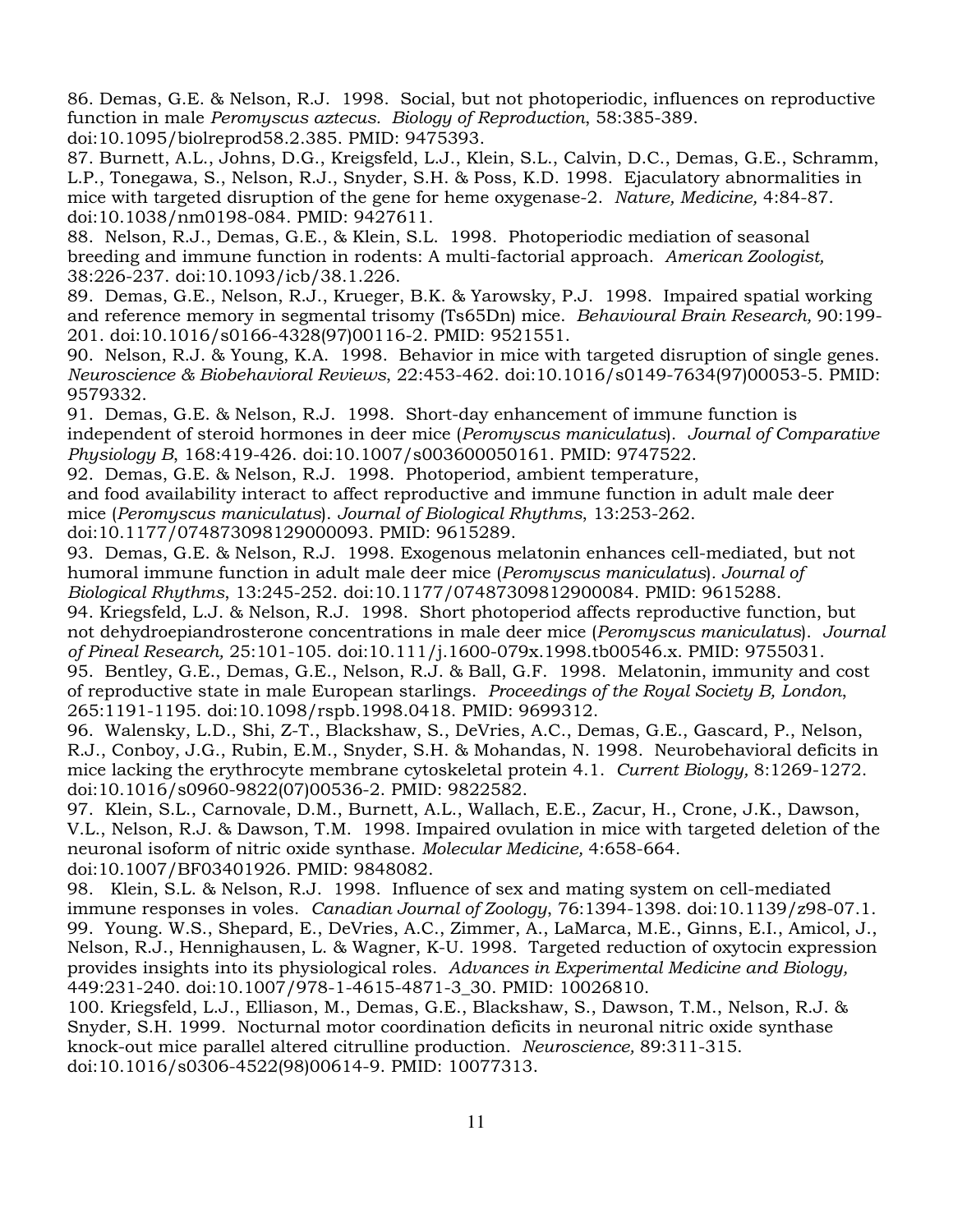101. Nelson, R.J. 1999. Photoperiodism, vertebrates. In: *Encyclopedia of Reproduction*. Volume 3. Edited by E. Knobil, J.D. Neill, & D. Pfaff. Academic Press: San Diego, CA, pp. 779-789. 102. Klein, S.L. & Nelson, R.J. 1999. Social interactions unmask sex differences to humoral immunity in voles. *Animal Behaviour,* 57:603-610. doi:10.1006/anbe.1998.1038. PMID: 10196049.

103. Kriegsfeld, L.J., Demas, G.E., Dawson, T.M., Dawson, V.L., Lee, S. & Nelson, R.J. 1999. Circadian locomotor analysis of male mice lacking the gene for neuronal nitric oxide synthase (nNOS-/-). *Journal of Biological Rhythms,* 14:20-27. doi:10.1177/074873099129000407. PMID: 10036989.

104. Demas, G.E., Moffatt, C.A., Drazen, D.L. & Nelson, R.J. 1999. Castration does not inhibit aggressive behavior in adult male prairie voles (*Microtus ochrogaster*). *Physiology & Behavior*, 66:59-62. doi:10.1016/s0031-9384(98)00268-6. PMID: 10222474.

105. Klein, S.L., Gamble, H.R. & Nelson, R.J. 1999. *Trichinella spiralis* infection alters female odor preferences, but not mate preferences in voles. *Behavioral Ecology and Sociobiology*, 45: 323-329. doi:10.1007/s002650050.

106. Hurn, P.D., Alkayed, N.J., Toung, T.J.K., Traystman, R.J., Crain, B.J., Nelson, R.J. & Korach, K.S. 1999. Female versus male: Injury in experimental stroke. In: *Pharmacology of Cerebral Ischemia*, J. Krieglstein, editor, Medpharm Scientific Publishers, Stuttgart, pp. 379-386. 107. Kriegsfeld, L.J. & Nelson, R.J. 1999. Photoperiod affects the gonadotropin-releasing hormone neuronal system of male prairie voles (*Microtus ochrogaster*). *Neuroendocrinology*, 69:238-244. doi:10.1159/000054424. PMID: 10207275.

108. Young, K.A., Zirkin, B.A. & Nelson, R.J. 1999. Short photoperiods evoke testicular apoptosis in white-footed mice (*Peromyscus leucopus*). *Endocrinology,* 140:3133-3139. doi:10.1210/endo.140.7.6870. PMID: 10385406.

109. Nelson, R.J. & Drazen, D.L. 1999. Melatonin mediates seasonal adjustments in immune function. *Reproduction, Nutrition, Development*, 39:383-398. doi:10.1051/rnd:19990310. PMID: 10420440.

110. Klein, S.L. & Nelson, R.J. 1999. Influence of social factors on immune function and reproduction. *Reviews in Reproduction*. 4:168-178. doi:10.1530/ror.0.0040168. PMID: 10521154.

111. Klein, S.L. & Nelson, R.J. 1999. Activation of the immune-endocrine system with lipopolysaccharide reduces affiliative behaviors in voles. *Behavioral Neuroscience,* 113:1042- 1048. doi:10.1037//0735-7044.113.5.1042. PMID: 10571486.

112. Nelson, R.J & Kriegsfeld, L.J. 1999. Targeting aggression in mice. In *Molecular-Genetic Techniques for Behavioral Neuroscience*. Edited by W.E. Crusio & R. Gerlai. Elsevier: Amsterdam, pp. 357- 367.

113. Demas, G.E., Kriegsfeld, L.J., Poss, K.D., Tonegawa, S. & Nelson, R.J. 1999. Circadian locomotor rhythms in mice with targeted disruption of the gene for the carbon monoxide synthesizing enzyme, heme oxygenase-2. *Biological Rhythm Research,* 30:282-289. doi:10.1076/brhm.30.3.282.3053.

114. Kriegsfeld, L.J., Demas, G.E., Huang, P.L., Burnett, A.L. & Nelson, R.J. 1999. Ejaculatory abnormalities in mice lacking the gene for endothelial nitric oxide synthase (eNOS-/-). *Physiology & Behavior*, 67: 561-566. doi:10.1016/s0031-9384(99)00100-6. PMID: 10549894.

115. Gammie S.G. & Nelson, R.J. 1999. Maternal aggression is reduced in neuronal nitric oxide synthase-deficient mice. *Journal of Neuroscience,* 19: 8027-8035. doi:10.1523/JNEUROSCI.19- 18-08027.1999. PMID: 10479702.

116. Demas, G.E., Kriegsfeld, L.J., Blackshaw, S., Huang, P., Gammie, S.C., Nelson, R.J. & Snyder, S.H. 1999. Elimination of aggressive behavior in male mice lacking endothelial nitric oxide synthase. *Journal of Neuroscience,* 19:R30:1-5. doi:10.1523/JNEUROSCI.19-19 j0004.1999. PMID: 10493775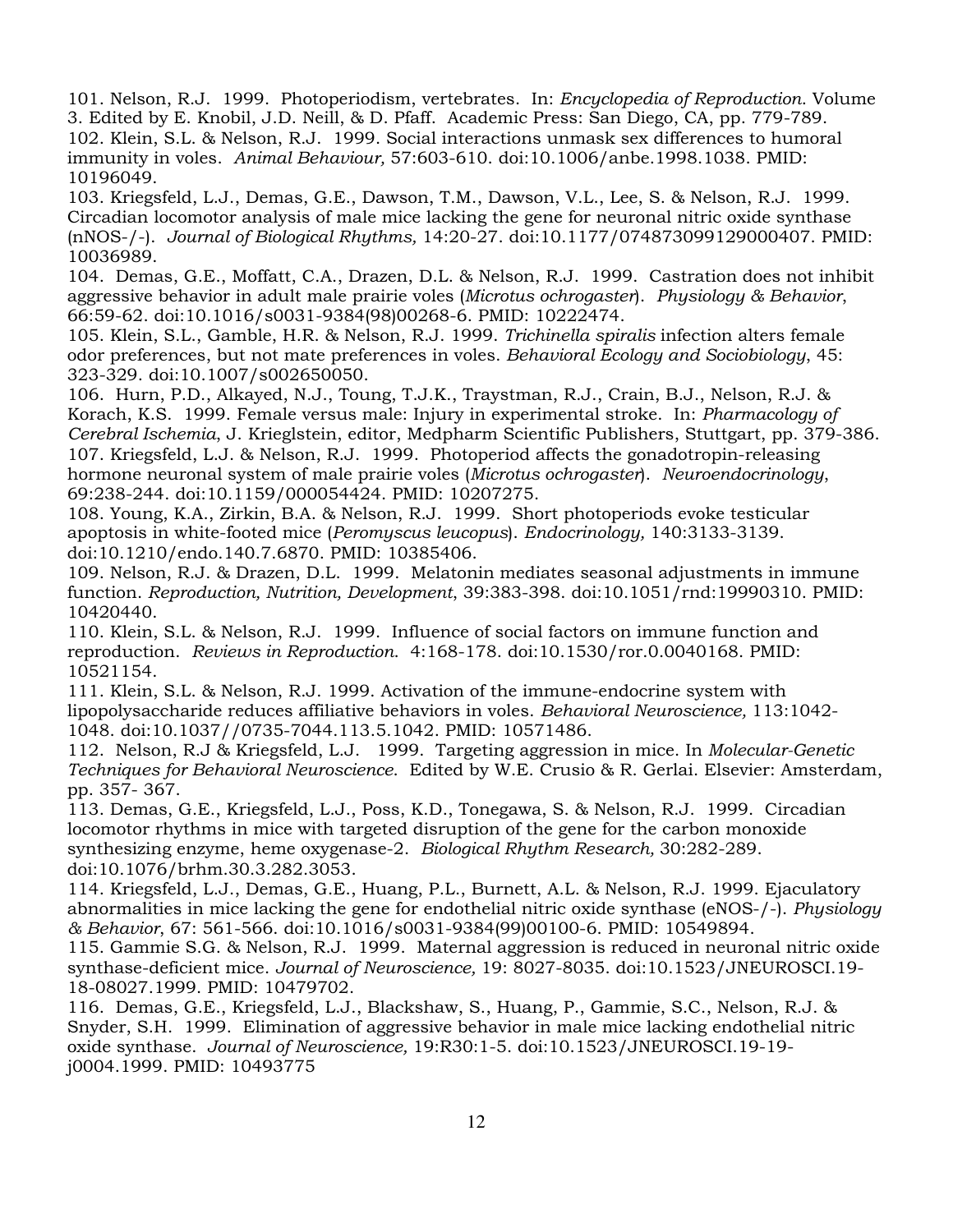117. Nelson, R.J. & Klein, S.L. 1999. Immune function, mating systems, and seasonal breeding. In: *Reproduction in Context*. Edited by K. Wallen & J.E. Schneider. MIT Press: Cambridge, MA. pp. 219-256.

118. Kriegsfeld, L.J., Drazen, D.L. & Nelson, R.J. 1999. Effects of photoperiod and reproductive responsiveness on pituitary sensitivity to GnRH in male prairie voles *(Microtus ochrogaster). General and Comparative Endocrinology*, 116: 221-228. doi:10.1006/gcen.1999.7414. PMID: 10562452.

119. Drazen, D.L., Klein, S.L., Burnett, A.L., Wallach, E.E., Crone, J.K., Huang, P.L. & Nelson, R.J. 1999. Reproductive function in female mice lacking the gene for endothelial nitric oxide synthase. *Nitric Oxide,* 3:366-374. doi:10.1006/niox.1999.0251. PMID: 10534440.

120. Klein, S.L., Gamble, R.H. & Nelson, R.J. 1999. Role of steroid hormones in *Trichinella spiralis* infection among voles. *American Journal of Physiology,* 277: R1362-R1367. doi:10.1152/ajpregu.1999.277.5.R1362. PMID: 10564208.

121. Bilbo, S.D., Klein, S.L., DeVries, A.C. & Nelson, R.J. 1999. Lipopolysaccharide facilitates partner preference behaviors in female prairie voles. *Physiology & Behavior*, 68: 151-156. doi:10.1016/s0031-9384(99)00154-7. PMID: 10627074.

122. Katz, L.F., Ball, G.F. & Nelson, R.J. 1999. Elevated Fos-like immunoreactivity in the brains of postpartum female prairie voles, *Microtus ochrogaster*. *Cell and Tissue Research,* 298: 425-435. doi:10.1007/s004419900123. PMID: 10639733.

123. Drazen, D.L., Klein, S.L., Yellon, S.M. & Nelson, R.J. 2000. *In vitro* melatonin treatment enhances splenocyte proliferation in prairie voles. *Journal of Pineal Research,* 28:34-40. doi:10.1034/j.1600-079x.2000.280105.x. PMID: 10626599.

124. Sawada, M., Alkayed, N.J., Goto, S., Crain, B.J., Traystman, R.J., Shaivitz, A., Nelson, R.J. & Hurn, P.D. 2000. Estrogen receptor antagonist, ICI182,780, exacerbates injury in female mouse. *Journal of Cerebral Blood Flow and Metabolism,* 20:112-118. doi:10.1097/00004647- 200001000-00015. PMID: 10616799.

125. Young, K.A., Zirkin, B. & Nelson, R.J. 2000. Testicular regression in response to food restriction and short photoperiod in white-footed mice (*Peromyscus leucopus*) is mediated by apoptosis. *Biology of Reproduction*, 62: 347-354. doi:10.1095/biolreprod62.2.347. PMID: 10642572

126. Gammie, S.G. & Nelson, R.J. 2000. Maternal and mating-induced aggression is associated with elevated citrulline immunoreactivity in the paraventricular nucleus in prairie voles. *Journal of Comparative Neurology*, 418:182-192. doi:10.1002/(SICI)1096-

9861(20000306)418:2<182::AID-CNE5>3.0.CO;2-1. PMID: 10701443.

127. Sampei, K., Goto, S., Alkayed, N.J., Crain, B.J., Korach, K.S., Traystman, R.J., Demas, G.E., Nelson, R.J. & Hurn, P.D. 2000. Stroke in estrogen receptor-alpha-deficient mice. *Stroke,* 31:738-743. doi:10.1161/01.str.31.3.738. PMID: 10700513.

128. Nelson, R.J., & Drazen, D.L. 2000. Seasonal changes in stress responses. In: *Encyclopedia of Stress*. Vol.3 Edited by George Fink. Academic Press: New York, pp. 402-408.

129. Drazen, D.L., Kriegsfeld, L.J., Schneider, J.N. & Nelson, R.J. 2000. Leptin, but not immune function, is linked to reproductive responsiveness to photoperiod. *American Journal of* 

*Physiology,* 278:R1401-R1407. doi:10.1152/ajpregu.2000.278.6.R1401. PMID: 1084504. 130. Kriegsfeld, L.J., Trasy, A.J. & Nelson, R.J. 2000. Temperature and photoperiod interact to affect reproduction and GnRH synthesis in male prairie voles. *Journal of Neuroendocrinology*,

12:553-558. doi:10.1046/j.1365-2826.2000.00485.x. PMID: 10844584.

131. Nelson, R.J. & Chiavegatto, S. 2000. Aggression in knockout mice. *Institute of Laboratory Animal Resources Journal*, 41:153-162. doi:10.1093/ilar.41.3.153. PMID: 11406707.

132. Wisniewski, A.B. & Nelson, R.J. 2000. Seasonal variation in human functional cerebral lateralization and free testosterone concentrations. *Brain and Cognition*, 43:429-438. PMID: 10857741.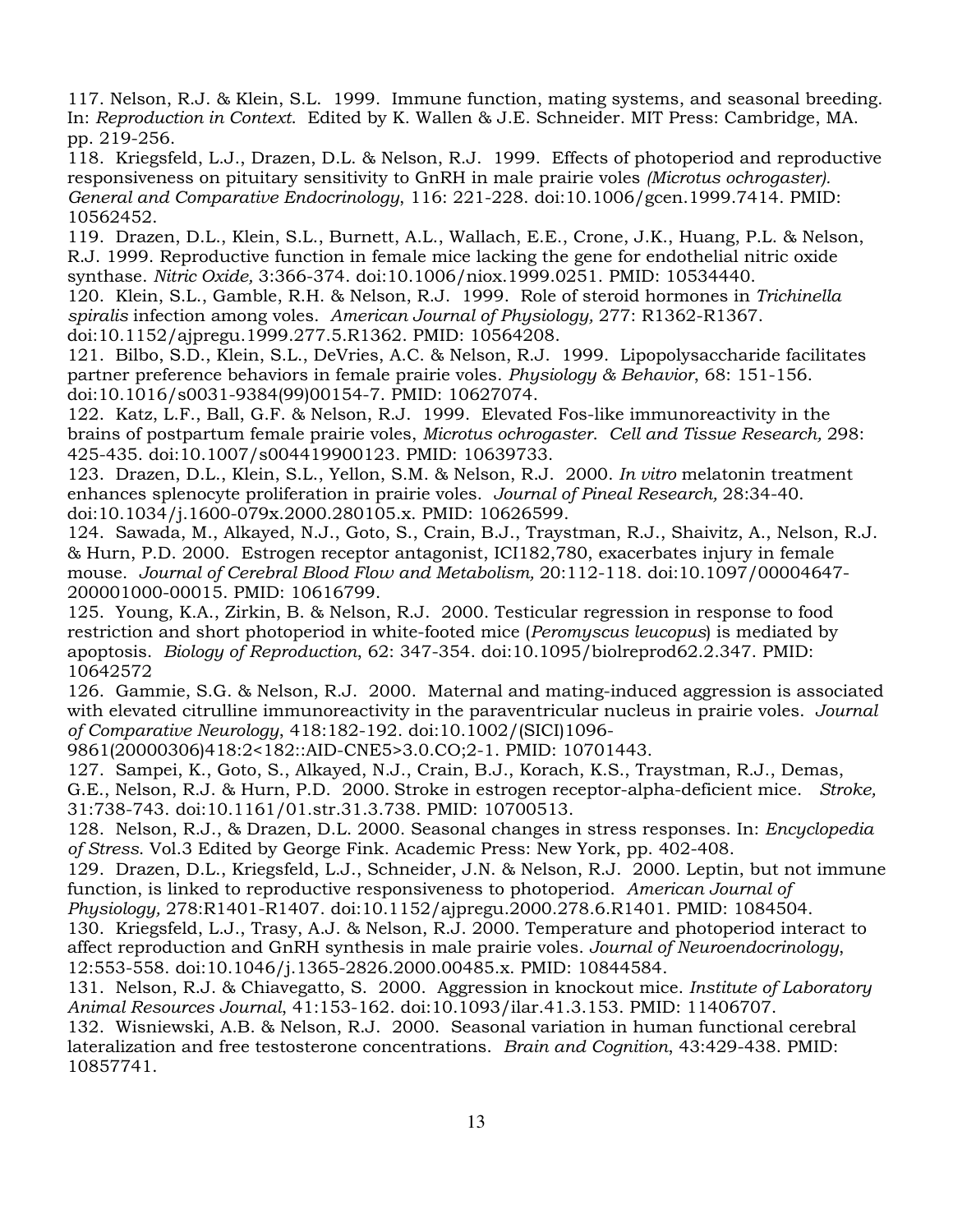133. Gammie, S.J., Dawson, V.L. & Nelson, R.J. 2000. Influence of nitric oxide on neuroendocrine function and behavior. In: *Nitric Oxide: Biology and Pathobiology* ed. LJ. Ignarro, Academic Press pp 429-452.

134. Kriegsfeld, L.J., Ranalli, N.J., Bober, M.A. & Nelson, R.J. 2000. Photoperiod and temperature interact to affect the GnRH neuronal system of male prairie voles (*Microtus ochrogaster*). *Journal of Biological Rhythms,* 15:306-316. doi:10.1177/074873000129001413. PMID: 10942262.

135. Nelson, R.J. & Drazen, D.L. 2000. Melatonin mediates seasonal changes in immune function. In: A. Conti & GJM Maestroni (Eds), Neuroimmunomodulation: Perspectives at the New Millennium (pp 404-415). *New York Academy of Sciences,* New York. doi:10.1111/j.1749- 6632.2000.tb05405.x. PMID: 11268368.

136. Gammie, S.C. Huang, P.L. & Nelson, R.J. 2000. Maternal aggression in endothelial nitric oxide-synthase deficient mice. *Hormones and Behavior*, 38:13-20. doi:10.1006/hbeh.2000.1595. PMID: 10924282.

137. Young, K.A. & Nelson, R.J. 2000. Short photoperiods reduce vascular endothelial growth factor in the testes of *Peromyscus leucopus*. *American Journal of Physiology*, 279:R1132-R1137. 10.1152/ajpregu.2000.279.3.R1132. PMID: 10956275.

138. Gammie, S.C., Olaghere-da Silva, U.B. & Nelson, R.J. 2000. 3-Bromo-7-Nitroindazole, a neuronal nitric oxide synthase inhibitor, impairs maternal aggression and citrulline immunoreactivity in prairie voles. *Brain Research,* 870:80-86. 10.1016/s0006-8993(00)02404-5. PMID: 10869504.

139. Chiavegatto, S., Sun, J., Nelson, R.J. & Schnaar, R.L. 2000. A functional role for complex gangliosides: Motor deficits in GM2/GD2 knockout mice. *Experimental Neurology,* 166:227-234*.*  doi:10.1006/exnr.2000.7504. PMID: 11085888.

140. Bilbo, S.D. & Nelson, R.J. 2001. Behavioral phenotyping of transgenic and knockout animals: A cautionary tale. *Lab Animal*, 30: 24-29. PMID: 11385723.

141. Bilbo, S.D. & Nelson, R.J. 2001. Sex steroid hormones enhance immune function in male and female Siberian hamsters. *American Journal of Physiology* 280:R207-213. doi:10.1152/ajpregu.2001.280.1.R207. PMID: 11124153.

142. Young, K.A., Ball, G.F. & Nelson, R.J. 2001. Photoperiod-induced testicular apoptosis in European starlings (*Sturnus vulgaris*). *Biology of Reproduction*, 64:706-713. doi:10.1095/biolreprod64.2.706. PMID: 1195936.

143. Chiavegatto, S., Dawson, V.L., Mamounas, L.A., Koliatsos, V.E., Dawson, T.M. & Nelson, R.J. 2001. Brain serotonin dysfunction accounts for aggression in male mice lacking neuronal nitric oxide synthase. *Proceedings of the National Academy of Sciences (USA)*, 98:1277-1281. doi:10.1073/pnas.031487198. PMID: 11158630.

144. Kriegsfeld, L.J., Drazen, D.L. & Nelson, R.J. 2001. *In vitro* melatonin treatment enhances cell-mediated immune function in male prairie voles (*Microtus ochrogaster*). *Journal of Pineal Research*. 30:193-198. doi:10.1034/j.1600-079x.2001.300401.x. PMID: 11339507.

145. Kriegsfeld, L.J., Drazen, D.L. & Nelson, R.J. 2001. Circadian organization in male mice lacking the gene for endothelial nitric oxide synthase (eNOS-/-). *Journal of Biological Rhythms,*  16:142-148. doi:10.1177/074873001129001845. PMID: 11302556.

146. Drazen, D.L., Bilu, D., Bilbo, S.D. & Nelson, R.J. 2001. Melatonin enhancement of splenocyte proliferation is attenuated by luzindole, a melatonin receptor antagonist. *American Journal of Physiology*, 280: R1476-R1482. doi:10.1152/ajpregu.2001.280.5.R1476. PMID: 11294771.

147. Gammie, S.C. & Nelson, R.J. 2001. cFOS and pCREB activation and maternal aggression in mice. *Brain Research,* 898:232-241. doi:10.1016/s0006-8993(01)02189-8. PMID: 11306009. 148. Prendergast, B.J., Yellon, S.M., Tran, L.T. & Nelson, R.J. 2001. Photoperiod modulates the inhibitory effect of in vitro melatonin on lymphocyte proliferation in female Siberian hamsters.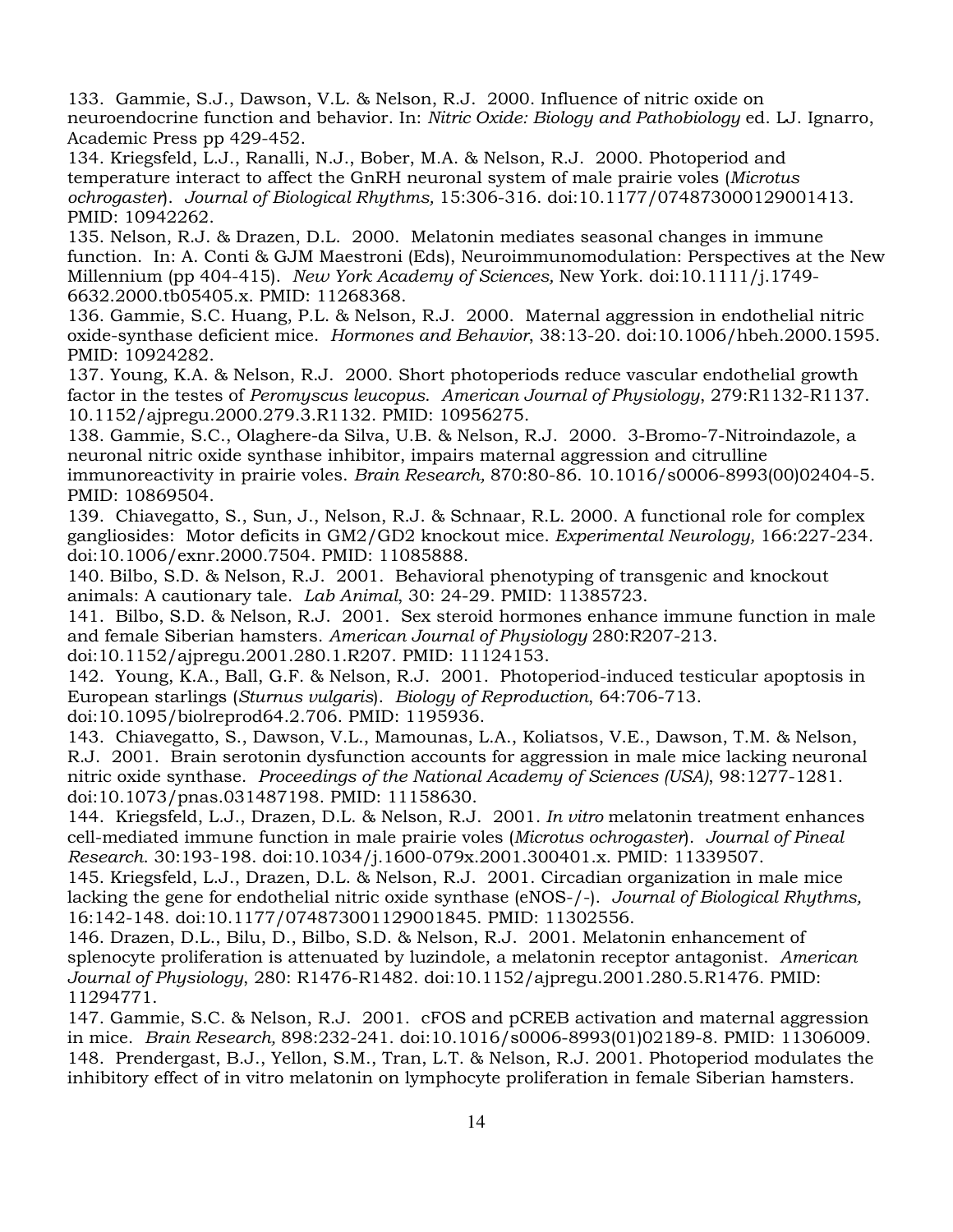*Journal of Biological Rhythms,* 16: 224-233. doi:10.1177/074873040101600305. PMID: 11407782.

149. Drazen, D.L., Demas, G.E., & Nelson, R.J. 2001. Leptin effects on immune function and energy balance are photoperiod dependent in Siberian hamsters (*Phodopus sungorus*). *Endocrinology*, 142:2768-2775. doi:10.1210/endo.142.7.8271. PMID: 11415995.

150. Devries, A.C., Nelson, R.J., Traystman, R.J. & Hurn, P.D. 2001. Cognitive and behavioral assessment in experimental stroke research: will it prove useful? *Neuroscience & Biobehavioral Reviews,* 25:325-342. doi:10.1016/s0149-7634(01)00017-3. PMID: 11445138.

151. Young, K.A. Zirkin, B.R. & Nelson, R.J. 2001. Testicular apoptosis is down-regulated during spontaneous recrudescence in white-footed mice (*Peromyscus leucopus*). *Journal of Biological Rhythms* 16:479-488. doi:10.1177/074873001129002150. PMID: 11669421.

152. Nelson, R.J. 2001. Is there a major stress system in the brain? In: *Coping with Challenge: Welfare in Animals Including Humans.* Edited by D.M. Broom. Dahlem Conference Proceedings. Berlin, pp. 111-122.

153. Jasnow, A.M., Drazen, D.L., Huhman, K.L., Nelson, R.J. & Demas, G.E. 2001. Acute and chronic social defeat suppresses humoral immunity of male Syrian hamsters (*Mesocricetus auratus*). *Hormones and Behavior*, 40:428-433. doi:10.1006/hbeh.2001.1708. PMID: 11673916. 154.Nelson, R.J. & Chiavegatto, S. 2001. Molecular bases of aggression. *Trends in Neurosciences*, 24: 713-719. doi:10.1016/s0166-2236(00)01996-2. PMID: 11718876.

155.Prendergast, B.J., Kriegsfeld, L.J. & Nelson, R.J. 2001. Photoperiodic polyphenisms in rodents: Neuroendocrine mechanisms, costs, and functions. *Quarterly Review of Biology*, 76:293-325. doi:10.1086/393989. PMID: 11561508.

156. Prendergast, B.J. & Nelson, R.J. 2001. Spontaneous "regression" of enhanced immune function in a photoperiodic rodent *Peromyscus maniculatus. Proceedings of the Royal Society (London) B.* 268:2221-2228. doi:10.1098/rspb.2001.1784. PMID: 11674869.

157. Drazen, D.L. & Nelson, R.J. 2001. Melatonin receptor subtype MT2 (Mel 1b) and not mt1 (Mel 1a) is associated with melatonin-induced enhancement of cell-mediated and humoral immunity. *Neuroendocrinology*, 74:178-184. doi:10.1159/000054684. PMID: 11528219. 158. Drazen, D.L., Bilu, D., Edwards, N. & Nelson, R.J. 2001. Disruption of poly (ADP-ribose) polymerase (PARP) protects against stress-evoked immunocompromise. *Molecular Medicine*, 7:761-766. doi:10.1007/BF03401966. PMID: 11788790.

159. Kriegsfeld, L.J., Ranalli, N.J., Trasy, A.G. & Nelson, R.J. 2001. Food restriction affects the gonadotropin releasing hormone neuronal system of male prairie voles (*Microtus ochrogaster*). *Journal of Neuroendocrinology*, 13:791-798. doi:10.1046/j.1365-2826.2001.00704.x. PMID: 11578529.

160.Young, K.A. & Nelson, R.J. 2001. Mediation of seasonal testicular regression by apoptosis. *Reproduction*, 122:677-685. doi:10.1530/rep.0.1220677. PMID: 11690527.

161. Demas, G.E., Drazen, D.L., Jasnow, A.M., Bartness, T.J. & Nelson, R.J. 2002. Sympathoadrenal system differentially affects photoperiodic changes in humoral immunity of Siberian hamsters (*Phodopus sungorus*). *Journal of Neuroendocrinology*, 14:29-35. doi:10.1046/j.0007-1331.2001.00736.x. PMID: 11903810.

162. Prendergast, B.J., Freeman, D.A., Zucker, I. & Nelson, R.J. 2002. Periodic arousal from hibernation is necessary for initiation of immune responses in ground squirrels. *American Journal of Physiology*, 282:R1054-R1062. doi:10.1152/ajpregu.00562.2001. PMID: 11893609. 163*.* Prendergast, B.J., Nelson, R.J. & Zucker, I. 2002. Mammalian seasonal rhythms: Behavior and neuroendocrine substrates. In Pfaff, D.W. (Ed), *Hormones, Brain, and Behavior*, Vol. 2 (pp. 93-156). Academic Press: San Diego, CA.

164. Young, K.Y., Berry, M.L., Mahaffey, C.L., Saionz, J.R., Hawes, N.L., Chang, B., Zheng, Q.Y., Smith, R.S., Bronson, R.T., Nelson, R.J. & Simpson, E.M. 2002. Fierce: A new mouse deletion of Nr2e1; violent behaviour and ocular abnormalities are background-dependent. *Behavioural Brain Research,* 132: 145-158. doi:10.1016/s0166-4328(01)00413-2. PMID: 11997145.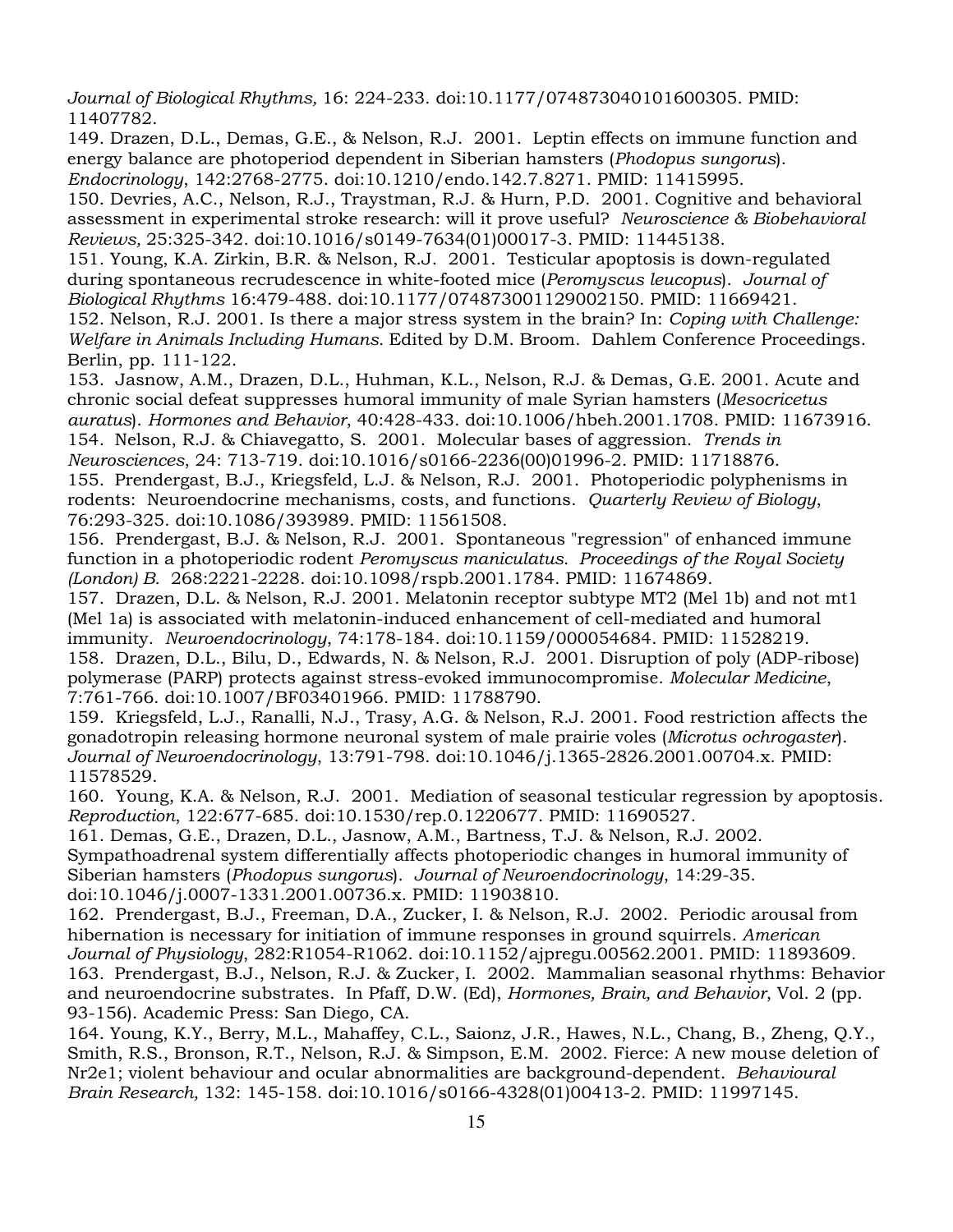165. Bilbo, S.D., Drazen, D.L., Quan, N., He, L. & Nelson, R.J. 2002. Short day lengths attenuate the symptoms of infection in Siberian hamsters. *Proceedings of the Royal Society (London) B.*, 269: 447-454. doi:10.1098/rspb.2001.1915. PMID: 11886635.

166. Prendergast, B.J., Wynne-Edwards, K.E., Yellon, S.M. & Nelson, R.J. 2002. Photorefractoriness of immune function in male Siberian hamsters *(Phodopus sungoru*s)*. Journal of Neuroendocrinology,* 14:318-329. doi:10.1046/j.1365-2826.2002.00781.x. PMID: 11963829. 167. Bilbo, S.D., Dhabhar, F.S., Viswanathan, K., Saul, A., Yellon, S.M. & Nelson, R.J. 2002. Short day lengths augment stress-induced leukocyte trafficking and stress-induced enhancement of skin immune function. *Proceedings of the National Academy of Sciences (USA)*, 99: 4067- 4072. doi:10.1073/pnas.062001899. PMID: 11904451

168. Klein, S.L., Bird, B.H., Nelson, R.J. & Glass, G.E. 2002. Environmental and physiological factors associated with Seoul virus infection among urban populations of Norway rats. *Journal of Mammalogy*, 83:478-488. doi:10.1644/1545-1542(2002)083<0478:EAPFAW>2.0.CO;2. 169. Bilbo, S.D. & Nelson, R.J. 2002. Melatonin regulates energy balance and attenuates fever in Siberian hamsters. *Endocrinology,* 143: 2527-2533. doi:10.1210/endo.143.7.8922. PMID:

12072384.

170. Drazen, D.L., Jasnow, A.M., Nelson, R.J. & Demas, G.E. 2002. Exposure to short days, but not short-term melatonin, enhances humoral immunity of male Syrian hamsters (*Mesocricetus auratus). Journal of Pineal Research,* 33: 118-124*.* doi:10.1034/j.1600-079x.2002.02915.x. PMID: 12153446.

171. Van der Ploeg, L.H.T., Martin, W.J., Howard, A., Nargund, R., Austin, C.P., Guan, X., Drisko, J., Cashen, D., Sebhat, I., Patchett, A., Figueroa, D.J., Dilella, A.G., Connolly, B.M., Weinberg, D., Tan, C., Palyha, O., Pong, S-S., MacNeil, T., Rosenblum, C., Vongs, A., Tang, R., Yu, H., Sailer, A., Fong, T.M., Huang, C., Tota, M., Chang, R.S., Stearns, R., Tamvakopoulos, C., Christ, G.,Drazen, D.L., Spar, B.D., Nelson, R.J. & MacIntyre, D.E. 2002. A role of melanocortin-4 receptor in sexual function. *Proceedings of the National Academy of Sciences (USA),* 99:11381-11386*.* doi:10.1073/pnas.172378699. PMID: 12172010.

172. Nelson, R.J. & Prendergast, B.J. 2002. Comment: Form over function. *Journal of Biological Rhythms*, 17:406-409. doi:10.1177/074873002237134. PMID: 12375617.

173. Prendergast, B.J., Mosinger, B. Jr., Kolattukudy, P. & Nelson, R.J. 2002. Hypothalamic gene expression in reproductively photoresponsive and photorefractory Siberian hamsters. *Proceedings of the National Academy of Sciences (USA)* 99:16291-16296*.*

doi:10.1073/pnas.232490799. PMID: 12456888.

174. Hotchkiss, A.K. & Nelson, R.J. 2002. Melatonin and immune function: Hype or working hypothesis? *Critical Reviews in Immunology*, *22*:351-371. doi:10.1615/CritRevImmunol.v22.i5- 6.10. PMID: 12803316.

175. Hairston, J.E., Ball, G.F. & Nelson, R.J. 2003. Photoperiodic and temporal influences on chemosensory induction of brain fos expression in female prairie voles. *Journal of* 

*Neuroendocrinology*, 15: 161-172. doi:10.1046/j.1365-2826.2003.00963.x. PMID: 12535158. 176. Demas, G.E & Nelson, R.J. 2003. Lack of immunological responsiveness to photoperiod in a tropical rodent, *Peromyscus aztecus hylocetes*. *Journal of Comparative Physiology B,* 173:171- 176. doi:10.1007/s00360-002-0325-5. PMID: 12624655

177. Prendergast, B.J., Hotchkiss, A.F., Bilbo, S.D., Kinsey, S.G. & Nelson, R.J. 2003. Photoperiodic adjustments in immune function protect Siberian hamsters from lethal endotoxemia. *Journal of Biological Rhythms,* 18:51-62. doi:10.1177/0748730402239676. PMID: 12568244.

178. Kinsey, S.G., Prendergast, B.J. & Nelson, R.J. 2003. Photoperiod and stress affect wound healing in Siberian hamsters. *Physiology & Behavior*, 78: 205-211. doi:10.1016/s0031- 9384(02)00967-8. PMID: 12576117.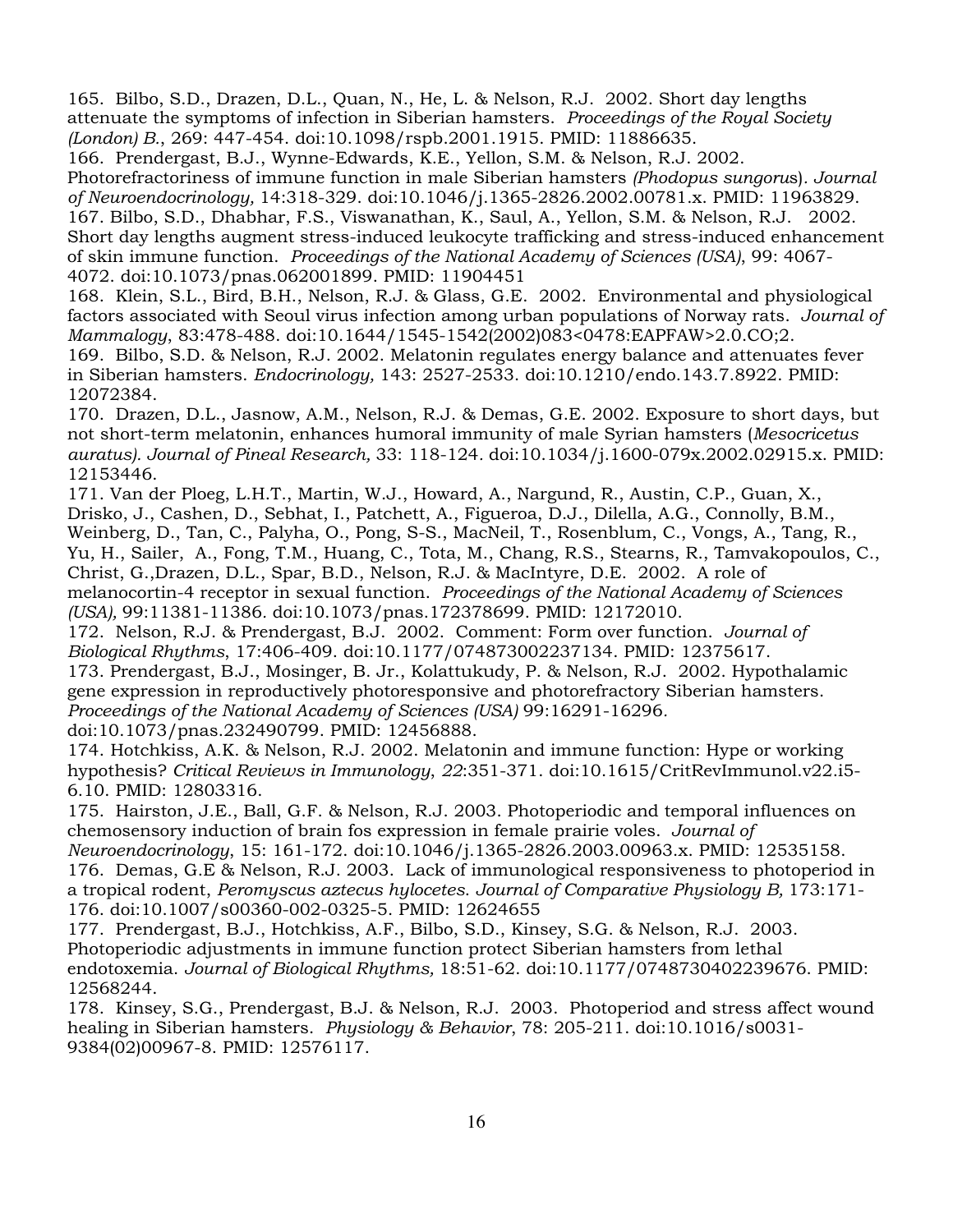179. Demas, G.E., Drazen, D.L. & Nelson, R.J. 2003. Reductions in total body fat decrease humoural immunity. *Proceedings of the Royal Society, London B,* 270:905- 911. doi:10.1098/rspb.2003.2341. PMID: 12803904.

180. Bilbo, S.D., Hotchkiss, A.K., Chiavegatto, S. & Nelson, R.J. 2003. Blunted stress responses in delayed type hypersensitivity in mice lacking the neuronal isoform of nitric oxide synthase. *Journal of Neuroimmunology,* 140: 41-48. doi:10.1016/s0165-5728(03)00175-9. PMID: 12864970.

181. Bilbo, S.D., Quan, N., Prendergast, B.J., Bowers, S.L. & Nelson, R.J. 2003. Photoperiod alters the time course of brain cyclooxygenase-2 expression in Siberian hamsters. *Journal of Neuroendocrinology,* 15: 958-964. doi:10.1046/j.1365-2826.2003.01084.x. PMID: 12969240. 182. Demas, G.E., Bartness, T.J., Nelson, R.J. & Drazen, D.L. 2003. Photoperiod modulates the effects of norepinephrine on lymphocyte proliferation in Siberian hamsters. *American Journal of Physiology*, 285: R873-R879. doi:10.1152/ajpregu.00209.2003. PMID: 12959922

183. Bilbo, S.D., Dhabhar, F.S., Viswanathan, Saul, A. & Nelson, R.J. 2003. Photoperiod affects the expression of sex and species differences in leukocyte number and leukocyte trafficking in congeneric hamsters. *Psychoneuroendocrinology,* 28: 1027-1043. doi:10.1016/s0306-4530(02)00122-1. PMID: 14529706.

184. Drazen, D.L., Trasy, A. & Nelson, R.J. 2003. Photoperiod differentially affects energetics of immunity in pregnant and lactating Siberian hamsters (*Phodopus sungorus*). *Canadian Journal of Zoology,* 81:1406-1413. doi:10.1139/z03-120.

185. Bilbo, S.D. & Nelson, R.J. 2003. Sex differences in photoperiodic and stress-induced enhancement of immune function in Siberian hamsters. *Brain, Behavior, and Immunity,* 17: 462- 472. doi:10.1016/s0889-1591(03)00063-1. PMID: 14583238.

186. Chiavegatto, S. & Nelson, R.J. 2003. Interaction of nitric oxide and serotonin in aggressive behavior. *Hormones and Behavior,* 44: 233-241. doi:10.1016/j.yhbeh.2003.02.002. PMID: 14609545.

187. Kriegsfeld, L.J., Hotchkiss, A.K., Demas, G.E., Silver, R., Silverman, A-J. & Nelson, R.J. 2003. Brain mast cells are influenced by chemosensory cues associated with estrus induction in female prairie voles (*Microtus ochrogaster*). *Hormones and Behavior,* 44:377-384. doi:10.1016/j.yhbeh.2003.09.001. PMID: 14644631.

188. Prendergast, B.J., Bilbo, S.D. & Nelson, R.J. 2004. Photoperiod controls the induction, retention, and retrieval of antigen-specific immunological memory. *American Journal of Physiology,* 286:R54-R60. doi:10.1152/ajpregu.00381.2003. PMID: 12958060.

189. Prendergast, B.J., Hotchkiss, A.K. & Nelson, R.J. 2003. Photoperiodic regulation of circulating leukocytes in juvenile Siberian hamsters: Mediation by melatonin and testosterone. *Journal of Biological Rhythms,* 18:473-480. doi:10.1177/0748730403258486. PMID: 14667148.

190. Bilbo, S.D. & Nelson, R.J. 2004. Photoperiod influences the effects of exercise and food restriction on an antigen-specific immune response in Siberian hamsters. *Endocrinology*, 145:556-564. doi:10.1210/en.2003-1035. PMID: 14605007.

191. Hotchkiss, A.K., Pyter, L.M., Neigh, G.N. & Nelson, R.J. 2004. Nycthemeral differences in response to restraint stress in CD-1 and C57BL/6J mice. *Physiology & Behavior,* 80:441-447. doi:10.1016/j.physbeh.2003.09.010. PMID: 14741228.

192. Prendergast, B.J., Hotchkiss, A.K., Bilbo, S.D. & Nelson, R.J. 2004. Peripubertal immune challenges attenuate reproductive development in male Siberian hamsters (*Phodopus sungorus*). *Biology of Reproduction,* 70:813-820. doi:10.1095/biolreprod.103.023408. PMID: 14627552.

193. Prendergast, B.J., Bilbo, S.D., Dhabhar, F.S. & Nelson, R.J. 2004. Effects of photoperiod history on immune responses to intermediate day lengths Siberian hamsters (*Phodopus sungorus*). *Journal of Neuroimmunology,* 149: 31-39. doi:10.1016/j.jneuroim.2003.12.006. PMID: 15020062.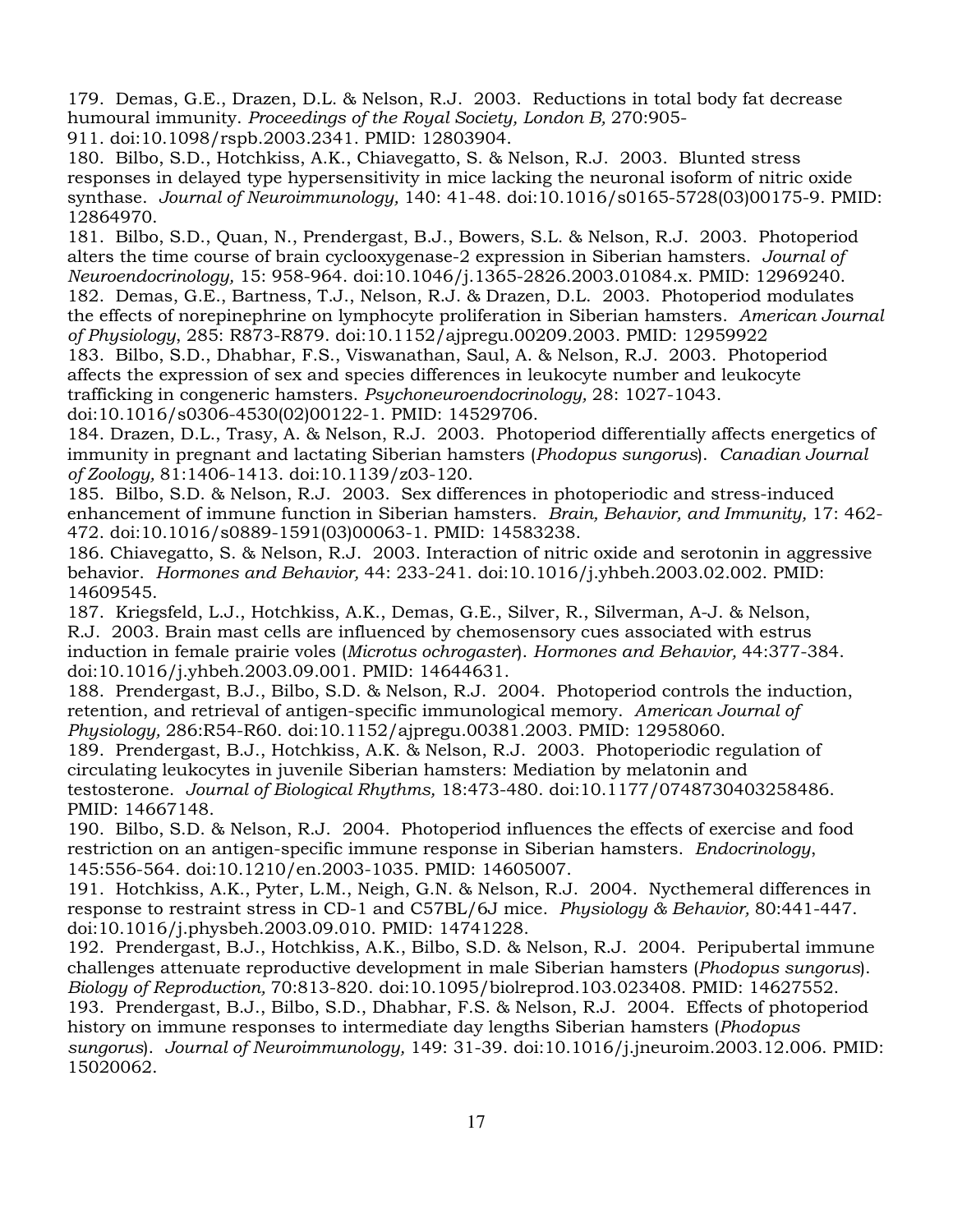194. Prendergast, B.J. Renstrom, R.A. & Nelson, R.J. 2004. Genetic analysis of a seasonal interval timer. *Journal of Biological Rhythms* 19:298-311. doi:10.1177/0748730404266626. PMID: 15245649.

195. Benderlioglu, Z. & Nelson, R.J. 2004. Season of birth and fluctuating asymmetry. *American Journal of Human Biology,* 16:298-310. doi:10.1002/ajhb.20029. PMID: 15101055.

196. Nelson, R.J. 2004. Leptin: The "skinny" on torpor. *American Journal of Physiology,* 287:R6-R7. doi:10.1152/ajpregu.00164.2004. PMID: 15191922.

197. Neigh, G.N., Bilbo, S.D., Hotchkiss, A.K. & Nelson, R.J. 2004. Exogenous pyruvate prevents stress-evoked suppression of mitogen-stimulated proliferation. *Brain, Behavior, and Immunity*: 18:425-33. doi:10.1016/j.bbi.2003.10.001. PMID: 15265535.

198. Benderlioglu, Z., Sciulli, P. & Nelson, R.J. 2004. Fluctuating asymmetry predicts human reactive aggression. *American Journal of Human Biology,* 16:458-469. doi:10.1002/ajhb.20047. PMID: 15214064.

199. Gotti, S., Chiavegatto, S., Sica, M., Viglietti-Panzica, C., Nelson, R.J. & Panzica, G. 2004. Alteration of NO-producing system in the basal forebrain and hypothalamus of Ts65Dn mice: An immunohistochemical and histochemical study of a murine model for Down syndrome.

*Neurobiology of Disease,* 16:563-571. doi:10.1016/j.nbd.2004.04.006. PMID: 15262268. 200. Neigh, G.N., Bowers, S.L., Pyter, L.M., Gatien, M.L. & Nelson, R.J. 2004. Pyruvate

prevents restraint-induced immunosuppression via alterations in glucocorticoid responses.

*Endocrinology,* 145:4309-4319. doi:10.1210/en.2003-1748. PMID: 15178646.

201. Nelson, R.J. 2004. Seasonal immune function and sickness responses. *Trends in Immunology* 25:188-192. doi:10.1016/j.it.2004.02.001. PMID: 15039045.

202. Gatien, M.L., Hotchkiss, A.K., Neigh, G.N., Dhabhar, F. & Nelson, R.J. 2004. Immune and stress responses in C57BL/6 and C3H/HeN mouse strains following photoperiod manipulation. *Neuroendocrinology Letters,* 25:267-272. PMID: 15361815.

203. Nelson, R.J**.** & Demas, G. E. 2004. Seasonal patterns of stress, disease, and sickness responses. *Current Directions in Psychological Sciences,* 13:198-201. doi:10.1111/j.0963- 7214.2004.00307.x.

204. Padgett, D.A., Hotchkiss, A.K., Pyter, L.M., Nelson, R.J., Yang, E., Yeh, P.-E., Litsky, M., Williams, M. & Glaser, R. 2004. Epstein-Barr virus-encoded dUTPase modulates immune function and induces sickness behavior in mice. *Journal of Medical Virology,* 74:442-448. doi:10.1002/jmv.20196. PMID: 15368518.

205. Benderlioglu, Z. & Nelson, R.J. 2004. Digit length ratios predict aggression in women, but not men*. Hormones and Behavior,* 46:558-564. doi:10.1016/j.yhbeh.2004.06.004. PMID: 15555497.

206. Hotchkiss, A.K., Pyter, L.M., Gatien, M.L., Wen, J., Milman, H.A. & Nelson, R.J. 2005. Aggressive behavior increases after termination of chronic sildenafil treatment in mice*. Physiology & Behavior,* 83:683-688. doi:10.1016/j.physbeh.2004.09.005. PMID: 15639152.

207. Wen, J.C., Hotchkiss, A.K., Demas, G.E. & Nelson, R.J. 2004. Photoperiod affects neuronal nitric oxide synthase and aggressive behavior in male Siberian hamsters (*Phodopus sungorus*). *Journal of Neuroendocrinology,* 16:916-921. doi:10.1111/j.1365-2826.2004.01248.x. PMID: 15584932.

208. Pyter, L.M., Hotchkiss, A.K. & Nelson, R.J. 2005. Photoperiod-induced differential expression of angiogenesis genes in testes of adult *Peromyscus leucopus. Reproduction,* 129: 201- 209. doi:10.1530/rep.1.00448. PMID: 15695614.

209. Prendergast, B.J. & Nelson, R.J. 2005. Affective responses to changes in day length in Siberian hamsters (*Phodopus sungorus*). *Psychoneuroendocrinology*, 30: 438-452. doi:10.1016/j.psyneuen.2004.08.008. PMID: 15721056.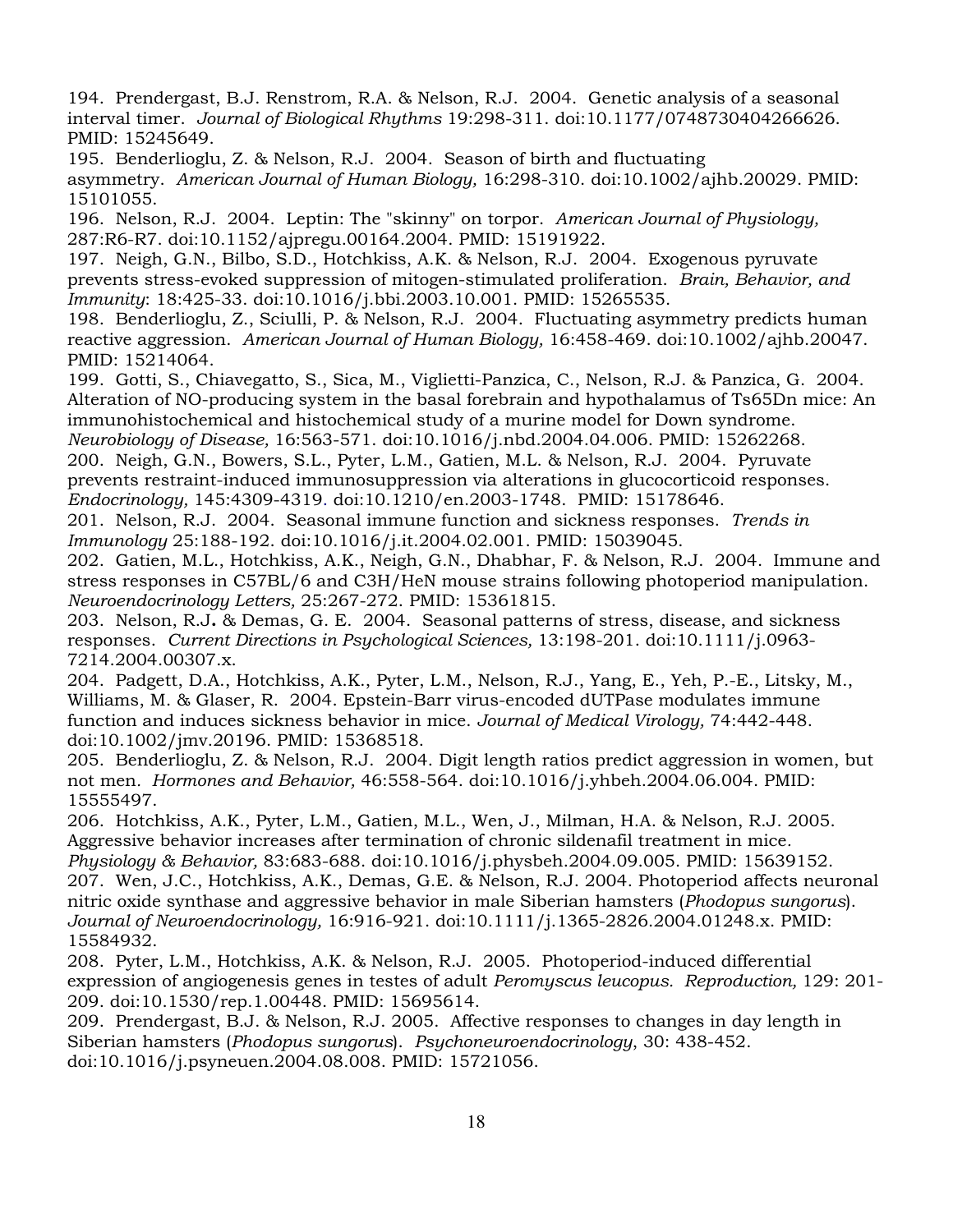210. Prendergast, B.J., Bilbo, S.D. & Nelson, R.J. 2005. Short day lengths enhance skin immune responses in gonadectomised Siberian hamsters. *Journal of Neuroendocrinology*, 17:18- 21. 10.1111/j.1365-2826.2005.01273.x. PMID: 15720471.

211. Pyter, L.M., Samuelsson, A.R., Quan, N. & Nelson, R.J. 2005. Photoperiod alters hypothalamic cytokine gene expression and sickness responses following immune challenge in female Siberian hamsters (*Phodopus sungorus*). *Neuroscience,* 131:779-784.

doi:10.1016/j.neuroscience.2004.11.046. PMID: 15749332.

212. Pyter, L.M., Neigh, G.N. & Nelson, R.J. 2005. Social environment modulates photoperiodic immune and reproductive responses in adult male white-footed mice (*Peromyscus leucopus). American Journal of Physiology,* 288: R891-R896. doi:10.1152/ajpregu.00680.2004. PMID: 15550612.

213. Neigh, G.N., Samuelsson, A.R., Bowers, S.L. & Nelson, R.J. 2005. 3-aminobenzamide prevents restraint-evoked immunocompromise. *Brain, Behavior, and Immunity*, 19:351-356. doi:10.1016/j.bbi.2004.11.001. PMID: 15944075.

214. Gammie, S.C. & Nelson, R.J. 2005. High maternal aggression in dwarf hamsters (*Phodopus campbelli* and *Phodopus sungorus*). *Aggressive Behavior*, 31:294-302. doi:10.1002/ab.20087. 215. Chiavegatto, S., Demas, G.E. & Nelson, R.J. 2005. Nitric oxide and aggression. In: Nelson, R.J. (editor). *Biology of Aggression.* Oxford University Press: New York, pp. 150-162. PM16483891. doi:10.1093/acprof:oso/9780195168761.001.00.

216. Neigh, G.N., Bowers, S.L., Korman, B. & Nelson, R.J. 2005. Housing environment alters cell-mediated immune function and corticosterone concentrations. *Animal Welfare,* 14: 249-257. 217. Pyter, L.M., Reader, B.F. & Nelson, R.J. 2005. Short photoperiods impair spatial learning and alter hippocampal dendritic morphology in adult male white-footed mice *(Peromyscus leucopus). Journal of Neuroscience,* 25:4521-4526. doi:10.1523/JNEUROSCI.0795-05.2005. PMID: 15872099.

218. Nelson, R.J. 2005. Effects of nitric oxide on the HPA axis and aggression. In: G. Bock & J. Goode (editors). *Molecular Mechanisms Influencing Aggressive Behaviours.* Novartis Foundation Symposium #268. Wiley VCH: Berlin, pp. 147-166. doi:10.1002/0470010703.ch10. PMID: 16206879.

219.Pyter, L.M., Weil, Z.M. & Nelson, R.J. 2005. Latitude affects photoperiod-induced changes in immune response in meadow voles (*Microtus pennsylvanicus*). *Canadian Journal of Zoology,*  83:1271–1278. doi:10.1139/Z05-121.

220. Gatien, M.L., Hotchkiss, A.K., Dhabhar, F.S. & Nelson, R.J. 2005. Skeleton photoperiods alter delayed-type hypersensitivity responses and reproductive function of Siberian hamsters (*Phodopus sungorus*). *Journal of Neuroendocrinology,* 17:733–739. doi:10.1111/j.1365- 2826.2005.01371.x. PMID: 16219002.

221. Weil, Z.M., Bowers, S.L., Pyter, L.M. & Nelson, R.J. 2006. Social interactions alter proinflammatory cytokine gene expression and behavior following endotoxin administration. *Brain, Behavior, and Immunity,* 20:72-79. doi:10.1016/j.bbi.2005.05.001. PMID: 15967631. 222. Nelson, R.J., Trainor, B.C., Chiavegatto, S. & Demas, G.E. 2006. Pleiotropic contributions of nitric oxide to aggressive behavior. *Neuroscience and Biobehavioral Reviews,* 30: 346-355. doi:10.1016/j.neurobiorev.2005.02.002. PMID: 16483891.

223. Weil, Z.M., Hotchkiss, A.K., Gatien, M.L., Pieke-Dahl, S. & Nelson, R.J. 2006. Melatonin receptor (MT1) knockout mice display depression-like behaviors and deficits in sensorimotor gating. *Brain Research Bulletin,* 68:425–429. doi:10.1016/j.brainresbull.2005.09.016. PMID: 16459197.

224. Benderlioglu, Z., Eish, J., Weil, Z.M. & Nelson, R.J. 2006. Low temperatures during early development subsequent maternal and reproductive function in adult female mice. *Physiology & Behavior,* 87:416–423. doi:10.1016/j.physbeh.2005.11.001. PMID: 16343561.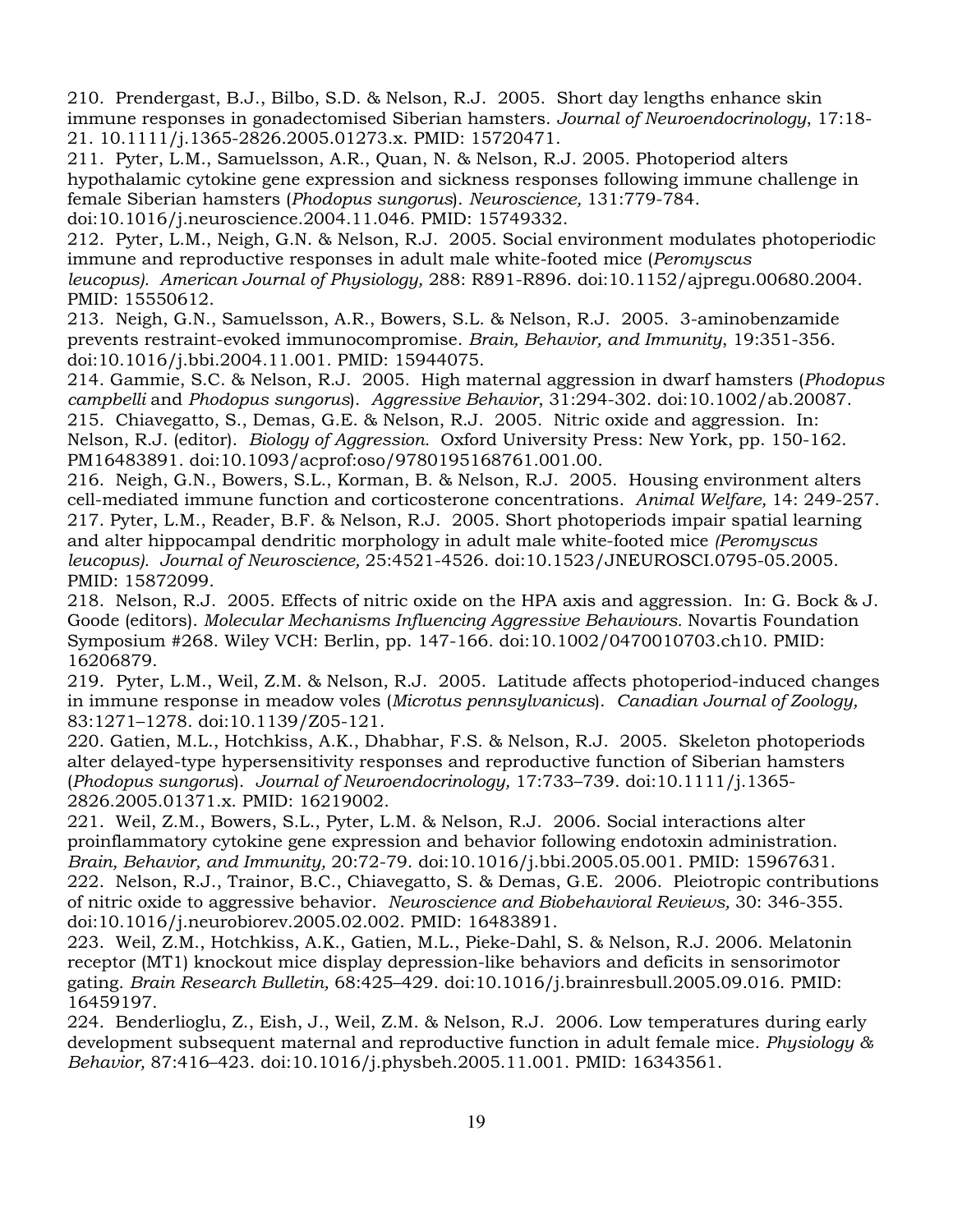225. Pyter, L.M. & Nelson, R.J. 2006. Enduring effects of photoperiod on affective behaviors in Siberian hamsters (*Phodopus sungorus*). *Behavioral Neuroscience*, 120: 125-134. doi:10.1037/0735-7044.120.1.125. PMID: 16492123.

226. Martin, L.B., Glasper, E.R., Nelson, R.J. & DeVries, A.C. 2006. Prolonged separation delays wound healing in California mice, *Peromyscus californicus*, but not in polygynous whitefooted mice, *P. leucopus*. *Physiology & Behavior,* 87: 837-841.

doi:10.1016/j.physbeh.2006.01.035. PMID: 16616944.

227. Huang, A.S., Beigneux, A., Weil, Z.M., Kim, P.M., Molliver, M.E., Blackshaw, S., Nelson, R.J., Young, S.G. & Snyder, S.H. 2006. D-aspartate regulates melanocortin formation and function: Behavioral alterations in D-aspartate oxidase deleted mice. *Journal of Neuroscience,* 26:2814-2819. doi:10.1523/JNEUROSCI.5060-05.2006. PMID: 16525061.

228. Weil, Z.M., Pyter, L.M., Martin, L.B. & Nelson, R.J. 2006. Perinatal photoperiod organizes adult immune responses in Siberian hamsters (*Phodopus sungorus*). *American Journal of Physiology,* 290: R1714-R1719. doi:10.1152/ajpregu.00869.2005. PMID: 16410397.

229. Weil, Z.M., Bowers, S.L., Dow, E.R. & Nelson, R.J. 2006. Maternal aggression persists following lipopolysaccharide-induced activation of the immune system. *Physiology & Behavior,*  87:694-699. doi:10.1016/j.physbeh.2006.01.005. PMID: 16490223.

230. Prendergast, B.J., Hotchkiss, A.K., Wen, J., Horton, T.H. & Nelson, R.J. 2006. Refractoriness to short day lengths augments tonic and GnRH-stimulated LH secretion. *Journal of Neuroendocrinology,* 18: 339-348. doi:10.1111/j.1365-2826.2006.01419.x. PMID: 16629832. 231. Weil, Z.M., Huang, A.S., Beigneux, A., Kim, P.M., Molliver, M.E., Blackshaw, S.,Young, S.G., Nelson, R.J. & Snyder, S.H. 2006. Behavioural alterations in male mice lacking the gene for D aspartate oxidase. *Behavioural Brain Research,* 171:295-30. doi:10.1016/j.bbr.2006.04.008. PMID: 16725213.

232. Trainor, B.C., Martin, L.B., Greiwe, K.M., Kuhlman, J.R. & Nelson, R.J. 2006. Social and photoperiod effects on reproduction in five species of *Peromyscus. General and Comparative Endocrinology,* 148: 252-259. doi:10.1016/j.ygcen.2006.03.006. PMID: 16626709.

233. Pyter, L.M., Trainor, B.C. & Nelson, R.J. 2006. Testosterone and photoperiod interact to affect spatial learning and memory in adult male white-footed mice (*Peromyscus leucopus*). *European Journal of Neuroscience*, 23:3056-3062. doi:10.1111/j.1460-9568.2006.04821.x. PMID: 16819995.

234. Martin, L.B., Weil, Z.M., Kuhlman, J.R. & Nelson, R.J. 2006. Trade-offs within the immune systems of female white-footed mice, *Peromyscus*. *Functional Ecology,* 20:630-636. doi:10.1111/j.1365-2435.2006.01138.x.

235. Trainor, B.C., Greiwe, K.M. & Nelson, R.J. 2006. Individual differences in estrogen receptor alpha in select brain nuclei are associated with individual differences in aggression. *Hormones and Behavior,* 50:338-345. doi:10.1016/j.yhbeh.2006.04.002. PMID: 16753164.

236. Pyter L.M. & Nelson R.J. 2006. Enduring effects of photoperiod on affective behaviors in Siberian hamsters (*Phodopus sungorus*). *Behavioral Neuroscience*. 120: 125-34.

doi:101.1037/0735-7044.120.1.125. PMID: 16492123.

237. Weil, Z.M., Martin, L.B., Workman, J.L. & Nelson, R.J. 2006. Immune challenge retards seasonal reproductive regression in rodents: Evidence for terminal investment? *Biology Letters,* 2: 393:396. doi:10.1098/rsbl.2006.0475. PMID: 17148412.

238. Weil, Z.M., Martin, L.B. & Nelson, R.J. 2006. Photoperiod differentially affects immune function and reproduction in collared lemmings (*Dicrostonyx groenlandicus*). *Journal of Biological Rhythms,* 21:384-393. doi:10.1177/0748730406292444. PMID: 16998158.

239. Weil, Z.M., Martin, L.B. & Nelson, R.J. 2006. Interactions among immune, endocrine, and behavioral response to infection. In: Micromammals and Macroparasites: From Evolutionary Ecology to Management. In S. Morand, B. Krasnov, & R. Poulin (Ed.), *Micromammals and*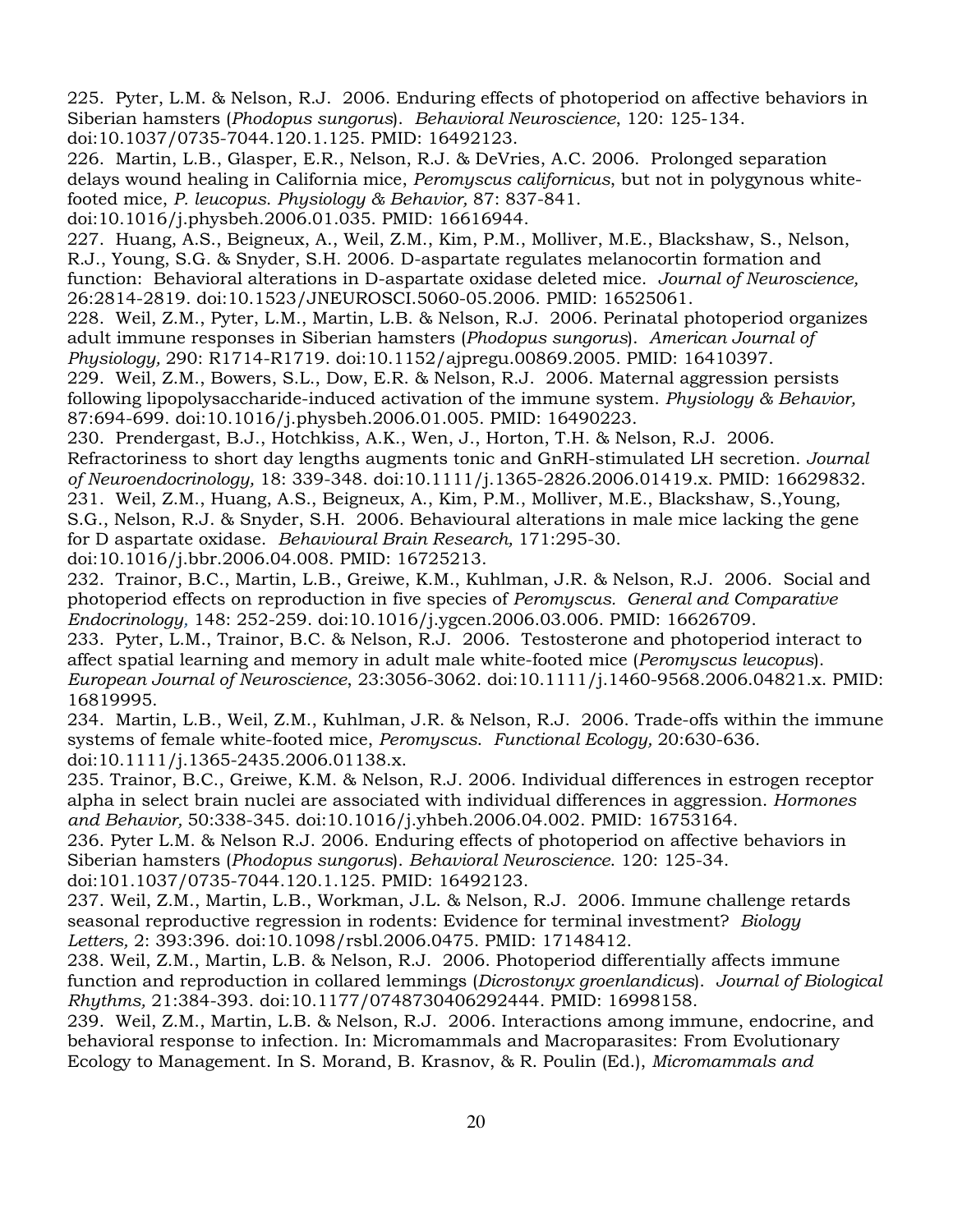*Macroparasites: From Evolutionary Ecology to Management.* (pp. 443-473). Oxfordshire, UK: CABI Publishing.

240. Martin, L.B., Weil, Z.M. & Nelson, R.J. 2006. Refining approaches and diversifying directions in ecoimmunology. *Integrative and Comparative Biology,* 46:1030-10390. doi:10.1093/icb/icl039. PMID: 21672805.

241. Martin, L.B., Navara, K.J., Weil, Z.M., & Nelson, R.J. 2007. Immunological memory is compromised by food restriction in male deer mice, *Peromyscus maniculatus. American Journal of Physiology*, 292: R316–R320. doi:10.1152/ajpregu.00386.2006. PMID: 16902185.

242. Weil, Z.M., Workman, J.L. & Nelson, R.J. 2007. Housing condition alters immunological and reproductive responses to day length in Siberian hamsters (*Phodopus sungorus). Hormones and Behavior,* 52:261–266. doi:10.1016/j.yhbeh.2007.05.001. PMID: 17583707.

243. DeVries, A.C. & Nelson, R.J. 2007. Behavioral genetics. In *Handbook of Psychophysiology*. Edited by J.T Cacioppo, L.G. Tassinary, & G.G. Berntson. Cambridge University Press: New York, 393-409.

244. Weil, Z.M., Kidder, S.L. & Nelson, R.J. 2007. Photoperiod alters affective responses in collared lemmings. *Behavioural Brain Research*, 179: 305–309. doi:10.1016/j.bbr.2007.02.003. PMID: 17339057.

245. Nelson, R.J. & Martin. L.B. 2007. Seasonal changes in stress responses. In *Encyclopedia of Stress* (2nd Edition). G. Fink (Ed.), San Diego: Academic Press, pp. 427-431.

246.Hotchkiss, A.K. & Nelson, R.J. 2007. An environmental androgen, trenbolone, affects delayed-type hypersensitivity and reproductive tissues in male mice. *Journal of Toxicology and Environmental Health, Part A,* 70:138-140. doi:10.1080/15287390600755091. PMID: 17365574 247. Nelson, R.J. & Trainor, B.C. 2007. Neural mechanisms of aggression. *Nature Reviews Neuroscience,* 8:536-546. doi:10.1038/nrn2174. PMID: 17585306.

248. Trainor, B.C., Workman, J.L., Jessen, R. & Nelson, R.J. 2007. Impaired nitric oxide synthase signaling dissociates social investigation and aggression. *Behavioral Neuroscience,* 121:362-369. doi:10.1037/0735-7044.121.2.362. PMID: 17469926.

249. Martin, L.B., Trainor, B.C., Finy, M.S., & Nelson, R.J. 2007. HPA activity and neotic and anxiety-like behavior vary among *Peromyscus* species. *General and Comparative Endocrinology,* 151:342-350. doi:10.1016/j.ygcen.2007.02.001. PMID: 17368638.

250. Navara, K.J., Trainor, B.C. & Nelson, R.J. 2007. Photoperiod alters macrophage responsiveness, but not expression of Toll-like receptors in Siberian hamsters. *Comparative Biochemistry and Physiology*, 148:354-359. doi:10.1016/j.cbpa.2007.05.019. PMID: 17588795. 251. Pyter, LM, Adelson, J. & Nelson, R.J. 2007. Short days increase hypothalamic-pituitaryadrenal axis responsiveness. *Endocrinology,* 148: 3402-3409. doi:10.1210/en.2006-1432. PMID: 17395702.

252. Trainor, B.C., Lin, S., Finy, M.S., Rowland, M.R. & Nelson, R.J. 2007. Photoperiod reverses the effects of estrogens on male aggression via genomic and nongenomic pathways. *Proceedings of the National Academy of Sciences (USA),* 104:9840-9845. doi:10.1073/pnas.0701819104. PMID: 17525148.

253. Trainor, B.C., Rowland, M.R. & Nelson, R.J. 2007. Photoperiod affects estrogen receptor alpha, estrogen receptor beta and aggressive behavior. *European Journal of Neuroscience,* 26:207–218. doi:10.1111/j.1460-9568.2007.05654.x. PMID: 17614949.

254. Navara, K. & Nelson, R.J. 2007. The dark side of light at night: Physiological, epidemiological, and ecological consequences. *Journal of Pineal Research,* 4:215-224. doi:10.1111/j.1600-079X.2007.00473.x. PMID: 17803517.

255. Martin, L.B., Weil, Z.M. & Nelson, R.J. 2007. Immune defense and reproductive pace of life in Peromyscus mice. *Ecology,* 88:2516–2528. doi:10.1890/07-0060.1. PMID: 18027755.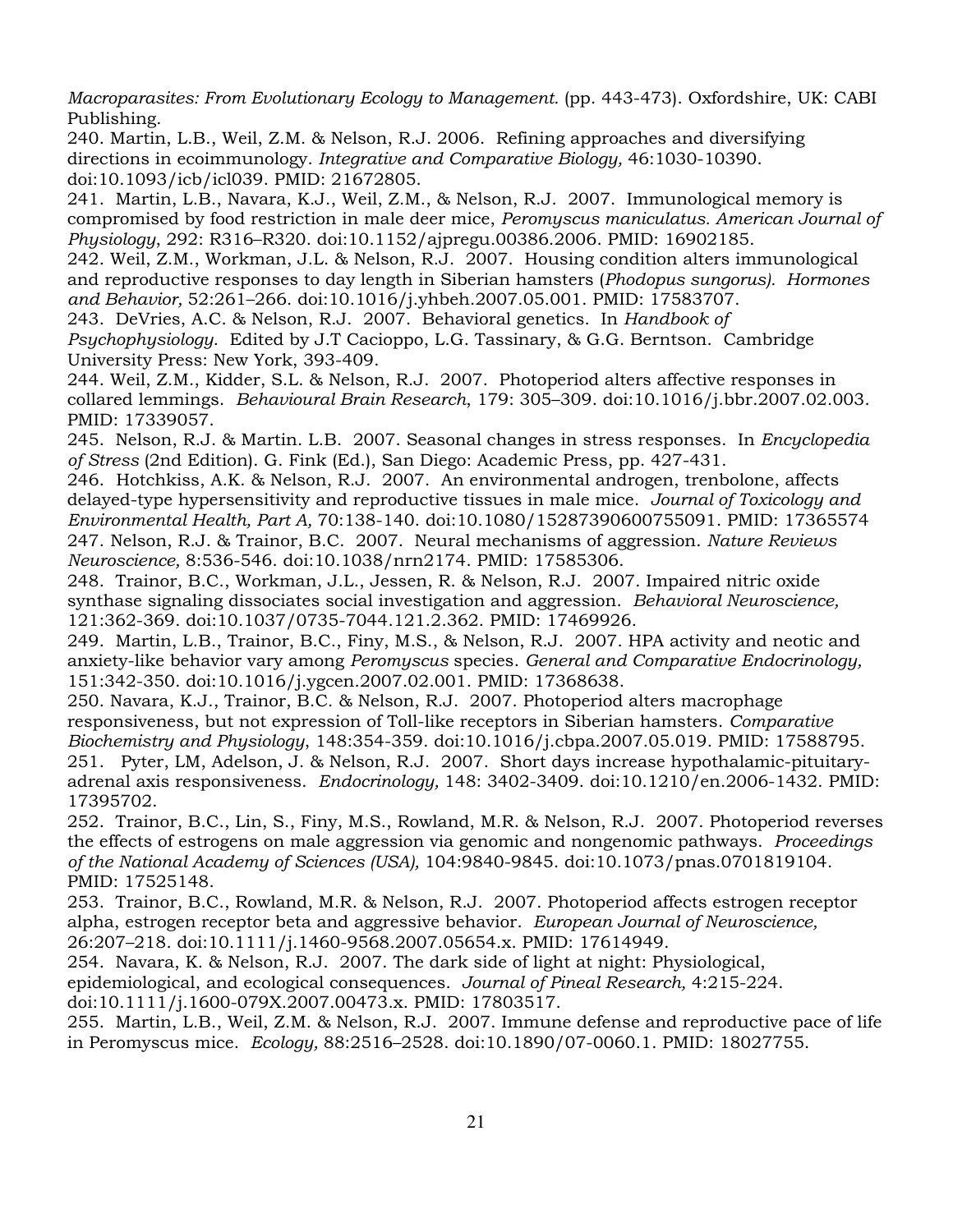256. Martin, L.B., Weil, Z.M. & Nelson, R.J. 2008. Seasonal changes in vertebrate immune activity: Mediation by physiological trade-offs. *Philosophical Transactions of the Royal Society of London B: Biological Sciences,* 363:321–339. doi:1098/rstb.2007.2142. PMID: 17638690. 257. Bowers, S.L., Bilbo, S.D., Dhabhar, F.S. & Nelson, R.J. 2008. Stressor-specific alterations in corticosterone and immune responses. *Brain, Behavior, and Immunit*y, 22: 105-113. doi:10.1016/j.bbi.2007.07.012. PMID: 17890050.

259. Workman, J.L., Trainor, B.C., Finy, M.S. & Nelson, R.J. 2008. Inhibition of neuronal nitric oxide reduces anxiety-like responses to pair housing. *Behavioural Brain Research,* 18:109–115. doi: 10.1016/j.bbr.2007.08.033. PMID: 17928072.

260. Trainor, B.C., Finy, M.S. & Nelson, R.J. 2008. Paternal aggression in a biparental mouse: Parallels with maternal aggression. *Hormones and Behavior*, 53:200-207.

doi:10.1016/j.yhbeh.2007.09.017. PMID: 17991466.

262. Trainor, B.C., Finy, M.S. & Nelson, R.J. 2008. Rapid effects of estradiol on male aggression depend on photoperiod in reproductively non-responsive mice*. Hormones and Behavior*, 53:192- 199. doi:10.1016/j.yhbeh.2007.09.016. PMID: 17976598.

263. Zubidat, A.E., Nelson, R.J. & Haim, A.S. 2008. Urinary adrenalin and cortisol secretion patterns of social voles in response to adrenergic blockade under basal conditions. *Physiology and Behavior*, 93:243-249. doi:10.1016/j.physbeh.2007.08.024. PMID: 17910962.

264. Martin, L.M., Weil, Z.M. & Nelson, R.J. 2008. Fever and sickness behavior vary among congeneric rodents. *Functional Ecology,* 22: 68–77. doi:10.1111/j.1365-2435.2007.01347.x. 265. Martin, L.M., Navara, K.J.**,** Bailey, M.T., Hutch, C.R., Powell, N.D., Sheridan, J.F. & Nelson, R.J. 2008. Food restriction compromises immune memory in deer mice (*Peromyscus maniculatus*) by reducing spleen-derived antibody-producing B cell numbers. *Physiological and Biochemical Zoology*, 81:366-372. doi:10.1086/587090. PMID: 18419561.

266. Zala, S.M., Chan, B.K., Bilbo, S.D., Potts, W.K., Nelson, R.J. & Penn, D.J. 2008. Genetic resistance to infection influences a male's sexual attractiveness and modulation of testosterone. *Brain, Behavior, and Immunity,* 22:381-287. doi:10.1016/j.bbi.2007.09.003. PMID: 17945466.

267. Martin, L.M., Weil, Z.M. Kidder, S.L. & Nelson, R.J. 2008. Sex-specific effects of glucose deprivation on cell-mediated immunity and reproduction in Siberian hamsters (*Phodopus sungorus*). *Journal of Comparative Physiology – B,* 178:623-628. doi:10.1007/s00360-008-0253- 0. PMID: 18274761.

268. Workman, J.L., Weil, Z.M., Tuthill, C. & Nelson, R.J. 2008. Maternal pinealectomy increases depressive-like responses in Siberian hamster offspring. *Behavioural Brain Research,* 189:387–391. doi:10.1016/j.bbr.2008.011.016. PMID: 18328579.

269. Hotchkiss, A.K. & Nelson, R.J. 2008. Melatonin: An imunomodulatory signal. In: *Melatonin: From Molecules to Therapy*. Edited by S.R. Pandi-Perumal & D.P. Cardinali. Nova Science Publishers, Hauppauge, NY, pp. 227-245.

270. Martin, L.B., Johnson, E.M., Hutch, C.R. & Nelson, R.J. 2008. 6-MBOA affects testis size, but not delayed-type hypersensitivity, in white-footed mice (*Peromyscus leucopus*). *Comparative Physiology and Biochemistry,* 149:181-187. doi:10.1016/j.cbpa.2007.11.006. PMID: 18160321. 271. Weil, Z.M., Norman G., DeVries A.C. & Nelson R.J. 2008. The injured nervous system: A Darwinian perspective. *Progress in Neurobiology,* 86: 48-59.

doi:10.1016/j.pneurobio.2008.06.001. PMID: 18602443.

272. Weil, Z.M., Norman, G.J., Barker, J.M., Su, A.J., Nelson, R.J. & DeVries, A.C. 2008. Social isolation potentiates cell death and inflammatory responses after global ischemia. *Molecular Psychiatry,* 13:913-915. doi:10.1038/mp.2008.70. PMID: 18800053.

273. Weil, Z.M., Hotchkiss, M.L., Hotchkiss, A.K. & Nelson R.J. 2008. Photoperiod alters pain responsiveness via changes in pelage characteristics. *Canadian Journal of Zoology,* 86:1212- 1216. doi:10.1139/Z08-098.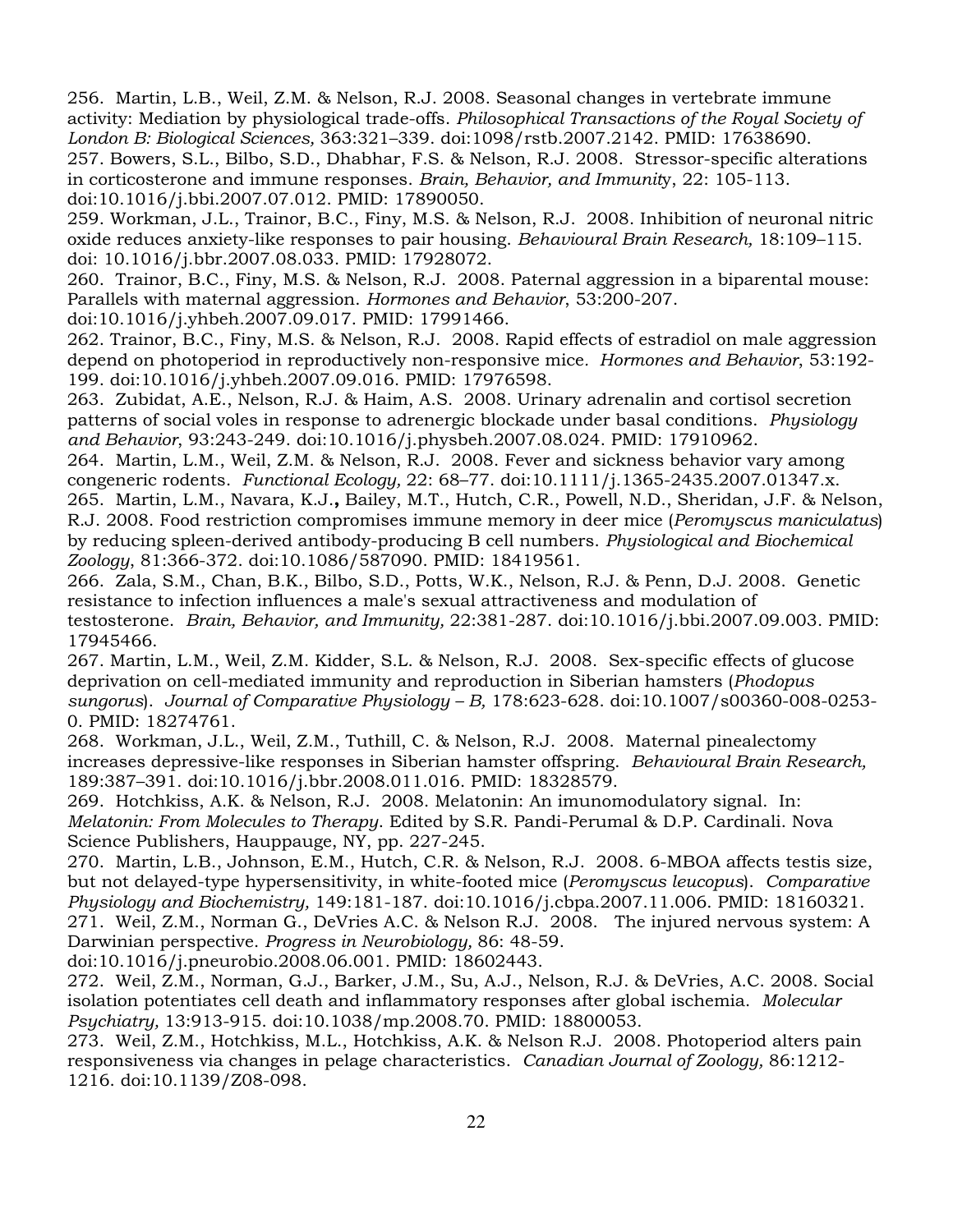274. Prendergast, B.J. Nelson, R.J. & Zucker, I. 2009. Mammalian Seasonal Rhythms: Behavior and Neuroendocrine Substrates. In: D.W. Pfaff, A.P. Arnold, S.E. Fahrbach, A.M. Etgen & R.T. Rubin, Editor(s)-in-Chief, *Hormones, Brain and Behavior*, Volume 1. Academic Press, San Diego, Pp. 507-538.

275. Trainor, B.C., Sisk, C.L., & Nelson, R.J. 2009. Hormones and the development and expression of aggressive behavior, In: D.W. Pfaff, A.P. Arnold, S.E. Fahrbach, A.M. Etgen & R.T. Rubin, Editor(s)-in-Chief, *Hormones, Brain and Behavior*, Volume 1. Academic Press, San Diego, Pp. 167-203.

276. Kriegsfeld, L.J. & Nelson, R.J. 2009. Biological Rhythms. In *Handbook of Neuroscience for the Behavioral Sciences*. Edited by J.T.Cacioppo & G.G. Berntson. Wiley & Sons: New York, NY, pp. 56-81.

277. Iscru, E., Serinagaoglu, Y., Schilling, K., Tian, J-B., Bowers-Kidder, S.L., Zhang, R., Morgan, J.I., Devries, A.C., Nelson, R.J., Zhu, M.X. & Oberdick, J. 2009. Sensorimotor enhancement in mouse mutants lacking the Purkinje cell-specific Gi/o modulator, Pcp2(L7). *Molecular and Cellular Neuroscience,* 40: 62-75. doi:10.1016/j.mcn.2008.09.002. PMID: 18930827.

278. Workman, J.L., Bowers, S.L. & Nelson, R.J. 2009. Enrichment and photoperiod interact to affect spatial learning and hippocampal dendritic morphology in white-footed mice (*Peromyscus leucopus*). *European Journal of Neuroscience,* 29:161-170. doi:10.1111/j.1460- 9568.2008.06570.x. PMID: 19120443.

279. Navara, K. & Nelson, R.J. 2009. Prenatal environmental influences on the production of sex-specific traits in mammals. *Seminars in Cell and Developmental Biology*, 20:313-319. doi:10.1016/j.semcdb.2008.12.004. PMID: 19135541.

280. Nelson, R.J. & Glickman, S.E. 2009. 2007 Daniel S. Lehrman Lifetime Achievement Award contributions from a pioneer in behavioral endocrinology: Irving Zucker. *Hormones and Behavior*, 55:482-483. doi:10.1016/j.yhbeh.2008.12.006. PMID: 20529699.

281. Weil, Z.M., Norman, G.J., DeVries, A.C., Berntson, G.G. & Nelson, R.J. 2009. Photoperiod alters autonomic regulation of the heart. *Proceedings of the National Academy of Sciences (USA),*  106:4525-4530. doi:10.1073/pnas.0810973106. PMID: 19246380.

282. Benca, R., Duncan, M.J., Frank, E., McClung, C., Nelson, R.J. & Vicentic, A. 2009. Biological rhythms, higher brain function, and behavior: Gaps, opportunities and challenges. *Behavioral Brain Reviews,* 62:57-70. doi:10.1016/j.brainresrev.2009.09.005. PMID: 19766673. 283.Fonken, L.K., Finy, M.S., Walton, J.C., Weil, Z.M., Workman, J.L., Ross, J & Nelson, R.J. 2009. Influence of light at night on murine anxiety- and depressive-like responses. *Behavioural Brain Research,* 205:349-354. doi:10.1016/j.bbr.2009.07.001. PMID: 19591880.

284. Workman, J.L., Johnson, E., Martin, L.B. & Nelson, R.J. 2009. Butyric acid suppresses palatable food consumption in Siberian hamsters (*Phodopus sungorus*) housed in short, but not long, photoperiods. *Canadian Journal of Zoology,* 86:749-754. doi:10.1139/Z09-068.

285. Weil, Z.M., Norman, G.J., Karelina, K., Morris, J.S., Barker, J.M., Su, A.J., Walton, J.C., Bohinc, S., Nelson, R.J. & DeVries, A.C. 2009. Sleep deprivation attenuates inflammatory responses and ischemic cell death. *Experimental Neurology*, 218:129-136. doi:10.1016/j.expneurol.2009.04.018. PMID: 19409382.

286. Wang, X., Bowers, S.L., Wang, F., Nelson, R.J. & Ma, J. 2009. Cytoplasmic prion protein induces forebrain neurotoxicity. *Biochimica et Biophsica Acta: Molecular Basis of Disease*, 1792:555-563. doi:10.1016/j.bbadis.2009.02.014. PMID: 19281844.

287. Weil, Z.M., Karelina, K, Su, A.J., Barker, J.M., Norman, G.J., Zhang, N, DeVries, A.C., & Nelson, R.J. 2009. Time-of-day determines neuronal damage and mortality after cardiac arrest. *Neurobiology of Disease*, 36:352-360. doi:10.1016/j.nbd.2009.07.032. PMID: 19664712.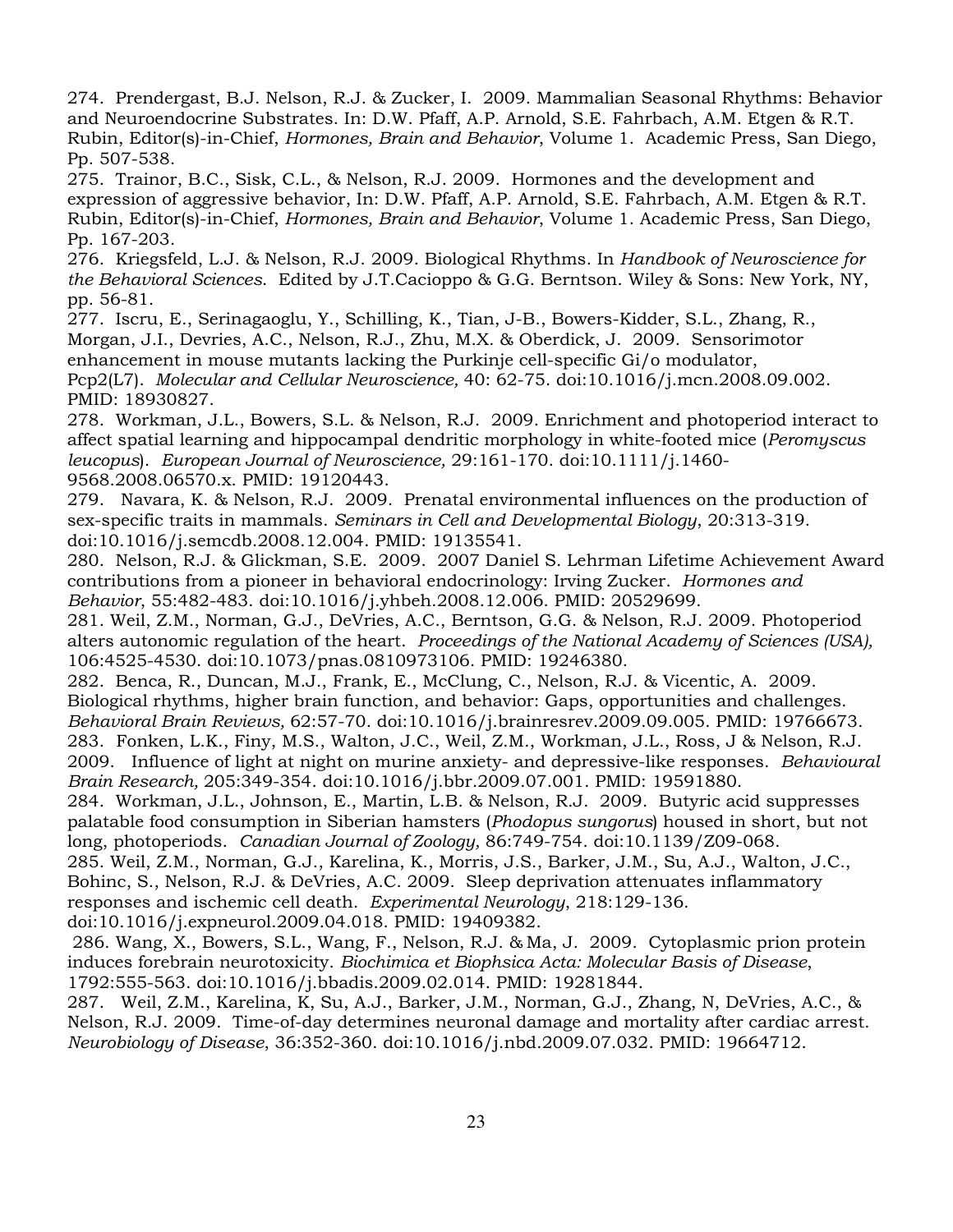288. Zubidat, A.E., Nelson, R.J. & Haim, A. 2009. Photosensitivity to different light intensities in blind and sighted rodents. *Journal of Experimental Biology,* 212:3857-3864. doi:10.1242/jeb.033969. PMID: 19915128.

289. Navara, K.J., Workman, J.L., Oberdick, J. & Nelson, R.J. 2010. Short day lengths skew prenatal sex ratios toward males in Siberian hamsters. *Comparative Biochemistry and Physiology*, 83:127-134. doi:10.1086/648487. PMID: 199338980.

290. Nelson, R.J. 2010. Overview: Photoperiodism in vertebrates. In *Photoperiodism: The Biological Calendar*. Edited by R.J. Nelson, D.L. Denlinger, & D.E. Somers. Oxford University Press, Pp. 365-370. doi:10.1093/aob/mcr215.

291. Demas, G.E., Weil, Z.M. & Nelson, R.J. 2010. Nonreproductive adaptations to photoperiod. In *Photoperiodism: The Biological Calendar*. Edited by R.J. Nelson, D.L. Denlinger, & D.E. Somers. Oxford University Press, Pp. 461-502. doi:10.1093/aob/mcr215.

292. Denlinger, D.L., Somers, D.E. & Nelson, R.J. 2010. Epilogue: Future directions. In *Photoperiodism: The Biological Calendar.* Edited by R.J. Nelson, D.L. Denlinger, & D.E.

Somers. Oxford University Press: New York, NY, Pp. 561-566. doi:10.1093/aob/mcr215. 293. Elliott, J.A. & Nelson, R.J. 2010. It's about time: The coupling of biological clocks and veterinary medicine. *The Veterinary Journal*, 185:98–99. doi:10.1016/j.tvjl.2009.07.028. PMID: 19699121.

294. Zubidat, A.E., Nelson, R.J. & Haim, A. 2010. Differential effects of photophase irradiance on metabolic and urinary stress hormone concentrations in 'blind' and sighted rodents. *Chronobiology International*, 27:487-516. doi:10.3109/07420541003678577. PMID: 20524797. 295. Karelina, K., Walton, J.C., Weil, Z.M., Norman, G.J., Nelson, R.J. & DeVries, A.C. 2010. Estrous phase alters social behavior in polygynous, but not monogamous, *Peromyscus:* A role for oxytocin? *Hormones and Behavior,* 58:193-199. doi:10.1016/j.yhbeh.2010.03.002. PMID: 20382149.

296. Bailey, M., Walton, J.C., Dowd, S.E., Weil, Z.M. & Nelson, R.J. 2010. Photoperiod modulates gut bacteria composition in male Siberian hamsters (*Phodopus sungorus*). *Behavior, Brain, and Immunity,* 24: 577-584. doi:10.1016/j.bbi.2009.12.010. PMID: 20045457.

297. Nelson, R.J. 2010. How do we know what we know? Teaching about the scientific process in undergraduate classes. In *Talking about Teaching.* Edited by James Phelan, Columbus, OH, pp. 27-33.

298. Klein, S.L. & Nelson, R.J. 2010. Social behavioral and parasites. In *Encyclopedia of Animal Behavior.* Edited by M. Breed & J. Moore. Academic Press, New York, pp. 216-225. 299. Nelson, R.J. 2010. Hormones and behavior: Basic concepts. In *Encyclopedia of Animal Behavior.* Edited by M. Breed & J. Moore. Academic Press, New York, pp. 97-105.

300. Fonken, L.K., Workman, J.L., Walton, J.C., Weil, Z.M., Morris, J.S., Haim, A., & Nelson, R.J. 2010. Light at night increases body mass by shifting the time of food intake. *Proceedings of the National Academy of Sciences*, 107:18664-18669. doi:10.1073/pnas.1008734107. PMID: 20937863.

301. Workman, J.L., DeWitt, S.J., Fonken, L.K., & Nelson, R.J. 2010. Environmental enrichment enhances delayed-type hypersensitivity in both short- and long-day Siberian hamsters. *Physiology and Behavior,* 99:638-643. doi:10.1016/j.physbeh.2010.01.029. PMID: 20138070.

302. Workman, J.L. & Nelson, R.J. 2011. Potential animal models of seasonal affective disorder. *Neuroscience and Biobehavioral Reviews*, 35:669-679. doi:10.1016/j.neurobiorev.2010.08.005. PMID: 20800614.

303. Zubidat, A.E., Nelson, R.J. & Haim, A. 2010. Photoentrainment in blind and sighted rodent species: Responses to photophase light with different wavelength. *Journal of Experimental Biology,* 213:4213-4222. doi:10.1242/jeb.048629. PMID: 21113002.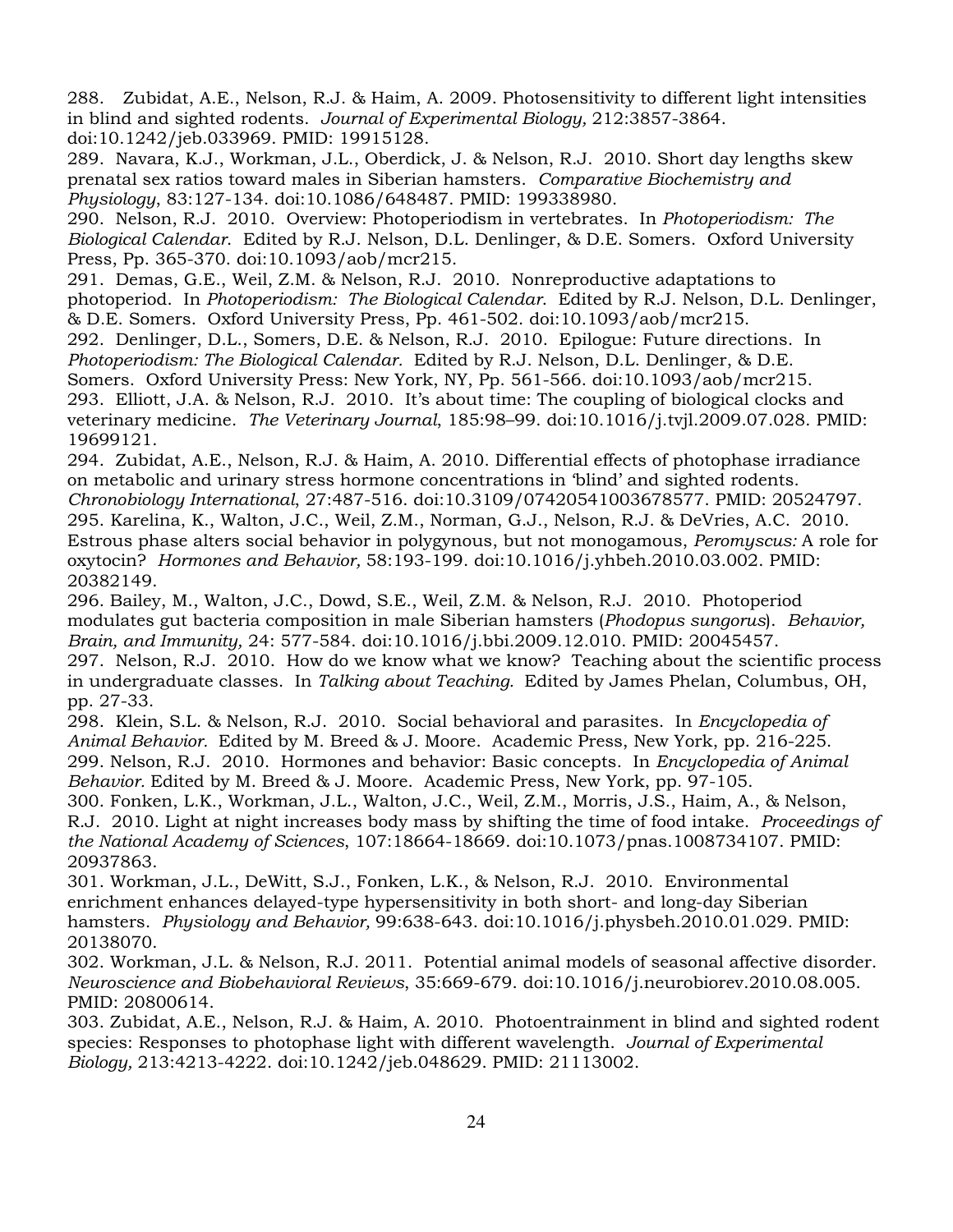304. Bedrosian, T.A., Fonken, L.K., Walton, J.C. & Nelson, R.J. 2010. Chronic exposure to dim light at night suppresses immune responses in Siberian hamsters. *Biology Letters*, 7:468-471. doi:10.1098/rsbl.2010.1108. PMID: 21270021.

305. Bedrosian, T.A., Fonken, L.K., Walton, J.C., Haim, A. & Nelson, R.J. 2010. Dim light at night provokes depression-like behaviors and reduces CA1 dendritic spine density in female hamsters. *Psychoneuroendocrinology,* 36:1062-1069. doi:10.1016/j.psyneuen.2011.01.004. PMID: 21292405.

306. Fonken, L.K., Morris, J.S., & Nelson, R.J. 2011. Early life stress suppresses delayed-type hypersensitivity in short- and long-photoperiods. *Chronobiology International* 28:101-108. doi:10.3109/07420528.2010.538818. PMID: 21231871.

307. Walton, J.C., Chen, Z., Weil, Z.M., Pyter, L.M., Travers, J.B. & Nelson, R.J. 2011. Photoperiod-mediated impairment of long-term potentiation and learning and memory in male white-footed mice. *Neuroscience*, 175:127-132. doi:10.1016/j.neuroscience.2010.12.004. PMID: 21145376.

308. Trainor, B.C. & Nelson, R.J. 2011. Neuroendocrinology of aggression. In: G. Fink, Pfaff, D.W. & Levine, J.E. (editors). *Handbook of Neuroendocrinology*. Elsevier, New York, pp. 509-520. doi.org/10.1016/B978-0-12-375097-6.10022-8.

309. Walton, J.C., Weil, Z.W., & Nelson, R.J. 2011. Influence of photoperiod on hormones, behavior, and immune function. *Frontiers in Neuroendocrinology*, 32:302-319. doi:10.1016/j.yfrne.2010.12.003. PMID: 21156187.

310. Weil, Z.M., Workman, J.L., Karelina, K., & Nelson, R.J. 2011. Short photoperiods alter cannabinoid receptor expression in hypothalamic nuclei related to energy balance. *Neuroscience Letters*, 491:99-103. doi:10.1016/j.neulet.2011.01.013. PMID: 21232581.

311. Fenn, A., Fonken, L.K., & Nelson, R.J. 2011. Sustained melatonin treatment blocks body mass, pelage, reproductive and fever responses to short day lengths in female Siberian hamsters. *Journal of Pineal Research*, 51:180-186. doi:10.1111/j.1600-079X.2011.00874.x. PMID: 21486368.

312. Wohleb, E.S., Hanke, M.L., Corona, A.M., Powell, N.D., Stiner, L., Bailey, M.T., Nelson, R.J, Godbout, J.P., & Sheridan, J.F. 2011. β-Adrenergic receptor antagonism prevents anxiety-like behavior and microglial reactivity induced by repeated social defeat. *Journal of Neuroscience*, 31:6277-6288. doi:10.1523/JNEUROSCI.0450-11.2011. PMID: 21525267.

313. Workman, J.L., Weber, M.D. & Nelson, R.J. 2011. Dietary arginine depletion reduces depressive-like responses in male, but not female mice. *Behavioural Brain Research*, 223:81-87. doi: 10.1016/j.bbr.2011.04.011. PMID: 21515310.

314. Workman, J.L., Fonken, L.K., Gusfa, J., Kassouf, K.M. & Nelson, R.J. 2011. Post-weaning environmental enrichment alters affective responses and interacts with behavioral testing to alter nNOS immunoreactivity. *Pharmacology, Biochemistry & Behavior,* 100:25-42. doi:10.1016/j.pbb.2011.07.008. PMID: 21777607.

315. Fonken, L.K., Xu, X., Weil, Z.M., Chen, G., Sun, Q., Rajagopalan, S. & Nelson, R.J. 2011. Air pollution impairs cognition, provokes depressive-like behaviors and alters hippocampal cytokine expression and morphology. *Molecular Psychiatry*, 16:987-995. doi:10.1038/mp.2011.76. PMID: 21727897.

316. Bedrosian, T.A., Herring, K.L., Weil, Z.M., & Nelson, R.J. 2011. Altered temporal patterns of anxiety in aged and amyloid precursor protein (APP) transgenic mice. *Proceedings of the National Academy of Sciences*, 108:11686-11691. doi:10.1073/pnas.1103098108. PMID: 21709248.

317. Zubidat, A.E., Nelson, R.J., & Haim, A. 2011. Spectral and duration sensitivity to lightat-night in 'blind' and sighted rodent species*. Journal of Experimental Biology,* 214:3206-3217. doi:10.1242/jeb.058883. PMID: 21900468.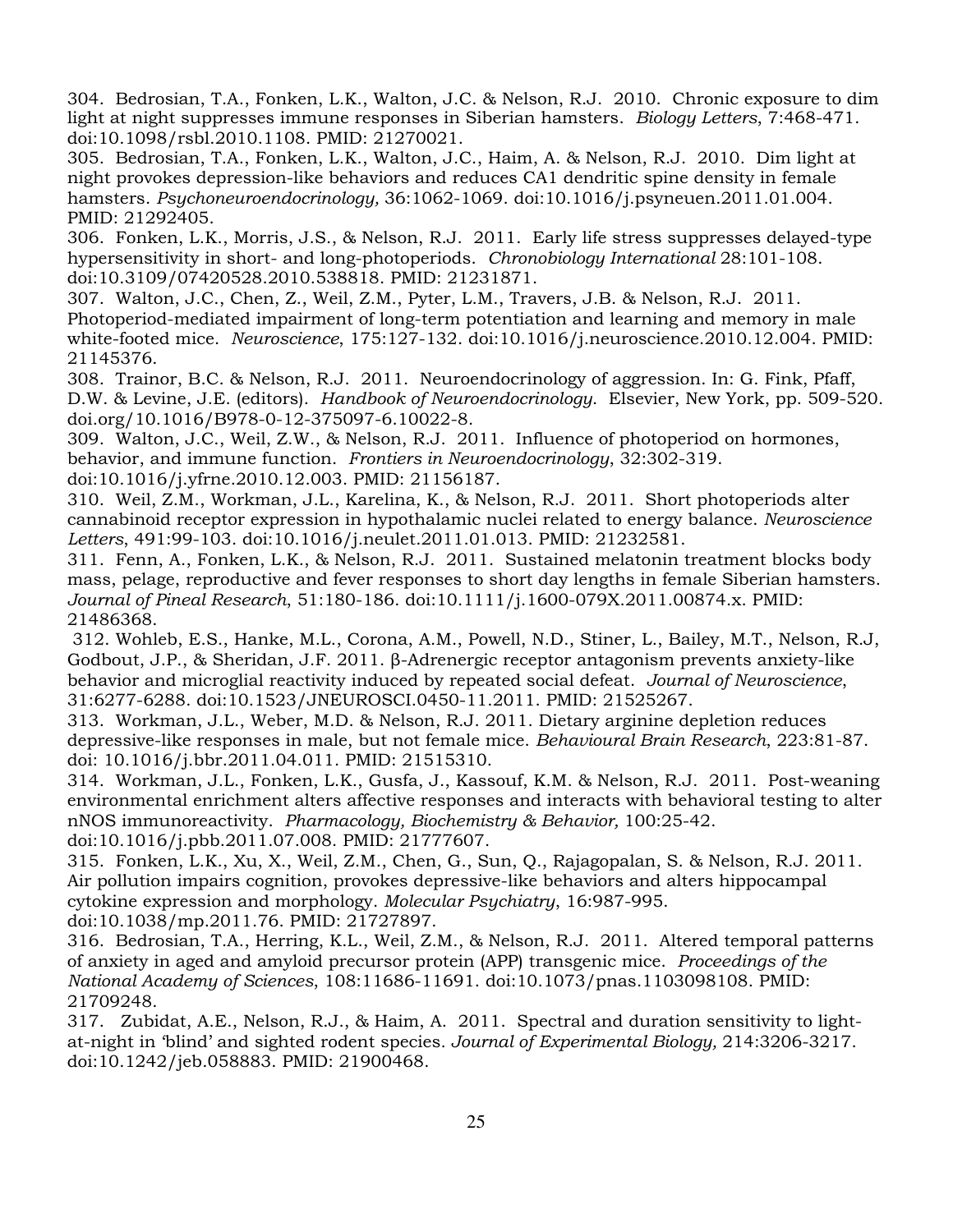318. Workman, J.L., Manny, N., Walton, J.C., & Nelson, R.J. 2011. Short day lengths alter stress and depressive-like responses, and hippocampal morphology in Siberian hamsters. *Hormones and Behavior,* 60:520-528. doi:10.1016/j.yhbeh.2011.07.012. PMID: 21851822.

319. Fonken, L.K. & Nelson, R.J. 2011. Illuminating the deleterious effects of light at night. *F1000 Medicine Reports*, 3:18. doi:10.3410/M3-18. PMID: 21941596.

320. Bedrosian, T.A., Fonken, L.K., Demas, G.E., & Nelson, R.J. 2012. Photoperiod-dependent effects of neuronal nitric oxide synthase inhibition on aggression in Siberian hamsters*. Hormones and Behavior*, 61:176-180. doi:10.1016/j.yhbeh.2011.11.011. PMID: 22197272.

321. Weil, Z.W. & Nelson, R.J. 2012. Neuroendocrine mechanisms of seasonal changes in immune function. In *Ecoimmunology*. Edited by G.E. Demas & R.J. Nelson. Oxford University Press, New York, pp. 297-325.

322. Bedrosian, T.A. & Nelson, R.J. 2012. Neurobiology of human killing. In: *Nonkilling Psychology*. Edited by Joám Evans Pim. Springer Verlag, New York, pp. 23-42.

323. Fonken, L.K., Haim, A., & Nelson, R.J. 2012. Dim light at night increases immune function in Nile grass rats, a diurnal rodent. *Chronobiology International, 29:26-* 34. doi:10.3109/07420528.2011.635831. PMID: 22217098.

324. Fonken, L.K., Kitsmiller, E., Smale, L. & Nelson, R.J. 2012. Dim nighttime light impairs cognition and provokes depressive-like responses in a diurnal rodent. *Journal of Biological Rhythms*, 27: 319 - 327. doi:10.1177/0748730412448324. PMID: 22855576.

325. Ashley, N.T., Zhang, N., Weil, Z.M., Magalang, U.J. & Nelson, R.J. 2012. Photoperiod alters duration and intensity of non-rapid eye movement sleep following immune challenge in Siberian hamsters (*Phodopus sungorus*). *Chronobiology International*, 29: 683-692. doi:10.3109/07420528.2012.682682. PMID: 22734569.

326. Walton, J.C., Schilling, K., Nelson, R.J., & Oberdick, J. 2012. Sex-dependent behavioral functions of the Purkinje cell-specific Gαi/o binding protein Pcp2(L7). *Cerebellum*, 11:982-1001. doi:10.1007/s12311-012-0268-4. PMID: 22528962.

327. Fonken, L.K., Bedrosian, T.A., Michaels, H., Weil, Z.M., & Nelson, R.J. 2012. Short photoperiods attenuate central responses to an inflammogen. *Brain, Behavior, and Immunity,*  26:617-622. doi:10.1016/j.bbi.2012.01.017. PMID: 22326518.

328. Walton, J.C., Grier, A.J., Weil, Z.M., & Nelson, R.J. 2012. Photoperiod and stress regulation of corticosteroid receptor, brain-derived neurotrophic factor, and glucose transporter GLUT3 mRNA in the hippocampus of Siberian hamsters (*Phodopus sungorus*). *Neuroscience,*  213:106-111. doi:10.1016/j.neuroscience.2012.03.043. PMID: 22521589.

329. Weil, Z.M. & Nelson, R.J. 2012. Seasonality and psychoneuroimmunology. In: *Oxford Handbook of Psychoneuroimmunology*. Edited by S. Segerstrom, Oxford University Press, New York, pp. 291-305.

330. Walton, J.C., Haim, A., Spieldenner, J.M. & Nelson, R.J. 2012. Photoperiod alters fear responses and basolateral amygdala neuronal spine density in white-footed mice (*Peromyscus leucopus*). *Behavioural Brain Research*, 233:345-350. doi:10.1016/j.bbr.2012.05.033. PMID: 22652395.

331. Bedrosian, T.A., Weil, Z.M., & Nelson, R.J. 2012. Chronic citalopram treatment ameliorates depressive behavior associated with light at night. *Behavioral Neuroscience*, 126:654-658. doi:10.1037/a0029699. PMID: 22889310.

332. Walton, J.C., Pyter, L.M., Weil, Z.M. & Nelson, R.J. 2012. Photoperiod mediated changes in olfactory bulb neurogenesis and olfactory behavior in male white-footed mice (*Peromyscus leucopus*). *PLoS ONE*, 7:e42743. doi:10.1371/journal.pone.0042743. PMID: 22912730. 333. Yoon, S.O., Park, D.J., Ryu, J.C., Ozer, H.G., Tep, C., Shin, Y. J., Lim, T.E, Pastorino, L.,

Kunwar, A.J., Walton, J.C., Nagahara, A.H., Lu, K.P., Nelson, R.J., Tuszynski, M.H., & Huang, K.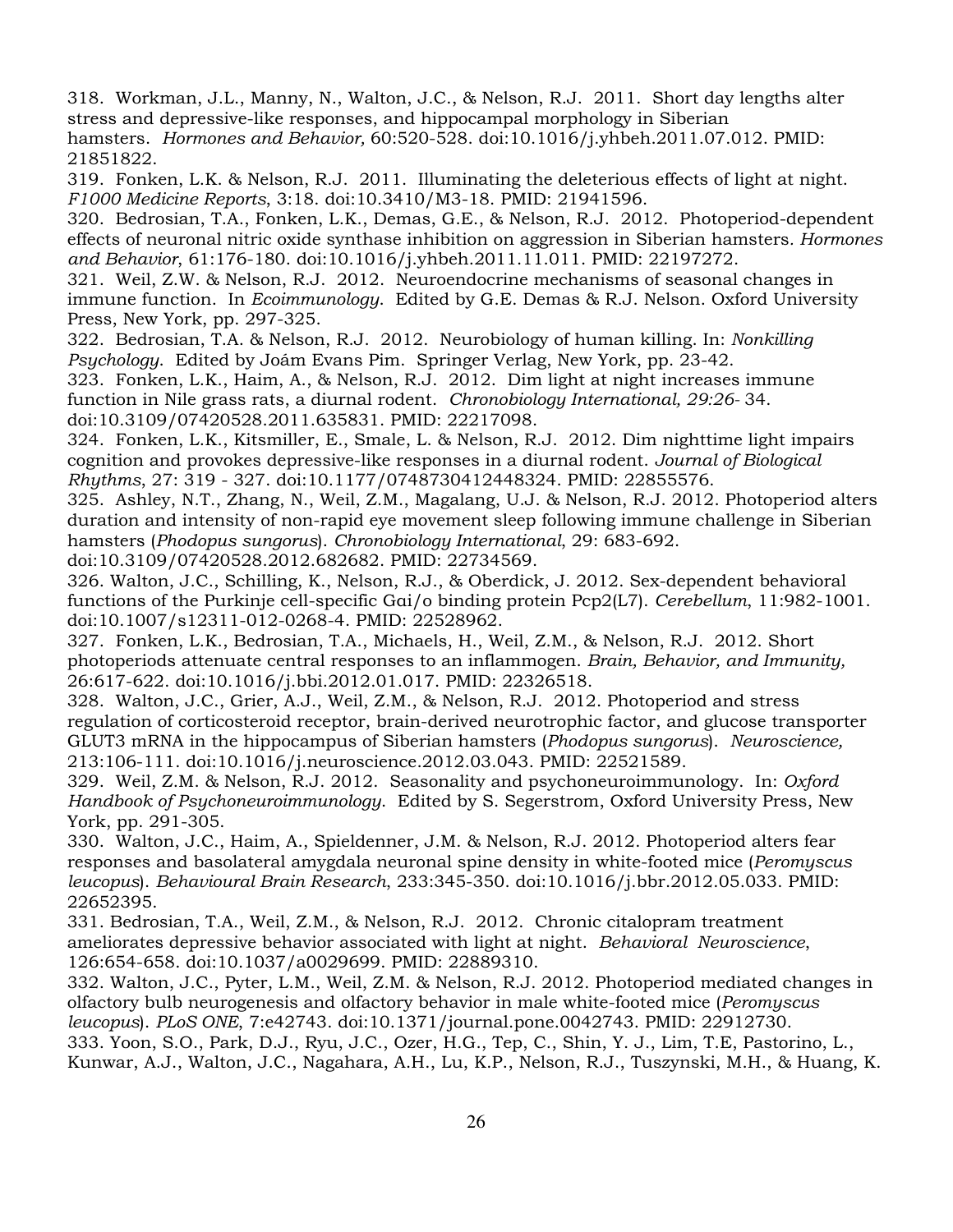2012. JNK3 perpetuates metabolic stress induced by Aβ peptides. *Neuron,* 75:824-837. doi:10.1016/j.neuron.2012.06.024. PMID: 22958823.

334. Bedrosian, T.A. & Nelson, R.J. 2012. Pro: Alzheimer's disease and circadian dysfunction: chicken or egg? *Alzheimer's Research & Therapy,* 4:25. doi:10.1186/alzrt128. PMID: 22883711 335. Ashley, N.T., Weil, Z.M., & Nelson, R.J. 2012. Inflammation: Mechanisms, costs, and natural variation*. Annual Review of Ecology, Evolution, and Systematics*, 43:385-406. doi:10.1146/annurev-ecolsys-040212-092530.

336. Bedrosian, T.A. & Nelson, R.J. 2013. Sundowning syndrome in aging and dementia: Research in mouse models. *Experimental Neurology*, 243:67-73.

DOI:10.1016/J.EXPNEUROL.2012.05.005. PMID: 22627081.

337. Weil Z.M. & Nelson R.J. 2013. Seasonal rhythms in behavior. In *Textbook of Neuroscience in the 21st Century: Basic and Clinical,* Pfaff, D.W. (Ed). Springer: New York, pp. 1795-1810. doi:10.1007/978-1-4614-1997-6\_64.

338. Bedrosian, T.A., Weil, Z.M., & Nelson, R.J. 2013. Chronic dim light at night provokes reversible depression-like phenotype: possible role for TNF. *Molecular Psychiatry*, 18: 930-936. doi:10.1038/mp.2012.96. PMID: 22824811.

339. Bedrosian, T.A., Vaughn, C.A., Galan, A., Daye, Ghassan, Weil, Z.M. & Nelson, R.J. 2013. Nocturnal light exposure impairs affective responses in a wavelength-dependent manner. *Journal of Neuroscience,* 33:13081-13087. doi:10.1523/JNEUROSCI.5734-12.2013. PMID: 23926261.

340. Fonken, L.K. & Nelson, R.J. 2013. Dim light at night increases depressive-like responses in male C3H/HeNHsd mice. *Behavioural Brain Research*, 243:74-78.

doi:10.1016/j.bbr.2012.12.046. PMID: 23291153.

341. Ashley, N.T., Walton, J.C., Haim, A., Zhang, N., Prince, L.A., Fruchey, A.M., Liberman, R.A., Weil, Z.M., Magalang U.J. & Nelson, R.J. 2013. Sleep deprivation attenuates endotoxin-induced cytokine gene expression independent of day length and circulating cortisol in male Siberian hamsters (*Phodopus sungorus*). *Journal of Experimental Biology*, 216:2581:2586. doi:10.1242/jeb.083832. PMID: 23531821.

342. Bedrosian T.A., Galan A., Vaughn C.A., Weil Z.M., & Nelson R.J. 2013. Light at night alters daily patterns of cortisol and clock proteins in female Siberian hamsters. *Journal of Neuroendocrinology*, 25:590-606. doi:10.1111/jne.12036. PMID: 23489976.

343. Bedrosian T.A., Herring K.L., Walton J.C., Fonken L.K., Weil, Z.M., & Nelson R.J. 2013. Evidence for feedback control of pineal melatonin secretion. *Neuroscience Letters*, 542:123-125. doi:10.1016/j.neulet.2013.03.021. PMID: 23528860.

344. Bedrosian, T.A. & Nelson, R.J. 2013. Influence of the modern light environment on mood. *Molecular Psychiatry,* 18:751-757. doi:10.1038/mp.2013.70. PMID: 23711982.

345. Ikeno T., Weil Z.M., & Nelson R.J. 2013. Photoperiod affects the diurnal rhythm of hippocampal neuronal morphology of Siberian hamsters. *Chronobiology International*, 30:1089- 1100. doi:10.3109/07420528.2013.800090. PMID: 23879697.

346. Aubrecht T.G., Weil Z.M., Magalang U., & Nelson R.J. 2013. Dim light at night interacts with intermittent hypoxia to alter cognitive and affective responses. *American Journal of Physiology*, 305: R78-R86. doi:10.1152/ajpregu.00100.2013. PMID: 23657638.

347. Borniger J.C., Weil Z.M., Zhang N., & Nelson R.J. 2013. Dim light at night does not disrupt timing or quality of sleep in mice. *Chronobiology International*, 30: 1016-1023.

doi:10.3109/07420528.2013.803196. PMID: 23837748.

348. Fonken, L.K., Aubrecht, T.G., Meléndez-Fernández, O.H., Weil, Z.M., & Nelson, R.J. 2013. Dim light at night disrupts molecular circadian rhythms and increases body weight. *Journal of Biological Rhythms*, 28:262-271. doi:10.1177/0748730413493862. PMID: 23929553.

349. Bedrosian, T.A., Aubrecht, T.G., Kaugars, K.E., Weil, Z.M., & Nelson, R.J. 2013. Artificial light at night alters delayed-type hypersensitivity reaction in response to acute stress in Siberian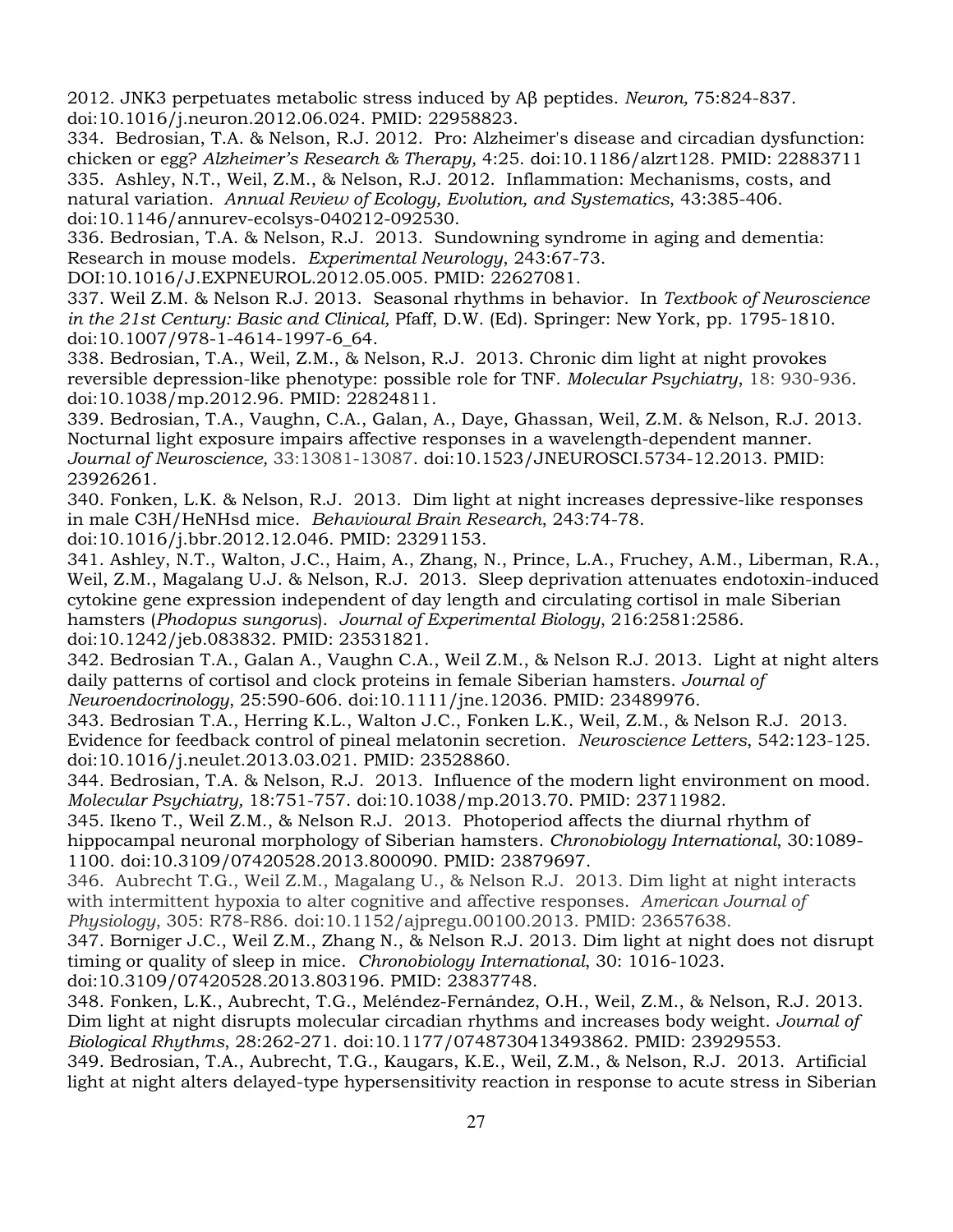hamsters. *Brain, Behavior, and Immunity*, 34: 39-42. doi:10.1016/j.bbi.2013.05.009. PMID: 23743259.

350. Walton, J.C., Chen, Z., Travers, J.B. & Nelson, R.J. 2013. Exogenous melatonin reproduces the effects of short day lengths on hippocampal function in male white-footed mice, *Peromyscus leucopus*. *Neuroscience,* 248: 403-413. doi:10.1016/j.neuroscience.2013.06.020. PMID: 23806713.

351. Fonken, L.K., Lieberman, R.A., Weil, Z.M., & Nelson, R.J. 2013. Dim light at night exaggerates weight gain and inflammation associated with a high-fat diet in male mice. *Endocrinology*, 154:3817-3825. doi:10.1210/en.2013-1121. PMID: 23861373.

352. Fonken, L.K., Weil, Z.M. & Nelson, R.J. 2013. Dark nights reverse metabolic disruption caused by dim light at night. *Obesity*, 21:1159-1164. doi:10.1002/oby.20108. PMID: 23666854. 353. Bedrosian TA, Vaughn CA, Weil ZM, Nelson, R.J. 2013. Behaviour of laboratory mice is altered by light pollution within the housing environment. *Animal Welfare,* 22: 483-487. doi:10.7120/09627286.22.4.483.

354. Fonken, L.K., Weil, Z.M., & Nelson, R.J. 2013. Mice exposed to dim light at night exaggerate inflammatory responses to lipopolysaccharide. *Brain, Behavior and Immunity*, 34: 159-163. doi:10.1016/j.bbi.2013.08.011. PMID: 24012645.

355. Morris, J.S., Weil, Z.M., & Nelson, R.J. 2013. Sexual experience and testosterone during adolescence alter adult neuronal morphology and behavior. *Hormones and Behavior*, 64:454- 460. doi:10.1016/j.yhbeh.2013.08.001. PMID: 23954393.

356. Walton, J.C., Balakrishnan, S., Weil, Z.M., Snyder, S.H. & Nelson, R.J. 2013. Neuronal nitric oxide synthase and NADPH oxidase interact to affect cognitive, affective, and social behaviors in mice. *Behavioural Brain Research*, 256: 320-327. doi:10.1016/j.bbr.2013.08.003. PMID: 23948215.

357. Fonken L.K., Meléndez- Fernández, O.H., Weil Z.M., & Nelson, R.J. 2014. Exercise attenuates the metabolic effects of dim light at night. *Physiology & Behavior,* 124:33-36. doi:10.1016/j.physbeh.2013.10.022. PMID: 24184414.

358. Morris, J.S., Weil, Z.M. & Nelson, R.J. 2014. Early sexual experience alters voluntary alcohol intake in adulthood. *Neuroscience Letters,* 563:129-133.

doi:10.1016/j.neulet.2014.01.035. PMID: 24486889.

359. Nelson, A.C., Cauceglia, A.W., Merkley, S.D., Youngson, N.A., Oler, A.J., Nelson, R.J., Cairns, B.R., Whitelaw, E., & Potts, W.K. 2014. Reintroducing domesticated wild mice to sociality induces adaptive transgenerational effects on MUP expression. *Proceedings of the National Academy of Sciences*, 110:19848-19853. doi:10.1073/pnas.1310427110. PMID: 24248373.

360. Bedrosian, T.A & Nelson, R.J. 2014. Nitric oxide and serotonin interactions in aggression. *Current Topics in Behavioral Neuroscience*, 17:131-142. doi:10.1007/7854\_2013\_273. PMID: 24368618.

361. Ikeno, T., Weil, Z.M. & Nelson, R.J. 2014. Dim light at night disrupts the short-day response in Siberian hamsters. *Comparative and General Endocrinology*, 197:56-64. doi:10.1016/j.ygcen.2013.12.005. PMID: 24362257.

362. Borniger, J.C., McHenry, Z.D., Abi Salloum, B.A, & Nelson, R.J. 2014. Exposure to dim light at night during early development increases adult anxiety-like responses. *Physiology & Behavior*, 133:99-106. doi:10.1016/j.physbeh.2014.05.012. PMID: 24857721.

363. Aubrecht, T.A., Weil, Z.M. & Nelson, R.J. 2014. Melatonin treatment during early life interacts with stress to alter neuronal morphology and provoke depressive-like responses. *Behavioural Brain Research*, 263:90-97. doi:10.1016/j.bbr.2014.01.025. PMID: 24486255. 364. Ikeno, T., Weil, Z.M. & Nelson, R.J. 2014. Timing of light pulses and photoperiod on the diurnal rhythm of hippocampal neuronal morphology of Siberian hamsters. *Neuroscience*, 270:69-75. doi:10.1016/j.neuroscience.2013.04.002. PMID: 24726983.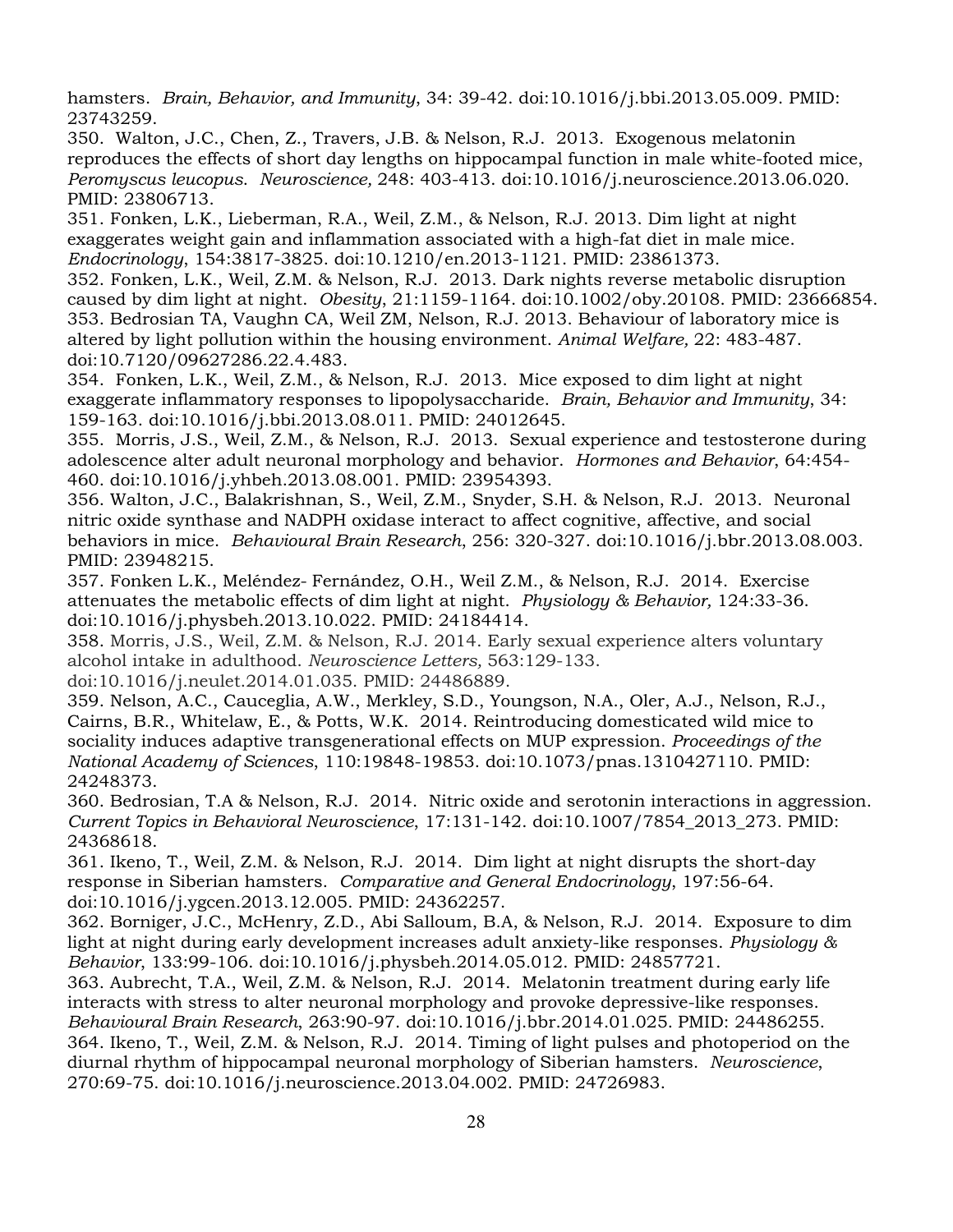365. Walton, J.C., Aubrecht, T.G., Weil, Z.M., Leuner, B., & Nelson, R.J. 2014. Photoperiodic regulation of hippocampal neurogenesis in adult male white-footed mice (*Peromyscus leucopus*). *European Journal of Neuroscience*, 40: 2674-2679. doi:10.1111/ejn.12626. PMID: 24893623. 366. Borniger, J.C., Maurya, S.K., Periasamy, M., & Nelson, R.J. 2014. Acute dim light at night increases body mass, alters metabolism, and shifts core body temperature circadian rhythms. *Chronobiology International*, 31: 917-925. doi:10.3109/07420528.2014.926911. PMID: 24933325.

367. Aubrecht, T.A., Weil, Z.M. & Nelson, R.J. 2014. Dim light at night interferes with the development of the short-day phenotype and impairs cell-mediated immunity in Siberian hamsters (*Phodopus sungorus*). *Journal of Experimental Zoology A*, 321:450-456. doi:10.1002/jez.1877. PMID: 24962267.

368. Fonken, L.K. & Nelson, R.J. 2014. The effects of light at night on circadian clocks and metabolism. *Endocrine Reviews*, 35:648-670. 10.1210/er.2013-1051. PMID: 24673196 369. Aubrecht, T.G., Weil, Z.M., Ariza, M.E., Williams, M., Reader, J., Glaser, B., Sheridan, R., & Nelson, R.J. 2014. Epstein-Barr virus (EBV)-encoded dUTPase and chronic restraint induce impaired learning and memory and sickness responses. *Physiology & Behavior*, 137:18-24. doi:10.1016/j.physbeh.2014.07.001. PMID: 25034413.

370. Aubrecht, T.G., Abi Salloum, B.A., B., Ariza, M.E., Williams, M., Reader, B., Glaser, R., Sheridan, J. & Nelson, R.J. 2014. Restraint induces sickness responses independent of injection with Epstein-Barr virus (EBV)-encoded dUTPase. *Journal of Behavioral and Brain Science*, 4:491-505. doi:10.4236/jbbs.2014.411049.

371. Liu, C., Fonken, L.F., Wang, A., Maiseyeu, A., Bai, Y., Wang, T.-Y., Maurya, S. Ko, A-Y., Periasamy, M., Dvonch, T., Morishita, M., Brook, R.D., Harkema, J., Ying, Z., Mukherjee, B., Sun, Q., Nelson, R.J. & Rajagopalan, S. 2014. Central IKKβ inhibition prevents air pollution mediated peripheral inflammation and exaggeration of type II diabetes. *Particle and Fibre Toxicology*, 11:53. doi:10.1186/s12989-014-0053-5. PMID: 25358444.

372. Ikeno, T. & Nelson, R.J. 2015. Acute melatonin treatment alters dendritic morphology and circadian clock gene expression in the hippocampus of Siberian hamsters. *Hippocampus*, 25: 142-148. doi:10.1002/hipo.22358. PMID: 25160468.

373. Weil, Z.M., Borniger, J.C., Cisse, Y.M., Abi Salloum, B.A., & Nelson, R.J. 2015. Neuroendocrine control of photoperiodic changes in immune function. *Frontiers in Neuroendocrinology*, 37:108-118. doi:10.1016/j.yfrne.2014.10.001. PMID: 25456047. 374. Borniger, J.C., Gaudier-Diaz, M.M., Zhang, N., Nelson, R.J. & DeVries, A.C. 2015. Cytotoxic chemotherapy increases sleep and sleep fragmentation in non-tumor-bearing mice. *Behavior, Brain and Immunity*, 47:218-227. doi:10.1016/j.bbi.2014.11.001. PMID: 25449581 375. Aubrecht, T.A., Jenkins, R., Magalang, U. & Nelson, R.J. 2015. Influence of gonadal hormones on the behavioral effects of intermittent hypoxia in mice. *American Journal of* 

*Physiology*, 308: R489-99. doi:10.1152/ajpregu.00379.2014. PMID: 25552660. 376. Aubrecht, T.A., Jenkins, R. & Nelson, R.J. 2015. Dim light at night increases body mass of female mice. *Chronobiology International*, 32:557-560. doi:10.3109/07420528.2014.986682. PMID: 25431079.

377. Lambert, K.G., Nelson, R.J., Jovanovic, T., & Cerda, M. 2015. Brains in the city: Neurobiological effects of urbanization. *Neuroscience & Biobehavioral Reviews*, 58:107-122. doi:10.1016/j.neubiorev.2015.04.007. PMID: 25936504.

378. Hogan, M.K., Kovalycsik, T., Sun, Q., Rajagopalan, S. & Nelson, R.J. 2015. Combined effects of exposure to dim light at night and fine particulate matter on C3H/HeNHsd mice. *Behavioural Brain Research*, 294: 81-88. doi:10.1016/j.bbr.2015.07.033. PMID: 26235330. 379. Stevenson, T.J., Visser, M.E., Arnold, W., Barrett, P., Biello, S., Dawson, A., Denlinger, D., Dominoni, D., Ebling, F., Elton, S., Evans, N., Ferguson, H., Foster, R.G., Hau, M., Haydon, D.T., Hazlerigg, D., Heideman, P., Hopcraft, J.G.C., Jonsson, N.N., Kronfeld-Schor, N., Kumar, V.,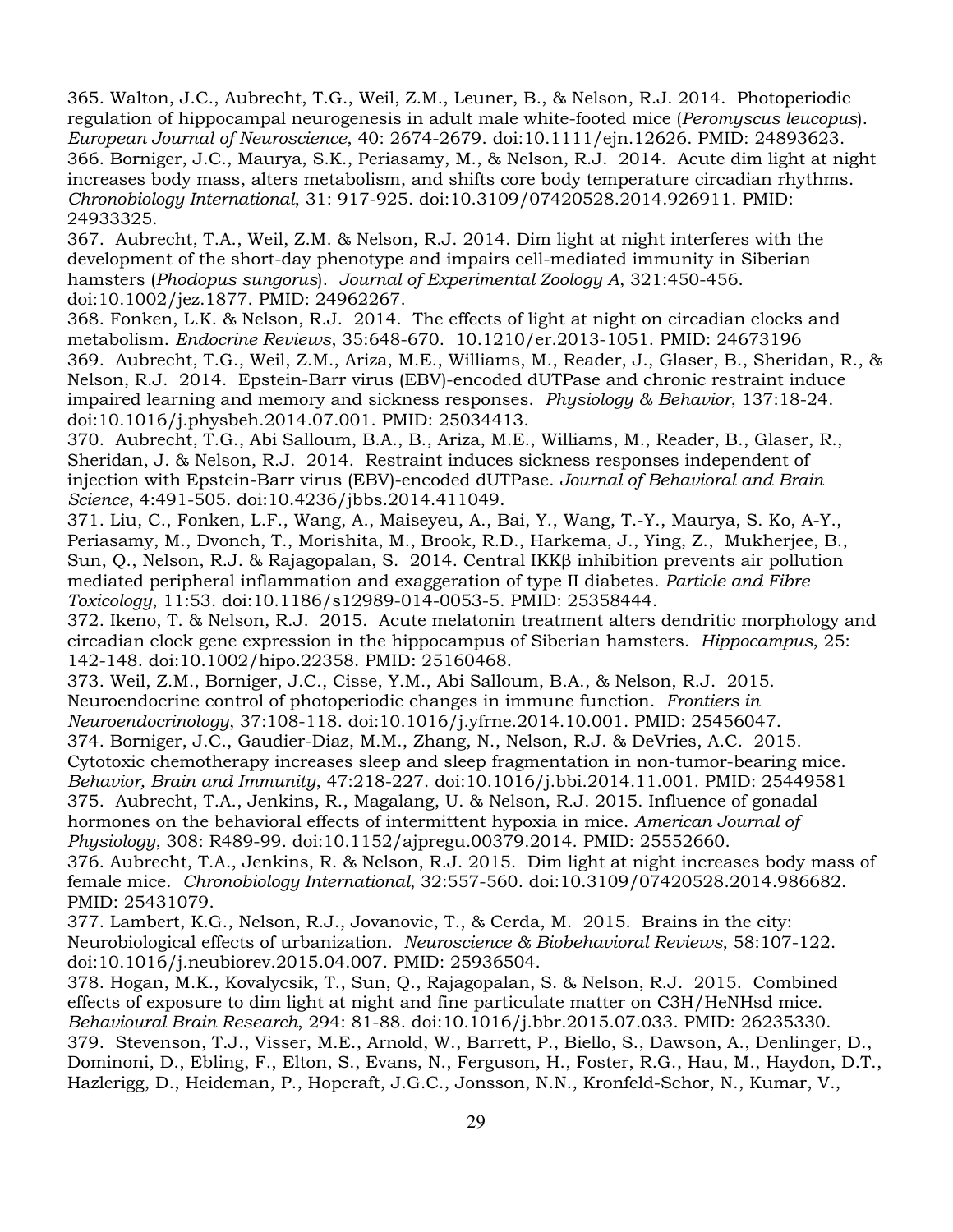Lincoln, G., MacLeod, R., Martin, S., Martinez-Bakker, M., Nelson, R.J., Reed, T., Robinson, J., Rock, D., Schwartz, W., Steffan-Dewenter, I., Tauber, E., Thackeray, S.J., Umstatter, C., Yoshimura, T., & Helm, B. 2015. The impact of disrupted seasonal biology on One Health: Humans to ecosystems. *Proceedings of the Royal Society B*, 282: 14-53.

doi:10.1098/rspb.2015.1453. PMID: 26468242.

380. Aubrecht, T.G., Weil, Z.M., Abi Salloum, B., Ariza, B.E., Williams, M., Reader, B., Glaser, R., Sheridan, J. & Nelson, R.J. 2015. Chronic physical stress does not interact with Epstein-Barr virus (EBV)-encoded dUTPase to alter the sickness response. *Journal of Behavioral and Brain Sciences*, 5:513-523. doi:10.4236/jbbs.2015.511049. PMID: 27175311.

381. Bedrosian, T.A., Fonken, L.K., & Nelson, R.J. 2016. Endocrine effects of circadian disruption. *Annual Review of Physiology*, 78:109-131. doi:10.1146/annurev-physiol-0211150105102. PMID: 26208951.

382. Fonken, L.K. & Nelson, R.J. 2016. Effects of light exposure at night during development. *Current Opinion in Behavioral Sciences*, 7:33-39. doi:10.1016/J.COBEHA.2015.10.008.

383. Fonken, L.K., Gaudet, A., Gaier, K.R., Nelson, R.J., & Popovich, P.G. 2016. microRNA-155 deletion reduces anxiety- and depressive-like responses in mice. *Psychoneuroendocrinology*, 63: 362-369. doi:10.1016/j.psyneuen.2015.10.019. PMID: 26555429.

384. Dominoni DM, Borniger JC, Nelson RJ. 2016. Light at night, clocks and health: From humans to wild organisms. *Biology Letters,* 12: 20160015. doi:10.1098/rsbl.2016.0015. PMID: 26888917.

385. Gaudet, A., Fonken, Gushchina, L., L.K., Aubrecht, T.A., Maura, S.K., Periasamy, M., Nelson, R.J., & Popovich, P.G. 2016. microRNA-155 deletion prevents diet-induced obesity in mice. *Scientific Reports,* 6:22862; doi:10.1038/srep22862.

386. Borniger, J.C., Cisse, Y.M., Cantemir-Stone, C.Z., Bolon, B., Nelson, R.J., & Marsh, C.B. 2016. Behavioral abnormalities in mice lacking mesenchyme-specific *Pten. Behavioral Brain Research*, 304:80-85. doi:10.1016/j.bbr.2016.02.016. PMID: 26876012.

387. Trainor, B.C., Sisk, C.L. & Nelson, R.J. 2017. Hormones and the Development and Expression of Aggressive Behavior. In *Hormones, Brain, and Behavior* 3rd Ed. Pfaff, D.W and Joëls, M. (editors-in-chief). Elsevier, New York, 167-205. doi:10.1016/B978-008088783-8.00005- X.

388. Stevenson, T.J., Prendergast, B.J. & Nelson, R.J. 2017. Mammalian seasonal rhythms: Behavior and neuroendocrine substrates. In *Hormones, Brain, and Behavior* 3rd Ed, Pfaff, D.W and Joëls, M. (Editors-in-Chief) Elsevier, New York, 371-398

389. Weil Z.M. & Nelson R.J. 2016. Seasonal rhythms in behavior. In *Textbook of Neuroscience in the 21st Century: Basic and Clinical,* Second edition. Pfaff, D.W. (Ed). Springer: New York, pp. 2183-2199.

390. Borniger, J.C., Ding, H., Williams, M., Tweedle, M.F., Knopp, M.V., Maurya, S.K., Periasamy, M., Weil, Z.M., & Nelson, R.J. 2016. Photoperiod affects organ specific glucose metabolism in male Siberian hamsters (*Phodopus sungorus*). *Journal of Clinical and Molecular Endocrinology* 1:2:07. doi:10.21767/2572-5432.10007.

391. Gygli, P.E., Chang, J.C., Gokozan, H.N., Catacutan, F.P., Schmidt, T.A., Kaya1, B., Goksel1, M., Baig, F.S., Chen, S., Griveau, A., Michowski, W., Wong, M., Palanichamy, M., Sicinski, P., Nelson, R.J., Czeisler, C., & Otero, J.J. 2016. Cyclin A2 promotes DNA repair in the brain during both development and aging. *Aging*, 8: 11540-11570. doi:10.18632/aging.100990. PMID: 27425845.

392. Borniger, J.C., Teplitsky, S., Gnyawali, S., Nelson, R.J., & Rink, C. 2016. Photoperiodic regulations of cerebral blood flow in white-footed mice (*Peromyscus leucopus). eNeuro*. 3: ENEURO: 0058-16.2016. doi:10.1523/ENEURO.0058-16.2016. PMID: 27570829.

393. Cisse, Y.M. & Nelson, R.J. 2016. Consequences of circadian dysregulation on metabolism. *ChronoPhysiology and Therapy,* 6:55-63. doi:10.2147/CPT.S100363.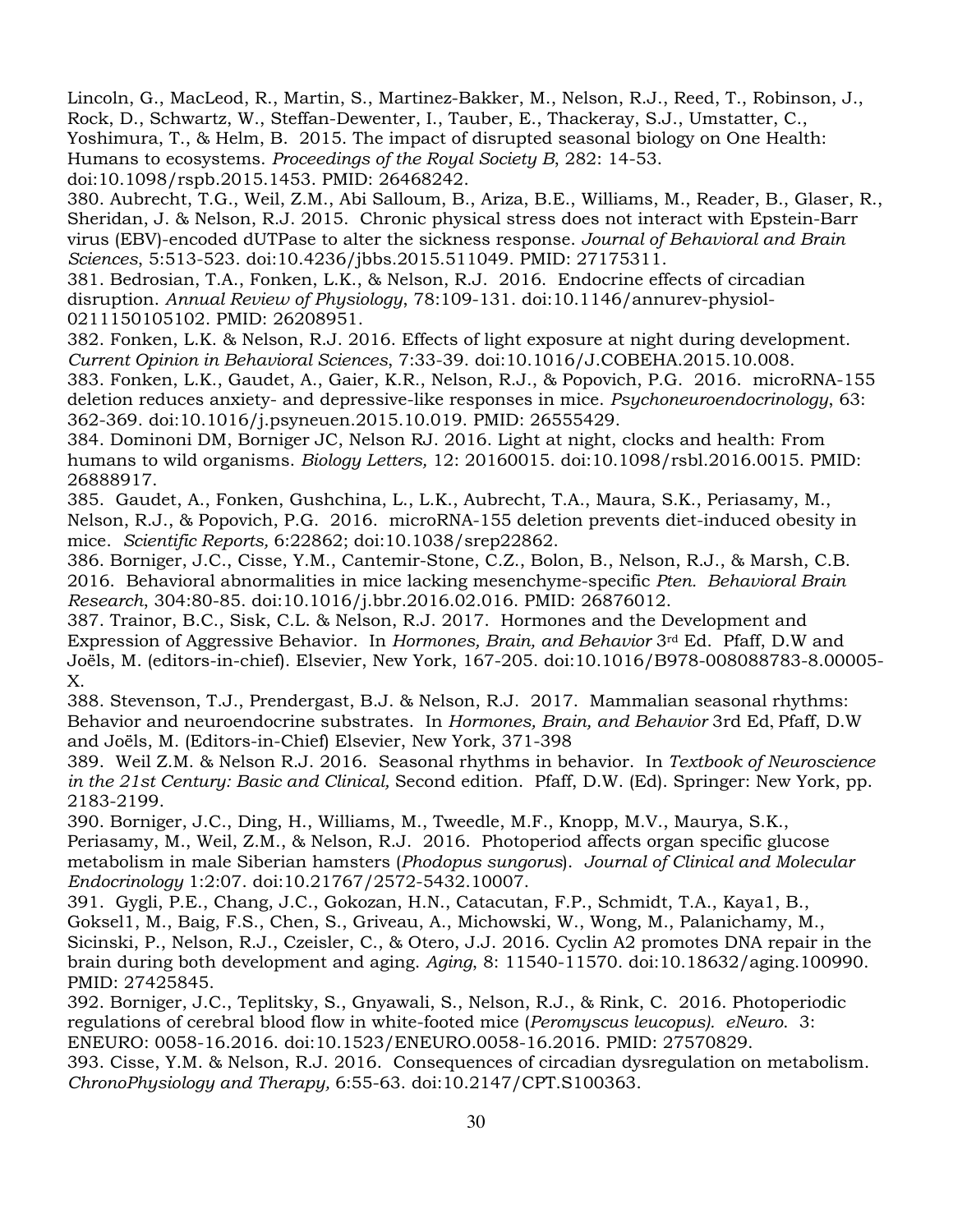394. Cisse, Y.M., Peng, J. & Nelson, R.J. 2016. Dim light at night prior to adolescence increases adult anxiety-like behaviors. *Chronobiology International,* 33:1473-1480.

doi:10.1080/07420528.2016.1221418. PMID: 27592634.

395. Borniger, J.C., Cisse, Y.M., Nelson, R.J., & Martin, L.B. 2017. Seasonal variation in stress responses. In *Neuroendocrinology and Endocrinology*. G. Fink (Ed). Elsevier, New York, pp. 411- 419.

396. Bedrosian, T.A. & Nelson, R.J. 2017. Timing of light exposure affects mood and brain circuits. *Translational Psychiatry*, 7: e1017. doi:10.1038/tp.2016.262. PMID: 28140399. 397. Borniger J.C. & Nelson, R.J. 2017. Photoperiodic regulation of behavior: *Peromyscus* as a

model system. *Seminars in Cell & Developmental Biology*, 61:82-91.

doi:10.1016/j.semcdb.2016.06.015. PMID: 27346738.

398. Borniger, J.C., Walker, W.H., Gaudier-Diaz, M.M., Stegman, C., Zhang, N., Hollyfield, J.L., Nelson, R.J. & DeVries, A.C. 2017. Time-of-day dictates transcriptional inflammatory responses to cytotoxic chemotherapy. *Scientific Reports*, 7:1-11. doi:10.1038/srep41220. PMID: 28117419. 399. Y.M. Cisse, K.L. Russart, R.J. Nelson. 2017. Parental exposure to dim light at night prior to mating alters offspring adaptive immunity. *Scientific Reports*, 31: 1-10. doi:10.1038/srep45497. PMID: 28361901.

400. Lunn, R.M., Blask, D.E., Coogan, A.N., Figueiro, M.G., Gorman, M.R., Hall, J.E., Hansen, J., Nelson, R.J., Panda, S., Smolensky, M.H., Stevens, R.G., Turek, F.W., Vermeulen, R.,

Carreón, T., Caruso, C.C., Lawson, C.C., Thayer, K.A., Twery, M.J., Ewens, A.D., Garner, S.C., Schwingl, P.J. & Boyd, W.A., 2017. Health consequences of electric lighting practices in the modern world: A report on the National Toxicology Program's workshop on shift work at night, artificial light at night, and circadian disruption. *Science of the Total Environment*, 607:1073- 1084. doi:10.1016/j.scitotenv.2017.07.056. PMID: 28724246.

401. Borniger, J.C., Cisse, Y.M., Surbhi, & Nelson, R.J. 2017. Reciprocal regulation of circadian rhythms and immune function. *Current Sleep Medicine Reports*, 3:93–103. doi:10.1007/s40675-017-0070-7.

402. Cisse, Y.M., Russart, K.L.G. & Nelson, R.J. 2017. Depressive-like behavior is elevated among offspring of parents exposed to dim light at night prior to mating.

*Psychoneuroendocrinology*, 83: 182-186. doi:10.1016/j.psyneuen.2017.06.004. PMID: 28644985. 403. Cisse, Y.M., Borniger, J.C. & Nelson, R.J. 2018. Hormones, circadian rhythms and mental health. In: *Oxford Handbook on Evolutionary Psychology and Behavioral Endocrinology*. L. Welling, T.K. Shackelford, (Eds.) Oxford University Press: New York.

404. Borniger, J.C., Don, R.F., Zhang, N., Boyd, R.T. & Nelson, R.J. 2017. Enduring effects of perinatal nicotine exposure on murine sleep in adulthood. *American Journal of Physiology*, 313:R280-R289. doi:10.1152/ajpregu.00156.2017. PMID: 28637659.

405. Cisse, Y.M., Peng, J., & Nelson, R.J. 2017. Effects of dim light at night on food intake and body mass in developing mice. *Frontiers in Neuroscience,* 294:1-8.

doi:10.3389/fnins.2017.00294. PMID: 28603481.

406. Bedrosian, T.A. & Nelson, R.J. 2018. Biology of human aggression. In: *International Handbook on Aggression*. J.L. Ireland, P. Birch P., Ireland (Eds). Routledge, London, pp. 407. Gaudet, A.D., Fonken, L.K., Watkins, L.R., Nelson, R.J. & Popovich, P.G. 2018. MicroRNAs: Roles in regulating neuroinflammation. *Neuroscientist*, 24:221-245.

doi:10.1177/1073858417721150. PMID: 28737113.

408. Surbhi and Nelson, R.J. 2017. Melatonin and aging. In: *Pineal Gland: Research Advances and Clinical Challenges*. A. Catala, (editor), Nova Biomedical: New York, NY, pp. 205-254. ISBN: 978-1-53612-147-6

409. Nelson, R.J. & DeVries, A.C. 2017. Medical hypothesis: Light at night is a factor worth considering in critical care units. *Advances in Integrative Medicine*, 4:115-120. doi:10.1016/j.aimed.2017.12.001. PMID: 34094846.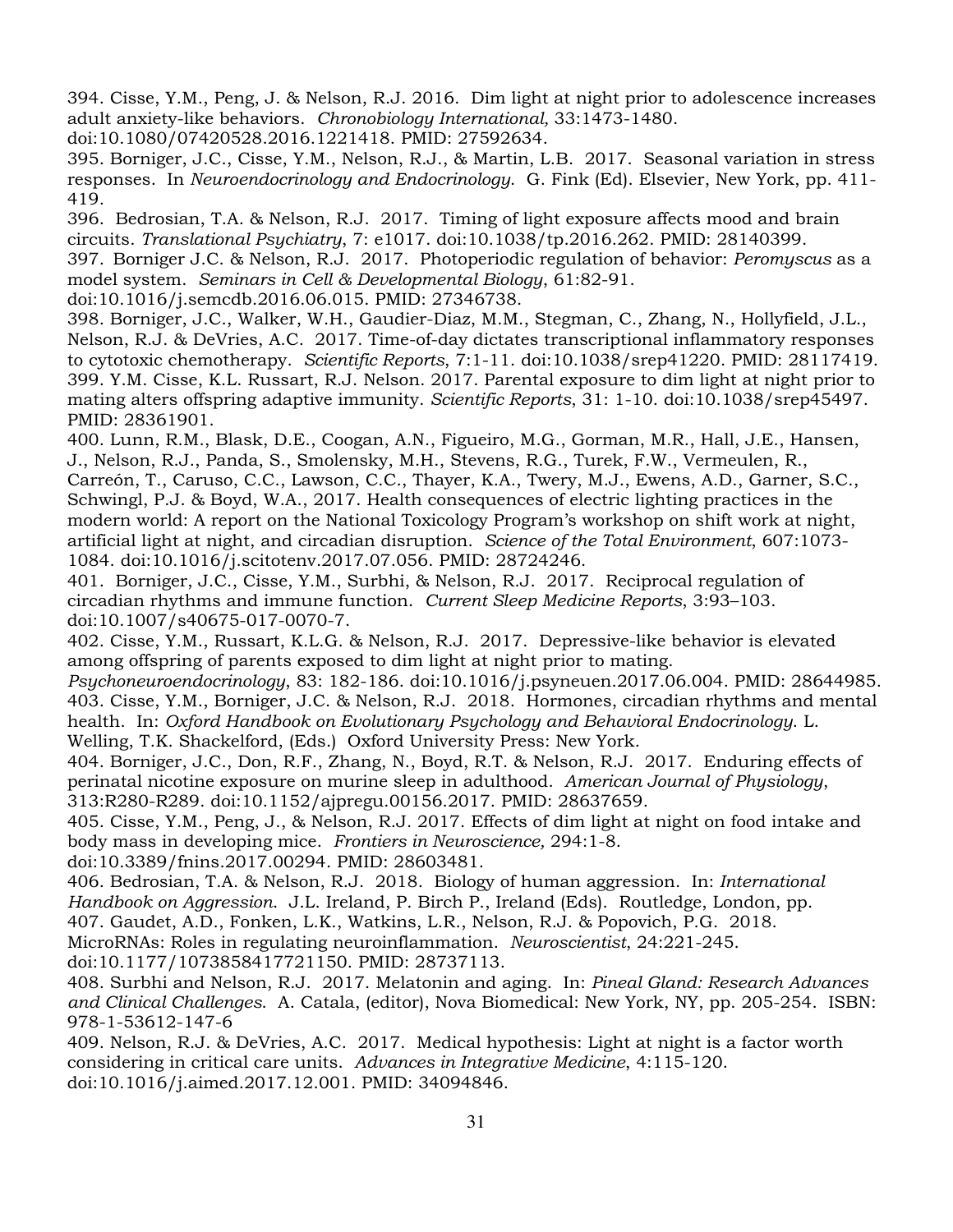410. Cisse, Y.M., Borniger, J.C., Lemanski, E., Walker, W.H., & Nelson, R.J. 2018. Timerestricted feeding alters the innate immune response to bacterial endotoxin. *Journal of Immunology*, 200:681-687. doi:10.4049/jimmunol.1701136. PMID: 29203514.

411. Russart, L.G.K., Huk, D., Nelson, R.J. & Kirschner, L.S. 2018. Elevated aggressive behavior in male mice with thyroid-specific Prkar1a and global Epac1 gene deletion. *Hormones and Behavior*, 98:121-129. doi:10.1016/j.yhbeh.2017.12.012. PMID: 29289659.

412. Jarczok, M.N., Koenig, J., Aguilar-Raab, C., Kaess, M., Ditzen, B., Nelson, R.J., Hall., M., Thayer, J.F., & Fischer, J.E. 2018. The heart´s rhythm 'n' blues: Sex differences in circadian variation patterns of vagal activity vary by depressive symptoms in predominantly healthy employees. *Chronobiology International,* 15:1-14. doi:10.1080/07420528.2018.1239.499. PMID: 29543518.

413. Borniger, J.C., Walker, W. H., Surbhi, Emmer, K.M., Zhang, N., Zalenski, A.A., Muscarella, S.L., Fitzgerald, J.A., Smith, A.N., Braam, C., Tial, T., Magalang, U., Lustberg, M.B., Nelson, R.J., & DeVries, A.C. 2018. A role for hypocretin/orexin in metabolic dysfunction in a mouse model of non-metastatic breast cancer. *Cell Metabolism*, 27:1-12. doi:10.1016/j.cmet.2018.04.021. PMID: 29805100.

414. Borniger, J.C., Don, R.F., Boyd, R.T. & Nelson, R.J. 2018. Do cigarettes have long lasting effects on children's sleep? *Frontiers for Young Minds,* 6:7. doi:10.3389/frym.2018.00007 415. Nelson, R.J. & Chbeir, S. 2018. Dark matters: Effects of light at night on metabolism. *Proceedings of the Nutrition Society*, 11:1-7. doi:10.1017/S0029665118000198. PMID: 29747703.

416. Emmer, KM, Russart, KLG, Walker, WH, Nelson, RJ, & DeVries, AC. 2018. Effects of light at night on laboratory animals and solutions to light pollution in vivaria. *Behavioral Neuroscience,* 132:302-214*.* doi:10.1037/bne0000252. PMID: 29952608.

417. Mason, I.C., Boubekri, M. Figueiro, M.G., Hasler, B.P., Hattar, S., Hill, S.G., Nelson, R.J., Sharkey, K.M., Wright, K.P., Boyd, W.A, Brown, M.K., Laposky, A., Twery, M.J., & Zee, P.C. 2018. Circadian Health and Light: A report on the National Heart, Lung, and Blood Institute's workshop. *Journal of Biological Rhythms,* 33: 451-457. doi:10.1177/0748730418789506. PMID: 30033850.

418. Russart KLG, Nelson RJ. Artificial light at night alters behavior in laboratory and wild animals. 2018. *Journal of Experimental Zoology. Part a, Ecological and Integrative Physiology*, 329:401-408. doi:10.1002/jez.2173. PMID 29806740.

419. Surbhi, Borninger, J.C., Russart, K.L.G., Zhang, N., Magalang, M. & Nelson, R.J. 2018. miR-155 deletion modulates lipopolysaccharide-induced sleep in female mice. *Chronobiology International*, 36:188-202. doi:10.1080/07420528.2018.1525617. PMID: 30299169.

420. Dominoni, D.M. & Nelson, R.J. 2018. Artificial light at night as an environmental pollutant: An integrative approach across taxa, biological functions, and scientific disciplines. *Journal of Experimental Zoology A*, 329:8-9. doi:10.1002/jez.2241. PMID: 30371014.

421. Surbhi, Schatz, K.C., Kyne, R.F., Nelson, R.J. & Paul, M.J. 2019. Photoperiod regulates hypothalamic miR-155 gene expression in female, but not male, Siberian hamsters (*Phodopus sungorus*). *Behavioral Neuroscience* 133:240-246. doi:10.1037/bne0000296. PMID: 30742456. 422. Russart, K.L.G. & Nelson, R.J. 2019. Hormones and behavior: Basic concepts. In *Encyclopedia of Animal Behavior*. Second Edition, Edited by MD Breed and J. Moore. Pp.97-105. Elsevier Major Works, Oxford, UK.

423. Czeisler, C., Silva, T.M., Fair, S.R., Liu, J., Tupal1, S., Kaya, B., Cowgill, A., Mahajan, S., Wang, Y., Blisset, A., Göksel, M., Borniger, J.C., Zhang, N., Fernandes-Junior, S.A., Catacutan, F., Alves, M.J., Nelson, R.J., Sundaresean, V., Rekling, J., Takakura, A.C., Moreira, T.S., & Otero, J.J. 2019. PHOX2B-derived astrocytes regulate chemosensory control of breathing and sleep homeostasis. *Journal of Physiology*, 597:2225-2251. doi:10.1113/JP277082. PMID: 30707772.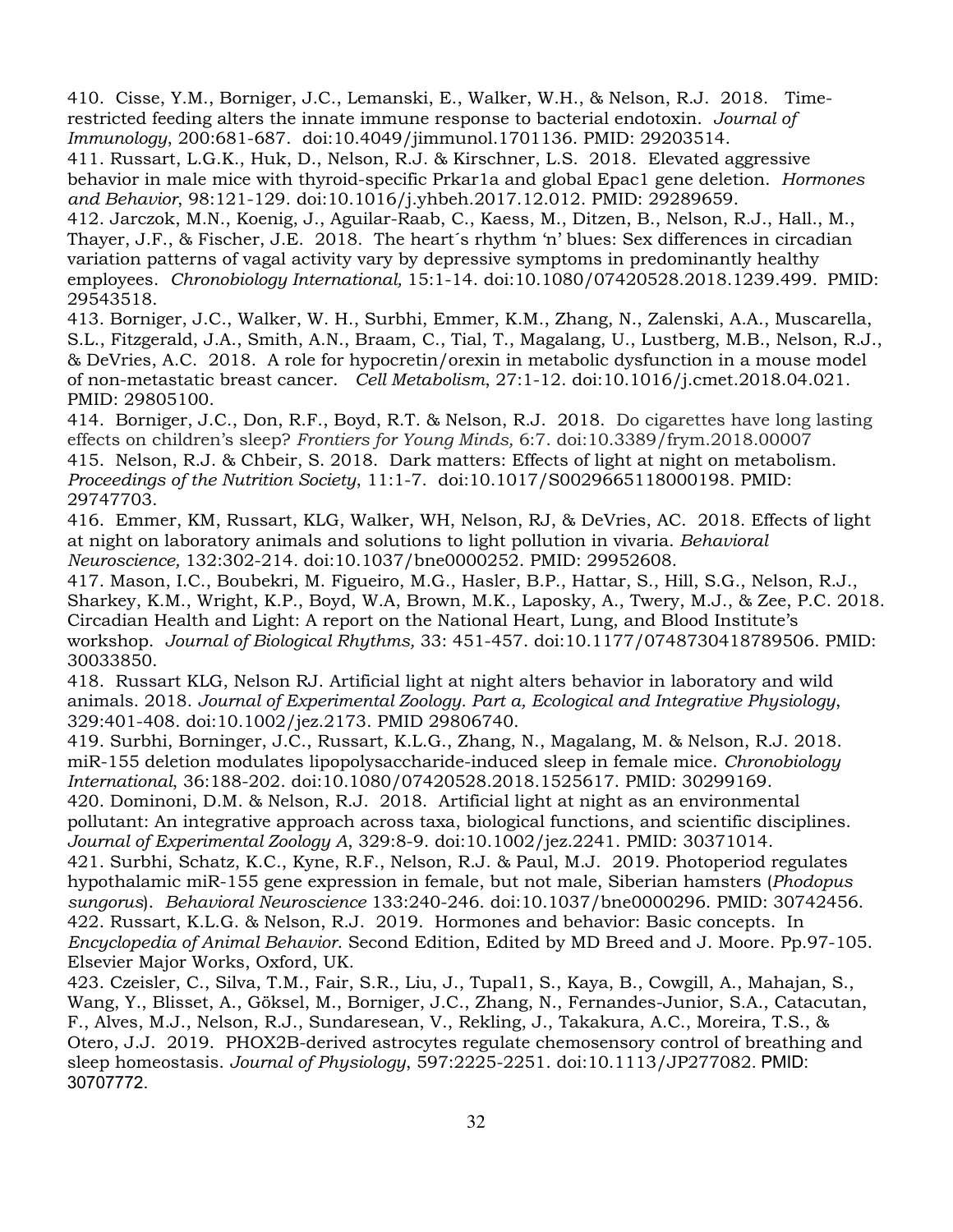424. Fonken, L.K., Bedrosian, T.A., Zhang, N., Weil, Z.M., DeVries, A.C., & Nelson, R.J. 2019. Effects of light at night on cardiac arrest outcome. *Experimental Neurology,* 317:100-109. doi:10.1016/j.expneurol.2019.02.008

425. Rao, X., Asico, L.D., Zanos, P., Mahabeleshwar, G.H., Gangwar, R.S., Xia, C., Duan L., Cisse, Y-M., Rengasamy, P., Jose, P.A., Gould, T.D., Nelson, R.J., Biswal, S., Chen, L.-C., Zhong, J., & Rajagopalan, S. 2019. Alpha2B-adrenergic receptor overexpression in the brain potentiate air pollution-induced behavior and blood pressure changes. *Toxicological Sciences*, 169:95-107. doi:10.1093/toxsci/kfz025. PMID: 30812033.

426. Gu, Y., Shu, Y., Corona, A.W., Xu, K., Yi, A.F., Chen, S., Luo, M., Flanagan, J.G., Tremblay, M.L., Landreth, G.E., Nelson, R.J., Silver, J., & Shen. Y. 2019. Alzheimer's disease progression is dependent on neuronal receptor PTPσ. *bioRxiv* 079806. doi:10.1101/079806.

427. Russart, K.L.G., Chbeir, S., Nelson, R.J. & Magalang, U. 2019. Light at night exacerbates metabolic dysfunction in a polygenic mouse model of type 2 diabetes mellitus. *Life Sciences*, 34: 116574. doi:10.1016/j.lfs.2019.116574. PMID: 31207311.

428. Yin, W., Borniger, J.C., Wang, X., Maguire, S.M., Munselle, M.L., Bezner, K.S.,

Tesfamariam, H.M., Garcia, A.N., Hofmann, H., Nelson, R.J., Gore, A. 2019. Estradiol treatment improves biological rhythms in a preclinical rat model of menopause. *Neurobiology of Aging*, 83:1-10. doi:10.1016/j.neurobiolaging.2019.08.029. PMID: 31585360.

429. Walker, W.H., Meléndez-Fernández, O.H., & Nelson, R.J. 2019. Prior exposure to dim light at night impairs dermal wound healing in female C57BL/6 mice. *Archives of Dermatological Research*, 311:573-576. doi:10.1007/s00403-019-01935-8. PMID: 31144020.

430. Walker, W.H., Meléndez-Fernández, O.H., Nelson, R.J. & Reiter, R.J. 2019. Global climate change and stable photoperiods: A mismatch that jeopardizes animal fitness. *Ecology and Evolution*, 9:10044-10054. doi:10.1002/ece3.5537. PMID: 31534712.

431. Walker, W.H., Borniger, J.C., Gaudier-Diaz, M.M., Meléndez-Fernández, O.H., Pascoe, J., DeVries, A.C., & Nelson, R.J. 2020. Acute exposure to dim light at night is sufficient to induce neurological changes and depressive-like behavior. *Molecular Psychiatry*, 25:1080-1093. doi:10.1038/s41380-019-0430-4. PMID: 31138889.

432. Walker, W.H., Walton, J.C., DeVries, A.C., & Nelson, R.J. 2020. Circadian rhythm disruption and mental health. *Translational Psychiatry,* 10:28 doi:10.1038/s41398-020-0694-0. PMID: 32066704.

433. Walker, W.C., Bumgarner, J.R., Nelson, R.J. & DeVries, A.C. 2020. Transcardial perfusion is not required to accurately measure cytokines within the brain. *Journal of Neuroscience Methods*, 334:108601. doi:10.1016/j.jneumeth.2020.108601. PMID: 31981570.

434. Cissé, Y.M., Russart, K.L.G., & Nelson, R.J. 2020. Exposure to dim light at night prior to conception attenuates offspring sickness responses. *Frontiers in Immunology,* 155:e0231140. doi: 10.1371/journal.pone.0231140. PMID: 32302341.

435. Bumgarner, J.R., Walker, W.H., Liu, J.A., Walton, J.C. & Nelson, R.J. 2020. Dim light at night exposure induces cold hyperalgesia and mechanical allodynia in male mice. *Neuroscience*, 434:111-119. doi:10.1016/j.neuroscience.2020.03.022. PMID: 32201267.

436. Weil, Z.M., Fonken, L.K., Walker, W.H., Bumgarner, J.R., Liu, J.A., Meléndez-Fernández, O.H., Zhang, N., DeVries, A.C. & Nelson, R.J. 2020. Dim light at night exacerbates stroke outcome. *European Journal of Neuroscience,* 52:4139-4146. doi:10.1111/ejn.14915. PMID: 32691462.

437. Walker II, W.H., Bumgarner, J.R., Walton, J.C., Liu, J.A., Meléndez-Fernández, O.H., DeVries, A.C. & Nelson, R.J. 2020. Light pollution and cancer. *International Journal of Molecular Sciences*. 21(24), 9360. doi:10.3390/ijms21249360. PMID: 33302582.

438. Walton, J.C., Walker II, W.H., Bumgarner, J.R., Meléndez-Fernández, O.H., Liu, J.A., Hughes, H.L., Kaper, A.L. & Nelson, R.J. 2021. Circadian variation in efficacy of medications. *Clinical Pharmacology & Therapeutics,* 109: 1457-1488. doi:10.1002/cpt.2073. PMID: 33025623.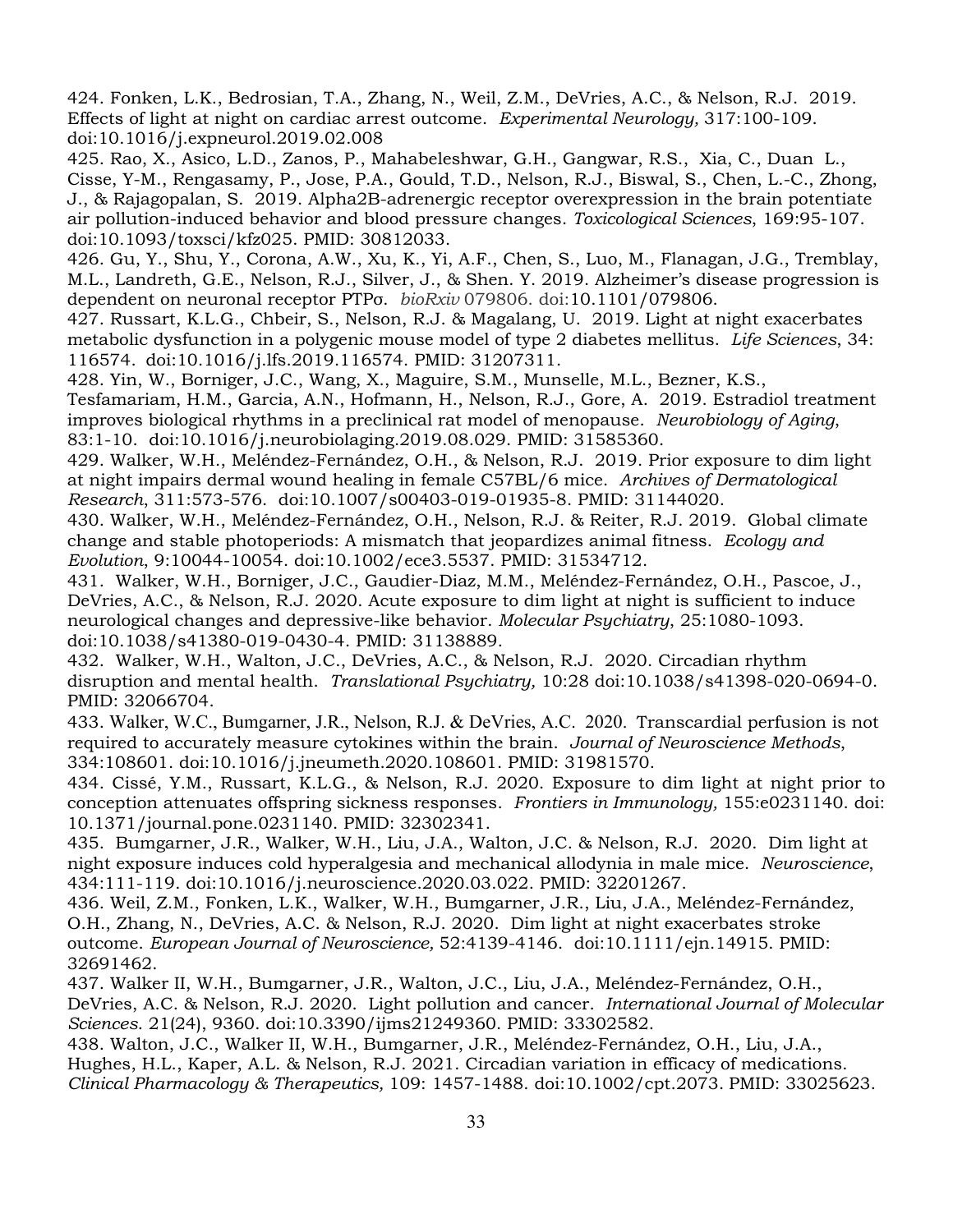439. Walker II, W.H., Walton, J.C. & Nelson, R.J. 2021. Disrupted circadian rhythms and mental health. In *Handbook of Clinical Neurology*. 179:259-270. Aminoff, M.J., Boller, F., & Swaab, D.F. (eds). Elsevier, Amsterdam. doi:10.1016/B978-0-12-819975-6.00016-9. PMID: 34225967.

440. Bumgarner, J.R. & Nelson, R.J. 2021. Light at night and disrupted circadian rhythms alter physiology and behavior. *Integrative and Comparative Biology*, 61:1160-1169. doi:10.1093/icb/ icab017. PMID: 33787878.

441. Walton, W.C., Bumgarner, J.R. & Nelson, R.J. 2021. Sex differences in circadian rhythms. In *Sex Differences*, edited by S.M. Breedlove and C. Jordan. Cold Spring Harbor Press. doi:10.1101/cshperspect.a039107. PMID: 35101914.

442. Nelson, R.J. 2021. Inaugural editorial. *Journal of Experimental Zoology, A,* 335:385. doi:10.1002/jez.2455. PMID: 33844474.

443. Nelson, R.J., Bumgarner, J.R., Walker, W.H. & DeVries, A.C. 2021. Time-of-day as a critical biological variable. *Neuroscience and Biobehavioral Reviews*, 127:740-746.

doi:10.1016/j.neubiorev.2021.05.017. PMID: 34052279

444. Liu, J.A., Walton, J.C., DeVries, A.C., Nelson, R.J. 2021. Disruptions to circadian rhythms and thrombolytic therapy during ischemic stroke intervention. *Frontiers in Neuroscience,* 15:662. doi:10.3389/fnins.2021.675732. PMID: 34177452.

445. Bumgarner, J.R. & Nelson, R.J. 2021. Implications of disrupted circadian rhythms on pain. *Journal of Psychiatry and Brain Science,* 6:e210014. doi:10.20900/jpbs.20210014

446.Weil Z.M. & Nelson R.J. 2021. Seasonal rhythms in behavior. In *Textbook of Neuroscience in the 21st Century: Basic and Clinical,* Third edition. Pfaff, D.W. (Ed). Springer: New York (In press). 447. Meléndez-Fernández, O.H., J.A., Walton, J.C., DeVries, A.C., & Nelson, RJ, 2021. Disrupted circadian rhythms and cardiac function. *Biomolecules* 11: 883. doi:10.3390/biom11060883 448. Bumgarner, J.R., Walker, W.H., & Nelson, R.J. 2021. Circadian rhythms of the pain system. *Neuroscience and Biobehavioral Reviews*, 129:296-306. doi:10.1016/ j.neubiorev. 2021.08.004. PMID: 34375675.

449. Walker, W.H., Bumgarner, J.R., Becker-Krail, D.D., May, L.E., Liu, J.A., & Nelson, R.J. 2021. Light at night disrupts biological clocks, calendars, and immune function. *Seminars in Immunopathology*. doi:10.1007/s00281-021-00899-0. PMID: 34731290.

450. Walker II, W.H., Kaper, A.L., Meléndez-Fernández, O.H., Bumgarner, J.R., Liu, J.A., Walton, P.R., DeVries, A.C., & Nelson, R.J. 2021. Time-restricted feeding alters the efficiency of mammary tumor growth. *Chronobiology International*, 39:535-546. doi:10.1080/07420528.2021.2011306

451. Nelson, R.J. 2022. Introduction to Special Issue Honoring David Crews. *Journal of Experimental Zoology A*. doi:10.1002/jez.2545. PMID: 34894113.

452. Walker II, W.H., Kvadas, R.M., May, L.E., Liu, J.A., Bumgarner, J.R., Walton, J.C., DeVries, A.C., Dauchy, R.T., Blask, D.E., Nelson, R.J. 2021. Artificial light at night reduces anxiety-like behavior in female mice with exacerbated mammary tumor growth. *Cancers*, 13:4860. doi:10.3390/cancers13194860. PMID: 34638343.

453. Walker II, W.H., Sprowls, S.A., Bumgarner, J.R., Liu, J.A., Meléndez-Fernández, O.H., Walton, J.C., Lockman, P.R., DeVries, A.C., & Nelson, R.J. 2022. Circadian influences on chemotherapy efficacy in a mouse model of brain metastases of breast cancer. *Frontiers in Oncology,* 11:752331. doi:10.3389/fonc.2921.752331. PMID: 34956876.

454. Lee, A., Mason, M.L., Lin, T., Kumar, S.B., Kowdley, D., Leung, J.H., Muhanna, D, Sun, Y., Ortega-Anaya, M.J., Yu, L., Fitzgerald, J., DeVries, A.C., Nelson, R.J., Weil, Z.M., Jimenez-flores, R., Parquette, J.R., Ziouzenkova, O. 2022. Amino acid nanofibers improve glycemia and confer cognitive therapeutic efficacy to bound insulin. *Pharmaceutics*, 14(1):81. doi:10.3390/pharmaceutics14010081. PMID: 35056977.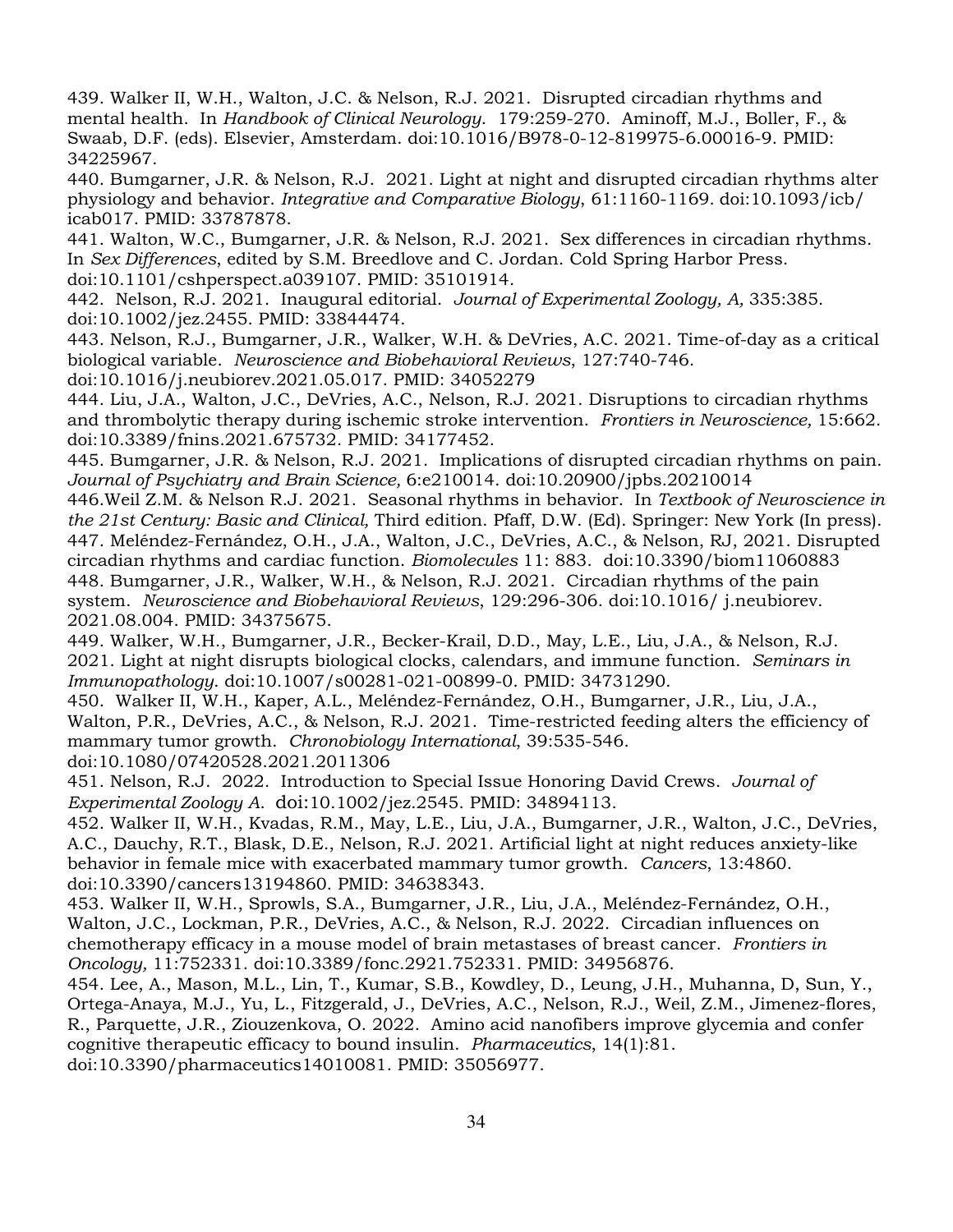455. Bumgarner, J.R. & Nelson, R.J. 2022. A novel and open-source application for vasculature dataset analysis and visualization. *Cell Reports Methods* (In press). doi:10.21203/rs.3.rs-608609/v1.

456. Walker II, W.H., Kaper, A.L., Meléndez-Fernández, O.H., Bumgarner, J.R., Liu, J.A., Walton, J.C., DeVries, A.C., & Nelson, RJ, 2022. Time-restricted feeding alters the efficiency of mammary tumor growth. *Frontiers in Oncology*. doi:10.1080/07420528.2021.2011306. PMID: 34894935. 457. Liu, J.A., Meléndez-Fernández, O.H., Bumgarner, J.R., and Nelson, R.J. 2021. Effects of light pollution on photoperiod-driven seasonality. *Hormones and Behavior*, 141:105150. https://doi.org/10.1016/j.yhbeh.2022.105150

458. Nelson, R.J. 2022. Frank A. Beach. In *Biographical History of Behavioral* 

*Neuroendocrinology*. R.J. Nelson and Z.M. Weil (editors). Springer Nature (In press).

459. Nelson, R.J. & Weil, Z.M. Arnold Berthold. In *Biographical History of Behavioral* 

*Neuroendocrinology*. R.J. Nelson and Z.M. Weil (editors). Springer Nature (In press).

460. Miller-Crews, I., Nelson, R.J. & Gore, A.C. 2002. David Crews. In *Biographical History of Behavioral Neuroendocrinology*. R.J. Nelson and Z.M. Weil (editors). Springer Nature (In press). 461. Walker II, W.H., Meléndez-Fernández, O.H., Becker-Krail, D.D., & Nelson, R.J. 2022. Neuroendocrine-immune system interactions. *Biological Clocks and Immune Function*, Eds. (In

press).

462. Becker-Krail, D.D., Walker II, W.H., & Nelson, R.J. 2022. The ventral tegmental area and nucleus accumbens as circadian oscillators: Implications for drug abuse and substance use disorders. *Frontiers in Physiology: Chronobiology,* 762.

https://doi.org/10.3389/fphys.2022.886704

463. Chbeir, S., Russart, K.L.G., Walker II, W.H., Proca, D.M., Madhu, P., Fitzgerald, J., DeVries, A.C., & Nelson, R.J. 2022. Disruption of endogenous circadian rhythms by exposure to light at night accelerates pancreatic tumor growth in mice. *Cancer Research.* (Under review).

464. Nelson, R.J., Bumgarner, J.R., Liu, J.A., Love, J., Meléndez-Fernández, O.H., Becker-Krail, D., Walker II, W.H., Walton, J.C., DeVries, A.C., & Prendergast, B.J. 2022. Time of day as a critical variable in biology. *BMC Biology* (In press).

465. Bumgarner, J.R., Becker-Krail, D.D., White, R.C., & Nelson, R.J. 2022. Deep learning tools for the foundational study of pain and opioid use disorder. *Frontiers in Neuroscience* (Under review).

466. Liu, J.A., Walton, J.C., Bumgarner, J.R., Walker, W.H., Meléndez-Fernández, O.H., DeVries, A.C., & Nelson, R.J. 2022. Chronic exposure to dim light at night disrupts immune function and decreases longevity in aged female mice. *Chronobiology International.* (Under review).

467. Walker, W.H., Liu, J.A. & Nelson, R.J. 2022. Disruptions of circadian rhythms and sleep/wake cycles in neurologic disorders. In: *Sleep and Clocks in Aging and Longevity*. ed. Anita Jagota. (Under review).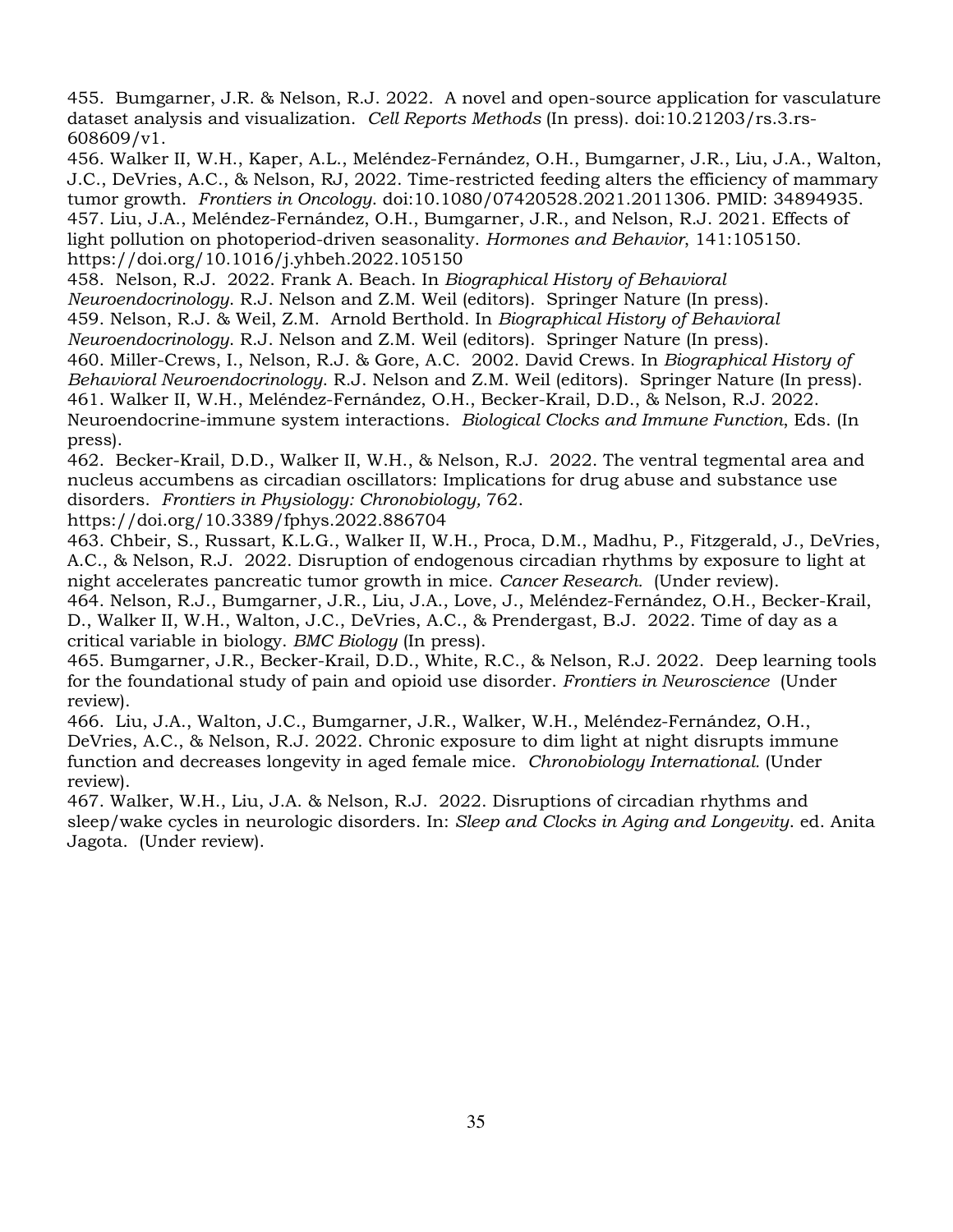#### **BOOKS**

Nelson, R.J. 1995. *An Introduction to Behavioral Endocrinology.* Sinauer Associates: Sunderland, MA.

Nelson, R.J. 1996. *Psico-endocrinologia: Las Bases Hormonales de la Conducta*. Ariel: Barcelona.

Nelson, R.J. 2000. *An Introduction to Behavioral Endocrinology.* Second Edition. Sinauer Associates: Sunderland, MA.

Nelson, R.J., Demas, G.E., Klein, S.L. & Kriegsfeld, L.J. 2002. *Seasonal Patterns of Stress, Immune Function, and Disease*. Cambridge University Press: New York, NY.

Gallagher, M. &. Nelson, R.J. (Editors). 2003. *Biological Psychology*, Volume 3; *Handbook of Psychology.* Wiley & Sons, New York.

Nelson, R.J. (Editor). 2005. *Biology of Aggression*. Oxford University Press, New York.

Nelson, R.J. 2005. *An Introduction to Behavioral Endocrinology.* Third Edition. Sinauer Associates: Sunderland, MA.

DeVries, A.C. & Nelson, R.J. (Editors). 2008. *Current Directions in Psychology: Biopsychology.* Prentice-Hall, American Psychological Society. Boston, MA.

Nelson, R.J. Denlinger, D.L. & Somers, D.E. (Editors). 2010. *Photoperiodism: The Biological Calendar.* Oxford University Press, New York.

Nelson, R.J. 2011. *An Introduction to Behavioral Endocrinology.* Fourth Edition. Sinauer Associates: Sunderland, MA.

Demas, G.E. & Nelson, R.J. (Editors). 2012. *Ecoimmunology*. Oxford University Press, New York.

Nelson, R.J. & Mizumori, S.J.Y. (Editors). 2013. *Behavioral Neuroscience*, Volume 3; *Handbook of Psychology.* Second Edition. Wiley & Sons, New York.

Nelson, R.J. & Kriegsfeld, L.J. 2017. *An Introduction to Behavioral Endocrinology.* Fifth Edition. Sinauer Associates, An imprint of Oxford University Press: Sunderland, MA.

Nelson, R.J. 2019. (Hormones and Behavior section editor). *Encyclopedia of Animal Behavior.*  Second Edition. Elsevier Major Reference Works, Oxford, UK.

Nelson, R.J. (Editor). 2022. *Encyclopedia of Neuroscience*. Oxford University Press.

Nelson, R.J. & Kriegsfeld, L.J. 2022. *An Introduction to Behavioral Endocrinology.* Sixth Edition. Sinauer Associates, An imprint of Oxford University Press: Sunderland, MA.

Fonken, L.F. & Nelson, R.J. (Editors). 2022. *Biological Implications of Circadian Disruption: A Modern Health Challenge.* Cambridge University Press (In press).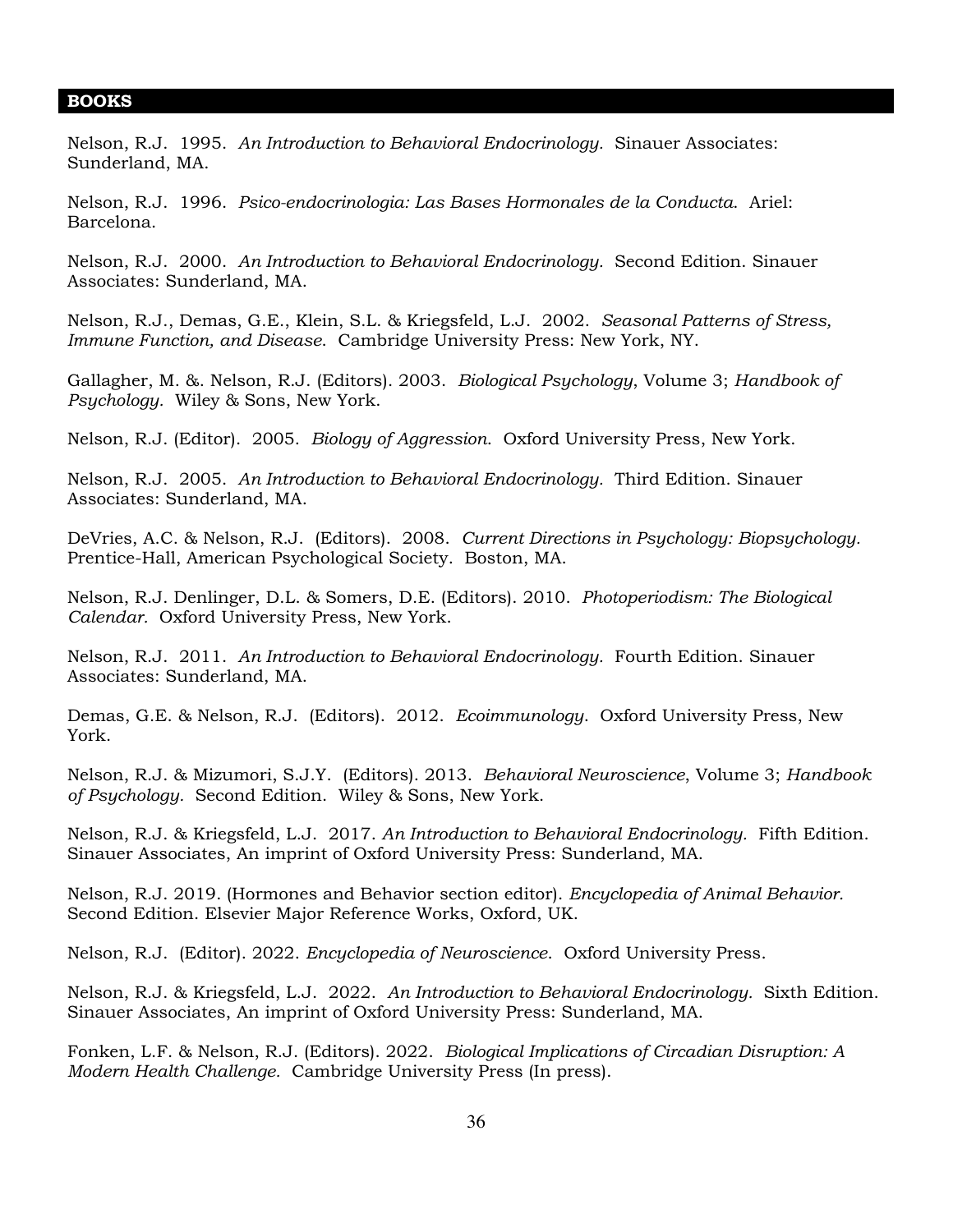Nelson, R.J. & Weil, Z.M. (Editors). 2022. *Biographical History of Behavioral Neuroendocrinology.*  Springer Nature, New York (In press).

## **BOOK REVIEWS***:* l

Nelson, R.J. & DeVries, A.C. 1992. The development and integration of behaviour: Essays in honour of Robert Hinde. *Journal of Nervous and Mental Disease,* 180:739-740.

Nelson, R.J. 1995. The chosen primate: Human nature and cultural diversity. *Journal of Nervous and Mental Disease,* 183:491.

Nelson, R.J. 2006. Introduction to psychoneuroimmunology. *Physiology and Behavior*, 87:219.

Nelson, R.J. 2006. Hormones and social behavior. *Bioscience,* 56, 2-4.

#### **INVITED TALKS**

- 1984. Department of Zoology, University of Texas, Austin, TX. Department of Structural & Cellular Biology, University of Texas Health Sciences Center, San Antonio, TX. Department of Psychology, Johns Hopkins University, Baltimore, MD. Worcester Foundation for Experimental Biology, Shrewsbury, MA.
- 1985. Department of Psychology, University of California, Berkeley, CA. Department of Zoology, University of Maryland, College Park, MD. Department of Zoology, University of Texas, Austin, TX.
- 1986. Department of Psychology, Group in Neurosciences, Michigan State University, East Lansing, MI. Department of Ethology, Evolution, and Ecology, University of Illinois, Champaign, IL. Department of Biology, Hiram College, Hiram, OH.
- 1987. Department of Physiology & Neurobiology, University of Connecticut, Storrs, CT. Department of Biological Sciences, University of Cincinnati, Cincinnati, OH.
- 1988. Department of Biological Sciences, Life Sciences Section, University of Delaware, Newark, DE. Department of Population Dynamics, Johns Hopkins School of Hygiene, Baltimore, MD.
- 1989. Department of Psychology, Indiana University, Bloomington, IN. Department of Physiology, Northwestern University, Evanston, IL.
- 1990. Department of Psychology, Yale University, New Haven, CT. Department of Psychiatry, SUNY, Stony Brook, NY. Department of Urology, Johns Hopkins Hospital, Baltimore, MD.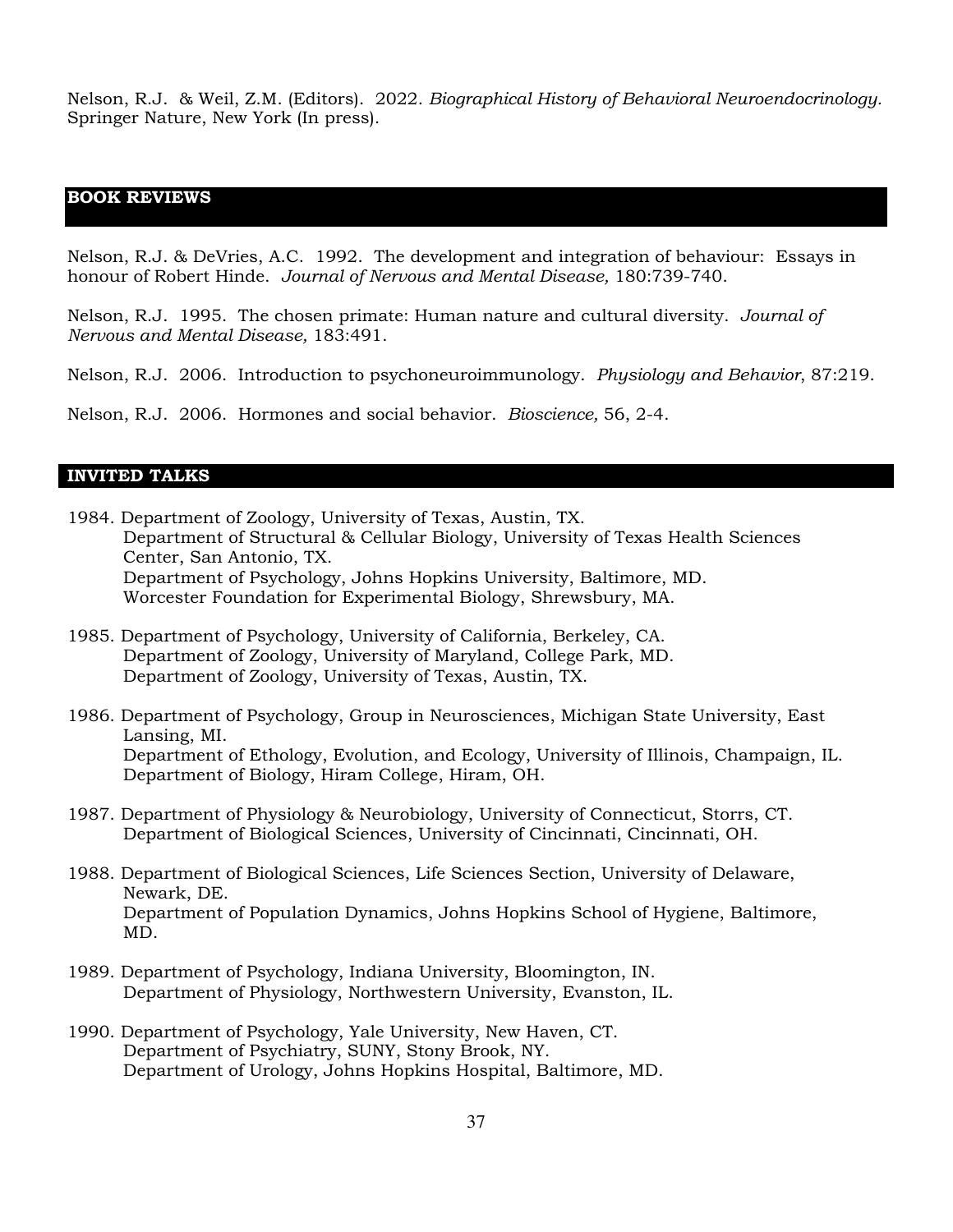- 1991. Department of Psychology, University of California, Santa Barbara, CA. Department of Psychology, University of Pennsylvania, Philadelphia, PA. Department of Zoology, University of Maryland, College Park, MD. Department of Psychology, University of Maryland, Catonsville, MD. Department of Psychology, Villanova University, Villanova, PA.
- 1992. Department of Psychology, University of California, Berkeley, CA. Department of Integrative Biology, University of California, Berkeley, CA. National Institute on Aging, Bethesda, MD. Workshop Speaker, Biennial Meeting of the Society for Research on Biological Rhythms, Amelia Island, FL.
- 1993. Department of Neuroscience & Anatomy, Pennsylvania State University College of Medicine, Hershey, PA
	- National Aeronautical and Space Administration, Goddard Space Flight Center, Greenbelt, MD.

Department of Oncology, Johns Hopkins Hospital, Baltimore, MD.

- 1994. Department of Psychology, University of Maryland, Catonsville, MD.
- 1995. Symposium: Biological Bases of Sex Behavior. American Psychological Association Annual Meeting. New York, NY.

Invited Address. American Psychological Association Annual Meeting. New York, NY.

Sponsor, Northeast Sleep Society Annual Meeting, Baltimore, MD.

Biological Sciences Program, National Science Foundation, Arlington, VA.

Department of Psychology, Concordia University, Montreal, Quebec.

 Population Center, School of Hygiene and Public Health, Johns Hopkins University, Baltimore, MD.

1996. Invited speaker: International Conference on Hormones, Brain, and Behaviour. Turin, Italy. Department of Biology and Biological Timing Center, University of Virginia, Charlottesville, VA.

Symposium speaker: Society of Integrative and Comparative Biology, Albuquerque, NM. Invited speaker: American Behavioral Genetics Annual meeting, Pittsburgh, PA.

Invited speaker: Biology and Sociology of Violence meeting, Valencia, Spain.

NIH Director's Colloquium Series, National Institutes of Health, Bethesda, MD.

Jackson Laboratory, Bar Harbor, ME.

Invited Speaker: Program Director Seminar Series. National Science Foundation, Arlington, VA.

NIMH Neuroscience Workshop on Use of Transgenics in Neuroscience, Washington, DC.

1997. Department of Neuroscience, University of Michigan, Ann Arbor, MI. Department of Biology, Johns Hopkins University, Baltimore, MD. Animal Behavior Program, University of California, Davis, CA. Neuroendocrine-Immune Workshop, NICHD, Bethesda, MD. Department of Integrative Biology, University of California, Berkeley, CA. Department of Zoology, University of Maryland, College Park, MD. Department of Neurology, Johns Hopkins University, Baltimore, MD. Mid-Atlantic Reproductive Biology Meeting, Georgetown University, Washington, DC. Department of Comparative Medicine, Johns Hopkins University, Baltimore, MD Cold Spring Harbor Course on Mouse Behavioral Analyses, Cold Spring Harbor, NY.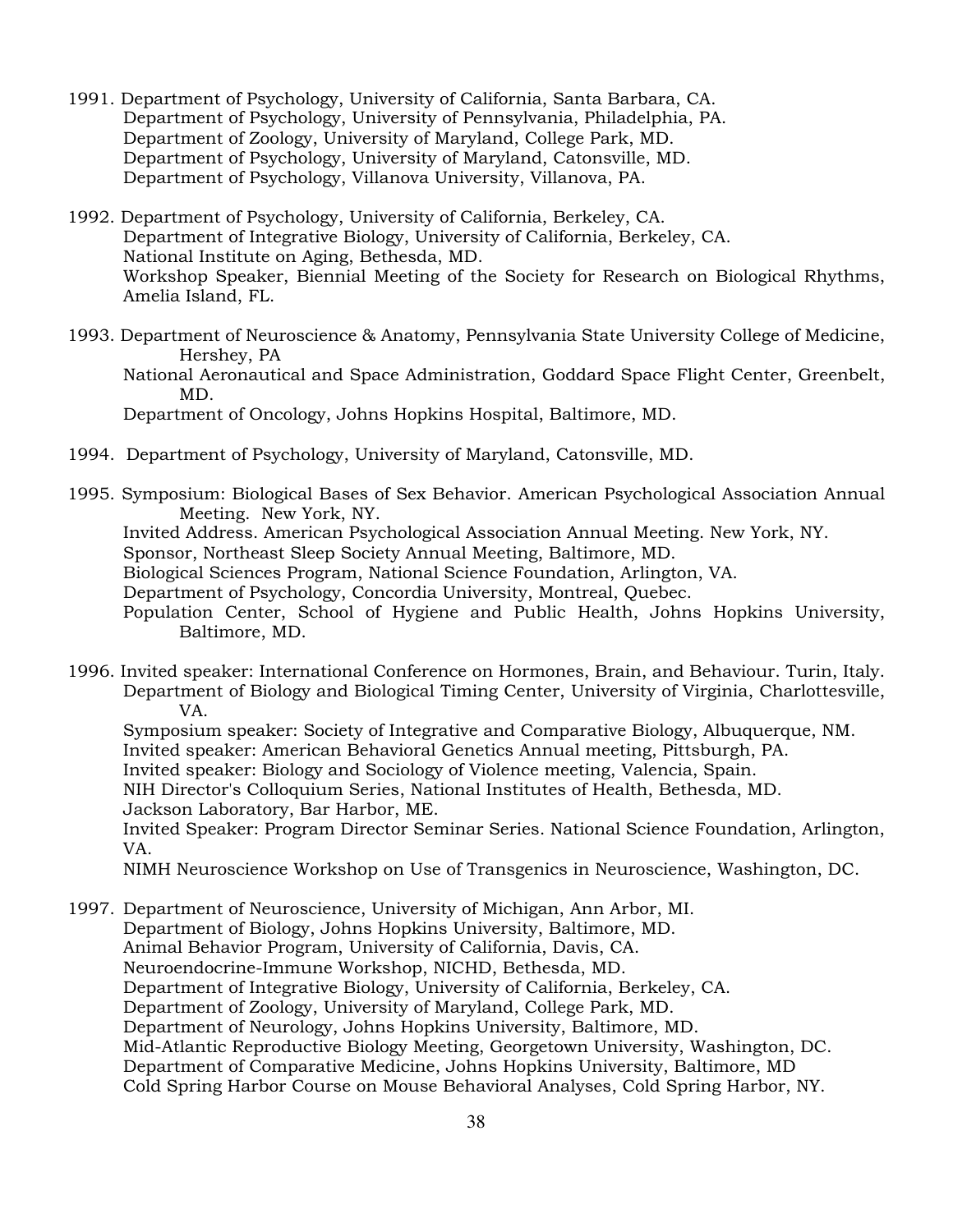Department of Psychiatry, Johns Hopkins University, Baltimore, MD.

1998. Gordon Conference on Melatonin, Los Angeles, CA. Department of Zoology, North Carolina State University, Raleigh, NC Department of Biology, University of South Carolina, SC Symposium Speaker, American Veterinary Medical Association Annual Meeting, Baltimore, MD. Center for Integrative Studies in Animal Behavior, Indiana University, Bloomington, IN. Wilmer Eye Institute, Johns Hopkins University, Baltimore, MD. Faculty Speaker in NIH-Sponsored Workshop on Psychoneuroimmunology, Kansas City, MO. Department of Biological Sciences, Lehigh University, Lehigh, PA. Conference on Environmental Toxicity Meeting, Rochester University, Invited Speaker. Keynote Speaker: Society for the Study of Behavioural Phenotypes, 5th International Symposium. Johns Hopkins University, Baltimore, MD Symposium Speaker and Chair, Society for Neuroscience Annual Meeting, Los Angeles, CA.

1999. Department of Toxicology, Johns Hopkins University, Baltimore, MD. Department of Psychology, University of Wisconsin, Madison, WI. Department of Zoology, University of Wisconsin, Madison, WI. Department of Neurobiology, Northwestern University, Evanston, IL. Symposium on Emotions, Rutgers University, New Brunswick, NJ. Workshop Speaker, Behavior in the Mouse. NIH, Bethesda, MD. Symposium Speaker, International Conference on Pineal Gland, Tours, France Symposium Speaker, International Conference on Psychoneuroimmunology, Lucano, CH. Department of Immunology and Molecular Microbiology, Johns Hopkins University, Baltimore, MD. Department of Psychology, Ohio State University, Columbus, OH. Department of Neuroscience, Ohio State University, Columbus, OH. Department of Reproductive Pharmacology, Merck Pharmaceutical Research Campus, Rahway, NJ.

- 2000. Department of Neuroscience, Pennsylvania State University School of Medicine, Hershey, PA.
	- Symposium Speaker, Biennial Conference for the Society for the Study of Biological Rhythms, Amelia Island, FL.

Department of Neuroscience, Ohio State University, Columbus, OH. Symposium Chair, Society for Neuroscience Meeting, New Orleans, LA

- 2001. Department of Neuroscience, Michigan State University, East Lansing, MI. Department of Zoology, Michigan State University, East Lansing, MI. Department of EEB, Princeton University, Princeton, NJ. Department of Pharmacology, Ohio State University, Columbus, OH. Department of Ecology & Evolutionary Biology, Ohio State University, Columbus, OH. Symposium Speaker, FASEB Annual Meeting, Orlando, FL Department of Psychology, Wright State University, Dayton, OH.
- 2002. Department of Biology, University of Utah, Salt Lake City, UT. Graduate Group in Ecology, University of Utah, Salt Lake City, UT. Department of Neuroscience, University of Cincinnati, Cincinnati, OH. ALPCO/Buhlmann Distinguished Lectureship; 2002 Meeting of the Society for Light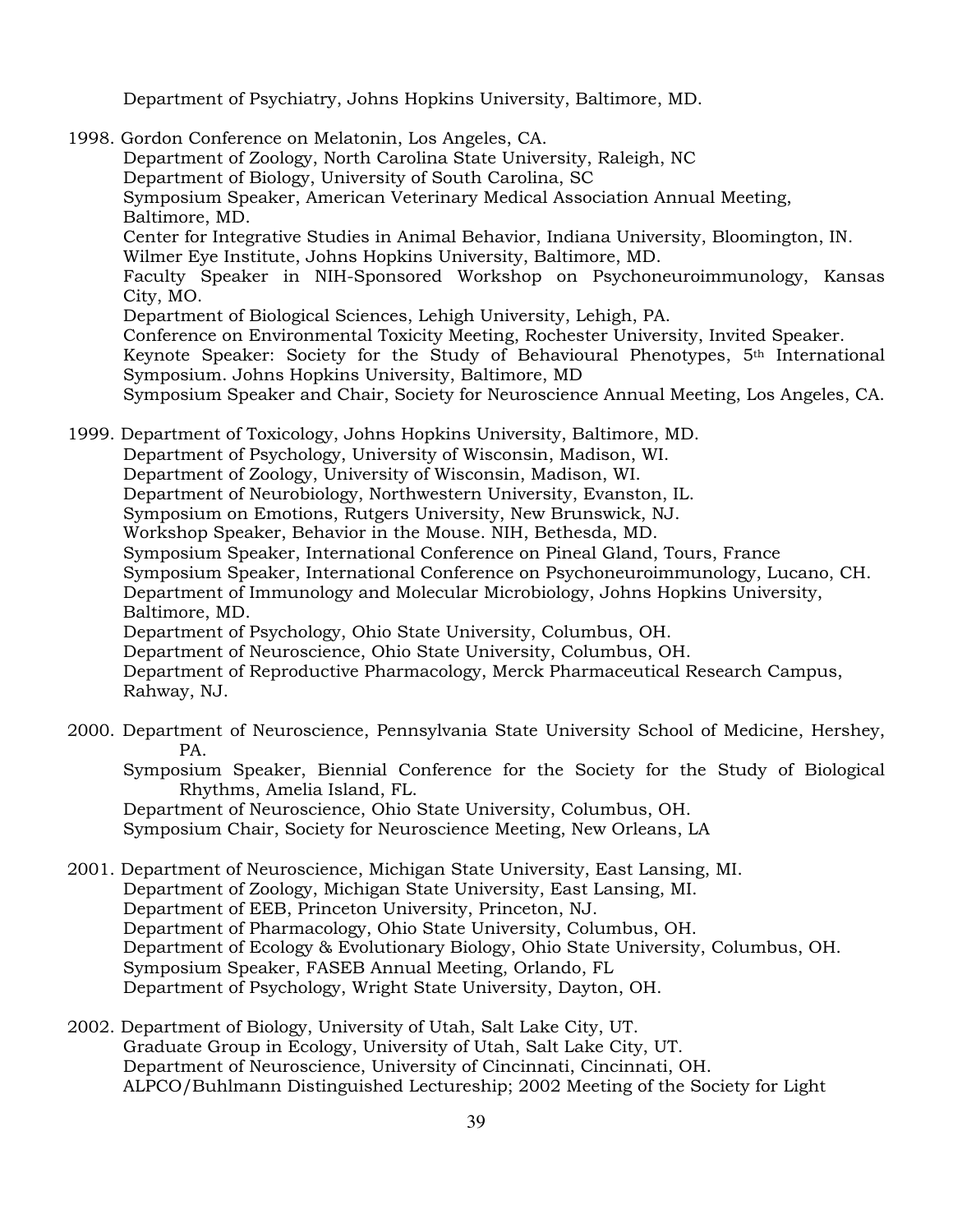Treatment and Biological Rhythms, San Diego, CA. Department of Psychology, University of Chicago, Chicago, IL. Neuroscience Institute, University of Vienna, Vienna, Austria. Zoology Department, University of Vienna, Vienna, Austria. Department of Biology, Murray State University, Murray, KY.

- 2003. UK Genetics Society, University of Warwick, UK World Congress of Chronobiology, Sapporo, Japan Department of Biology, Animal Behavior Group, University of California, Davis, CA. Department of Psychology, University of California, Berkeley, CA. Canadian College of Neuropsychopharmacology, Montreal, QB. Department of Behavioral Neuroscience, Oregon Health Sciences University, Portland, OR. Workshop Speaker, Charles River Workshop on Reproduction, Boston, MA. Symposium Speaker, Society for Behavioral Neuroendocrinology, Cincinnati, OH.
- 2004. Department of Integrative Biology, University of Texas, Austin, TX. Institute of Reproductive Biology, University of Texas, Austin, TX. Workshop Speaker, National Academies of Science, Washington DC Norvartis Foundation, London, UK Royal Society of London, London, UK International Colloquium on the Brain and Aggression, Rhodes, Greece Department of Psychology, Bowling Green State University, Bowling Green, OH
- 2005. Winter College, Ohio State University, Ft Meyers, FL. Department of Oral Biology, Ohio State University, Columbus, OH. Departments of Psychology and Neuroscience, Michigan State University, East Lansing, MI. Department of Biology, Kent State University, Kent, OH. Department of Psychology, Oberlin College, Oberlin, OH. Division of Biological Sciences, Ohio State University, Columbus, OH
- 2006. Symposium Speaker, Society for Behavioral Neuroendocrinology, Pittsburgh, PA Symposium Chair, Society for Behavioral Neuroendocrinology, Pittsburgh, PA Brain and Cognition, Barcelona, Spain Department of Biology, Tufts University, Medford, MA. Central Ohio Society for Bipolar Disorder, Columbus, OH Department of Biology, College of Wooster, Wooster, OH Featured Speaker**,** Bennett Society, Ohio State, Columbus, OH
- 2007. Symposium Speaker, American Psychiatric Association Annual Meeting, San Diego, CA. Keynote Speaker, Animal Behaviour Society Annual Meeting, Burlingame, VT Symposium Chair, Society for Behavioral Neuroendocrinology Annual Meeting, Asilomar, CA.
	- Workshop Speaker, Society for Behavioral Neuroendocrinology Annual Meeting, Asilomar, CA.

National Science Foundation, Integrative and Organismal Systems, Arlington, VA. Invited Speaker, Institute of Wildlife Ecology. University of Veterinary Medicine, Vienna, Austria

2008. Colloquium Speaker, University of Massachusetts Seminar Speaker, University of California, Berkeley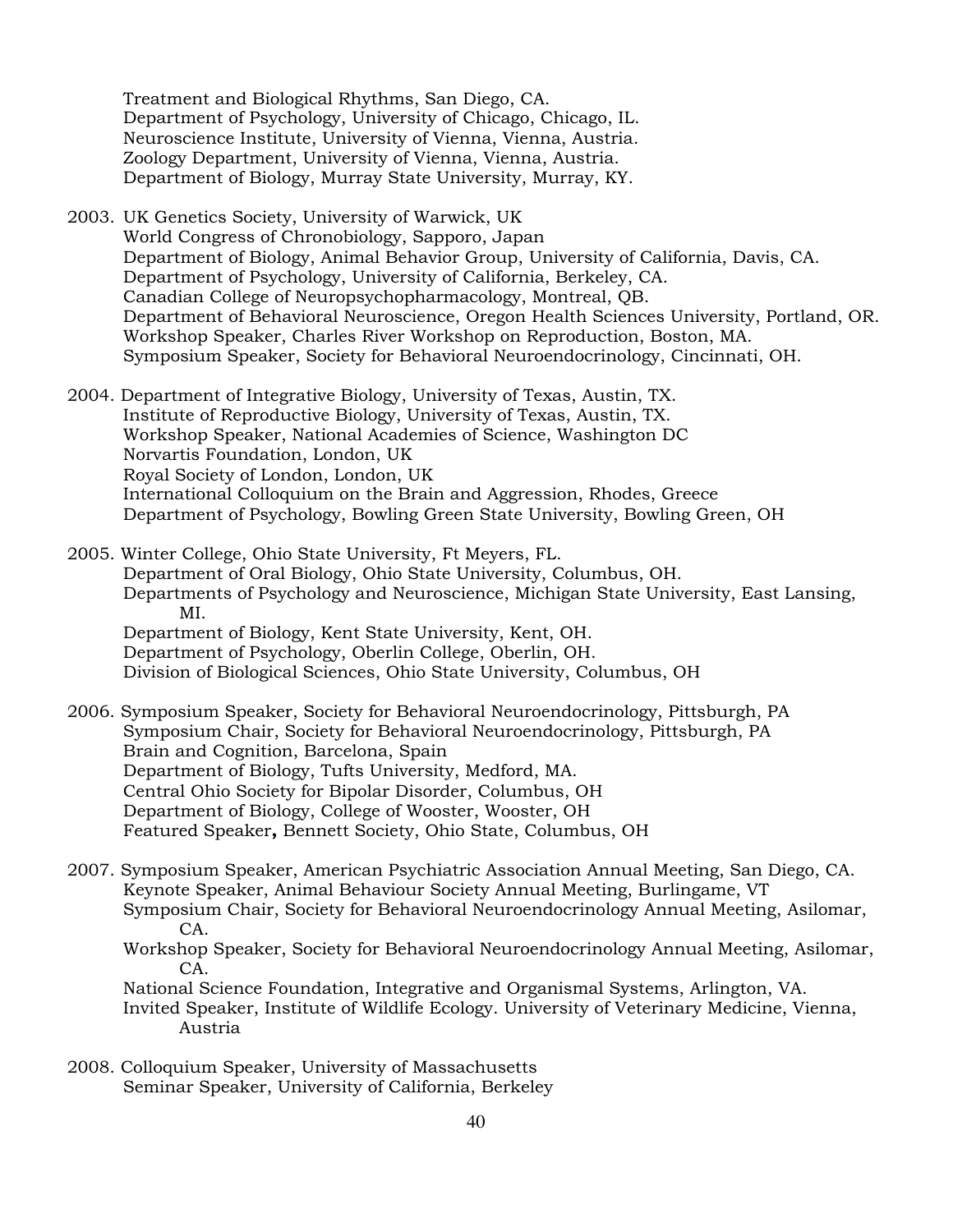Symposium Speaker, American Association for Geriatric Psychiatry Annual Meeting, Orlando, FL Colloquium Speaker, University of Rochester Workshop Speaker, NIMH Workshop on Biological Rhythms and Behavior, Bethesda, MD Seminar Speaker, Nationwide Children's Hospital, Columbus, OH Colloquium Speaker, University of British Columbia, Vancouver, BC. Symposium Speaker, Scientists Center for Animal Welfare Winter Conference, San Antonio, TX Colloquium Speaker, Department of Neuroscience, Ohio State University, Columbus, OH. 2009. Colloquium Speaker, Vanderbilt University Symposium Speaker, American Psychiatric Association Annual Meeting, Honolulu, HI (cancelled by OSU Departmental administrators) Seminar Speaker, Department of Neuroscience, Ohio State University Symposium Speaker, XI. Congress of the European Biological Rhythms Society, Strasbourg, France. Symposium Speaker, Third International Congress of Applied Chronobiology and Chronomedicine. Haifa, Israel. Symposium Chair, Third International Congress of Applied Chronobiology and Chronomedicine. Haifa, Israel. Keynote Speaker, Central Ohio Regional Undergraduate Neuroscience Meeting, Ohio Wesleyan University. Delaware, OH Distinguished Lecture, Ohio State University Colloquium Speaker, University of Illinois 2010. Symposium Speaker, American Psychiatric Association Annual Meeting, New Orleans, LA. Keynote Speaker, Inaugural Symposium of Biological Clocks, UCSD Center for Chronobiology, UC San Diego.

Keynote Speaker, Israeli Center for Chronobiology Colloquium Speaker, Texas A&M University Colloquium Speaker, Yale University Workshop Speaker, Ellison Medical Foundation, Palo Alto, CA Seminar Speaker, Johnson & Johnson Research, La Jolla, CA Grand Rounds Speaker, Department of Pulmonary Medicine, Ohio State

2011. Colloquium Speaker, Department of Pharmacology & Toxicology, Wright State University. Colloquium Speaker, Department of Physiology, Emory University. Symposium Speaker, Ohio State Sleep Meeting. Colloquium Speaker, Center for Obesity Research, University of Alabama, Birmingham. Colloquium Speaker, Department of Zoology, Miami University. TED speaker, COSI, Columbus, OH Grand Rounds, Department of Neurology, Ohio State University

2012. Keynote speaker, University of Luxembourg, Luxembourg. Symposium Chair and speaker, Society for Behavioral Neuroendocrinology, Madison, WI Symposium speaker, Biological Psychiatry Association Annual Meeting, Philadelphia, PA Colloquium Speaker, Duke University Colloquium Speaker, University of Memphis Grand Rounds, Department of Psychiatry, Ohio State University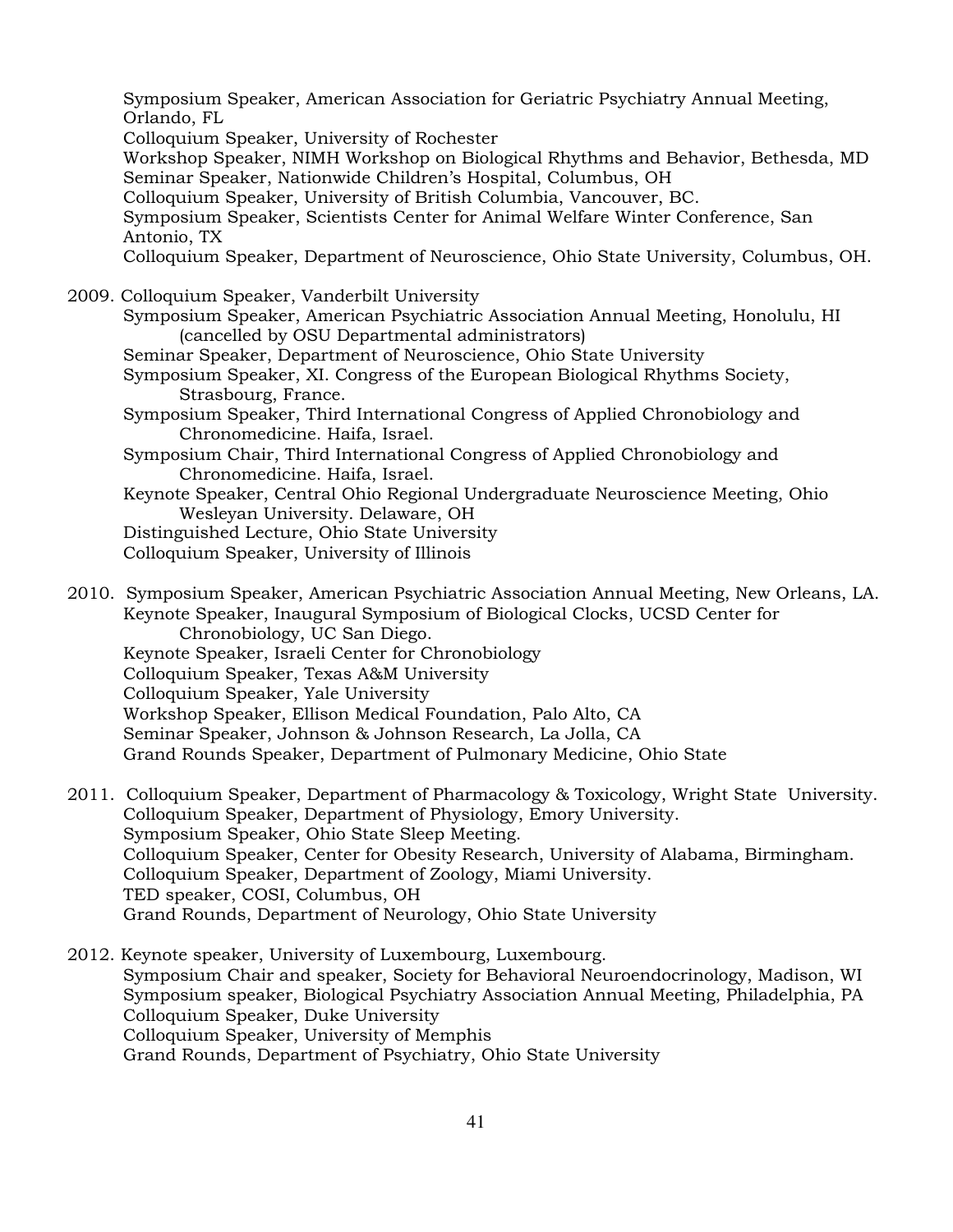2013. Colloquium Speaker, Institute for Behavioral Medicine Research, Ohio State University.

Keynote Speaker, Kent State University Neuroscience Symposium. Workshop Speaker, Society for Behavioral Neuroendocrinology, Atlanta, GA Workshop Speaker, Clinical Relevance of Circadian Rhythms, Lorentz Center, Leiden Netherlands Symposium Chair and Speaker, Midwest Biological Rhythms Meeting, Michigan State University Keynote Speaker, Seasonality and Health, Glasgow, Scotland. Colloquium Speaker, Columbia University, New York, NY

Seminar Speaker, Barnard College, New York, NY

- 2014. Workshop Speaker, University of Toronto, School of Public Health, Toronto, ON. Workshop Speaker, Brain and Heart Workshop, Ohio State University, Brain and Spine Institute. Symposium Speaker, International Behavioral Neuroscience Society, Las Vegas, NV. Colloquium Speaker, Case Western Reserve University, Cleveland, OH Colloquium Speaker, University of California, Berkeley. Seminar Speaker, University of California, Berkeley. Seminar Speaker, College of Wooster, Wooster, OH. Colloquium Speaker, University of Houston, Houston TX. Speaker, Ground Rounds, Endocrinology Division, Ohio State Medical Center Speaker, Ground Rounds, Pulmonary Medicine Division, Ohio State Medical Center Featured Speaker, National Science Writers Meeting. Speaker, Grand Rounds, Endocrinology and Neuroscience, University of Chicago.
- 2015. Howard Bern Lecturer, Society for Integrative and Comparative Biology, W.Palm Beach, FL. Colloquium Speaker, Department of Biology, North Dakota State University, Fargo. Seminar Speaker, Ohio University, College of Osteopathic Medicine, Athens, OH. Symposium Speaker, FASEB Research Conference, Lisbon, Portugal. Keynote Speaker, North American Society for Comparative Endocrinology, Ottawa, Canada. Featured Speaker, Society for Behavioral Neuroendocrinology, Asilomar, CA Keynote Speaker, Central Ohio Regional Undergraduate Neuroscience Meeting, Ohio State University. Columbus, OH.
- 2016. Seminar speaker, University of Cincinnati. Workshop speaker, NIEHS workshop, Research Triangle Park, NC. Seminar speaker, University of California, Davis. Seminar speaker, Florida Atlantic University. Speaker, Global Brain Health and Performance Summit, Columbus, OH. Seminar speaker, University of Southern California, Los Angelos, CA. Featured speaker, Society for Behavioral Neuroendocrinology, Montreal, ON Seminar speaker, University of Oklahoma Medical Center.
- 2017. Seminar speaker, Case Western Reserve University, Cleveland, OH. Workshop speaker, NSF, Arlington, VA. Seminar speaker, College of Dentistry, Ohio State University, Columbus, OH. Distinguished Scientist Lecture, University of Buffalo, Buffalo, NY. Seminar speaker, San Diego State University, San Diego, CA.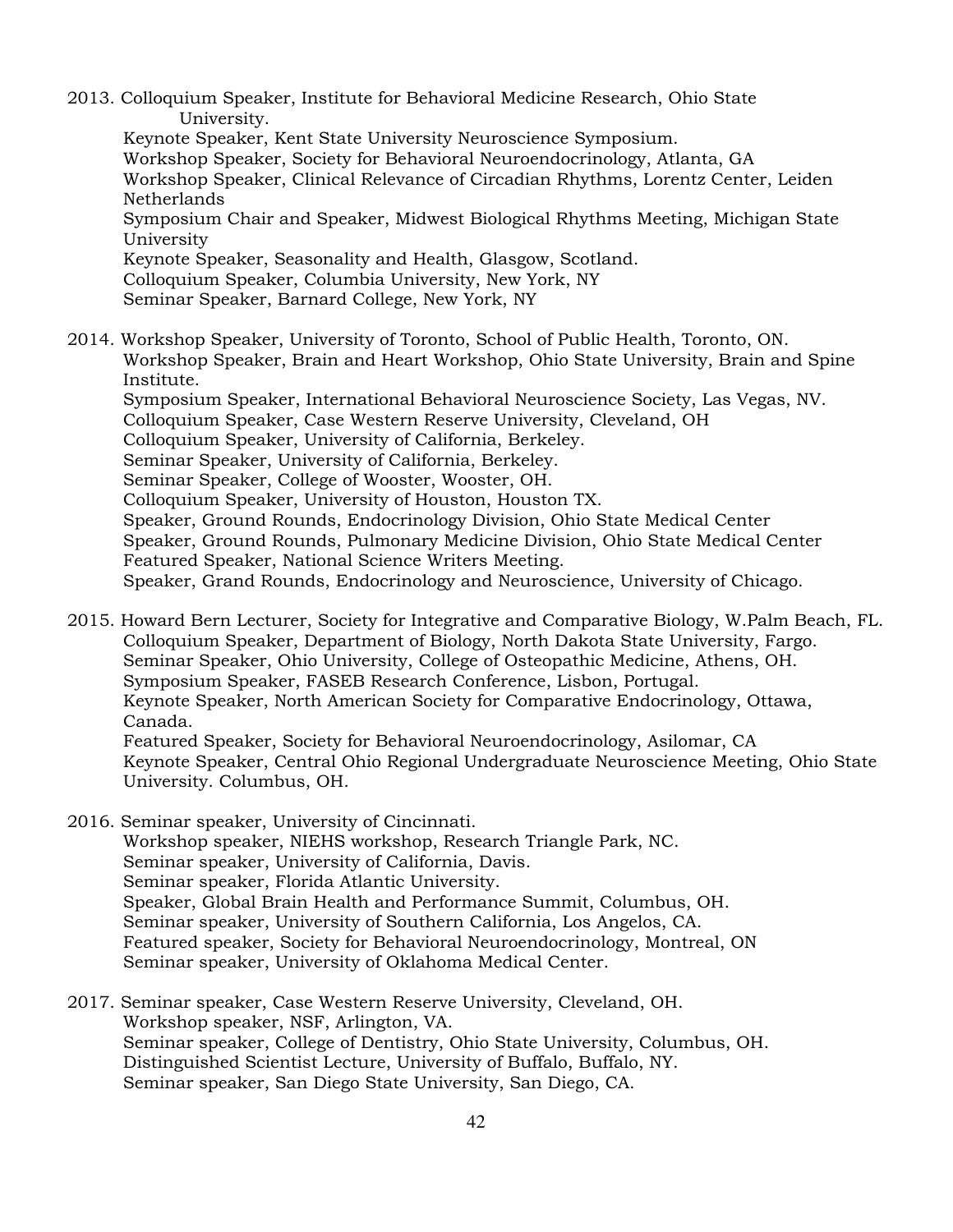- 2018. Seminar speaker, Virginia Commonwealth University, Richmond, VA. Seminar speaker, University of Tennessee, Knoxville, TN. Seminar speaker, West Virginia University, Morgantown, WV. Symposium speaker, Society for Behavioral Neuroendocrinology Annual Meeting, Toronto, Ontario, CA. Symposium speaker, International Society for Psychoneuroendocrinology Annual Meeting, Irvine, CA. Seminar speaker, Virginia Tech University, Blacksburg, VA. Seminar speaker, University of Michigan, Ann Arbor, MI.
- 2019. Seminar speaker, University of North Texas, Ft. Worth, TX. Seminar speaker, West Virginia University, Morgantown, WV. Grand rounds, Neurosurgery, West Virginia University, Morgantown, WV. Seminar speaker, Tulane University, New Orleans, LA. Seminar speaker, University of Illinois, Urbana/Champagne, IL. Seminar speaker, Marquette University, Milwaukee, WI. Seminar speaker, University of Texas, Austin, TX.
- 2020. Seminar speaker, Notre Dame, South Bend, IN. Neil Miller Lecturer, American Psychological Association, Washington, DC.
- 2021. Seminar speaker, Sleep Medicine, West Virginia University, Morgantown, WV. Seminar speaker, Pacific Northwest Research Institute, Seattle, WA. University of Texas, San Antonio Health Science Center, San Antonio, TX. (cancelled) Colloquium speaker, Fresno State University
- 2022. Workshop speaker, Cook County Parks, Chicago, IL Seminar speaker, Neurocritical Care/Department of Neurology, West Virginia University.

#### **GRANTS**

1986-1988. BRSG grant RR07041. "Behavioral endocrinology of seasonal reproduction (\$15,000).

1987-1997. NICHD grant R01 HD 22201. "Environment, reproduction, and behavior in rodents." Total costs: \$2,767,150.

1988-1990. BRSG grant RR 07041."Demonstration of photoperiodic responsiveness in nonphotoperiodic rodents" (\$11,000).

1988-1990. Sloan Foundation Grant. "Population cycles in rodents" (\$20,000).

1988-1990. BRSG grant RR 07041. "Etiology of tumorigenesis in response to environmental factors." (\$14,000).

1988-1989. NINCDS Small Instrumental Grant Program (\$13,516).

1992-1995. NCI grant CA 58168. "Conditioned immune function and cancer risk" (\$100,000 TDC).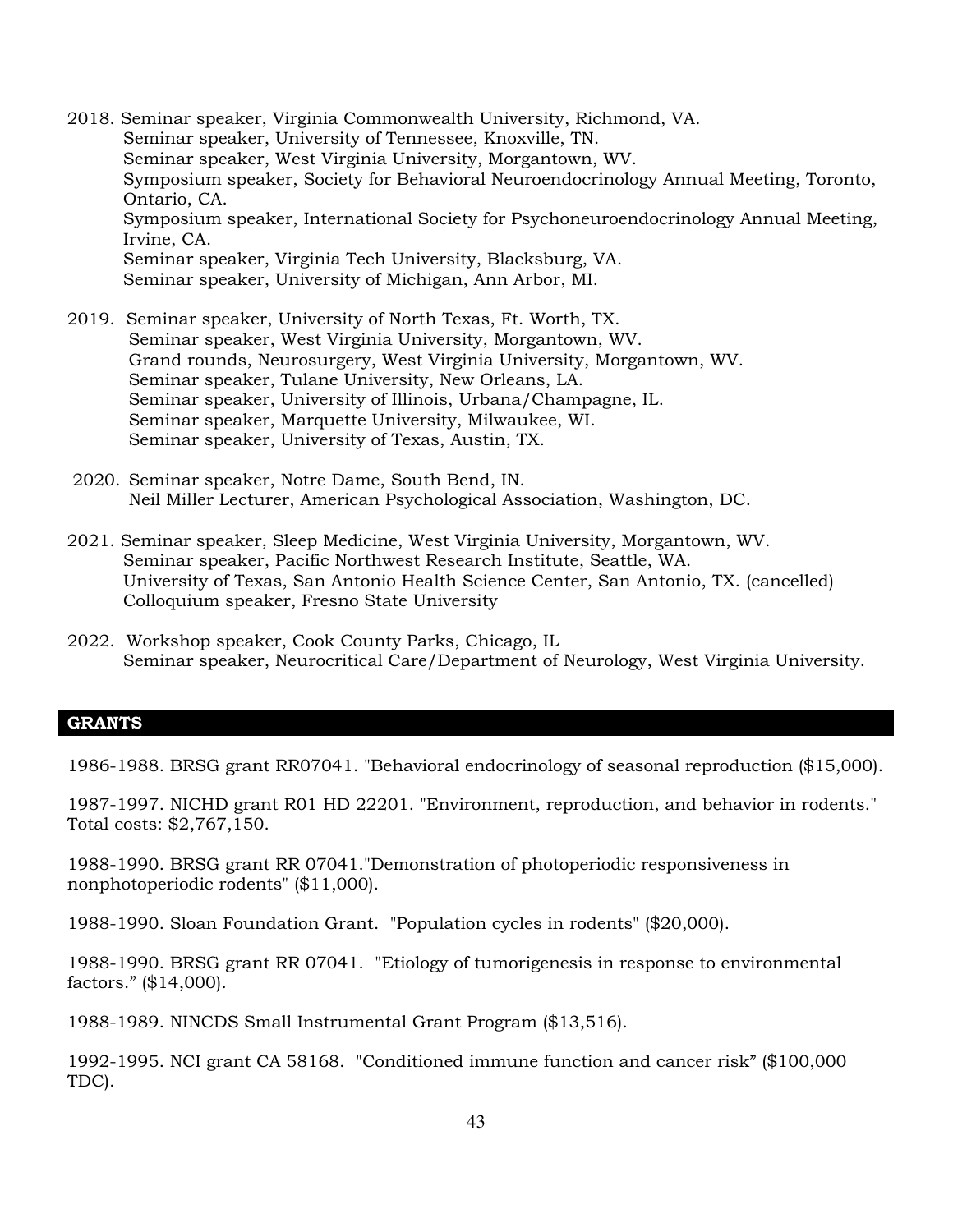1990-2001. NICHD grant P30 HD 06268. "Hopkins Population Center". (Center Associate) (\$1,980,115).

1992-2002. NIMH grant T32 MH 15330. "Interdisciplinary training in psychiatry and neuroscience". (Preceptor) (\$180,577).

1996-1997. NSF grant IBN 96-38301. "Animal Behavior Program" (\$50,353).

1997-2000. NSF grant IBN 97-23420. "Photoperiodic effects on immune function." Total costs: \$233,559.

2000-2004. NSF grant IBN 00-08454. "Photoperiodic effects on immune function." Total costs: \$358,831.

1998-2004. NIMH grant MH 57760. "Role of neuronal nitric oxide synthase in aggression." Total costs: \$809,977.

1997-2003. NIH program project grant, "Mechanisms of Regulation of Cerebral Blood Flow". Project PI and Core Director. Total costs= \$6,122,807. Biobehavioral core annual direct costs = \$55,000.

1997-2007. NIMH grant R01 MH 57535. "Environment, reproduction, and behavior in rodents." Total costs (2002-2007): \$1,733,125.

2002-2005. Seed grant, "Photoperiodic effects on wound healing". Project PI and Core Director. Total costs= \$25,000.

2003-2008. NIMH grant R01 MH 66144. "Photoperiod, melatonin, and sickness behaviors". Total costs =  $$1,184,000$ .

2004-2009. NSF grant IOS 04-16897. "Photoperiodic effects on immune function." Accomplishment Based Renewal. Total costs: \$600,020. (No cost extension).

2008-2012. NSF grant IOS-08-38098 . "Perinatal Photoperiodic Programming of Adult Immune Function". Total costs: \$427,059.

2008-2013. NIHH grant R01 MH 57535. "Photoperiod, Brain, and Behavior" (title change from: Environment, Reproduction, and Behavior in Rodents). Total costs (2008-2013): \$1,652,313.

2006-2010. US-Israel Binational Science Foundation. GRT00004322. "Light-induced immune dysfunction". Total costs = \$247,222.

2010-2015. NINDS grant P30NS0457558. "Neuroscience Center Phenotyping Core." Core Director. Total costs: \$3,740,000. (Core budget= \$100,000/year).

2008-2013, NINR R01NR10806 ; NIH/NINR, PI= A.C. DeVries; CoI = RJ Nelson: Title: Psychosocial Influences on Nociception. Total costs = \$1,652,000.

2011-2016, NIMH grant R01MH046801. "Repeated social defeat and prolonged anxiety". PI=John Sheridan, CoI=RJ Nelson. Total costs= \$1,835,544. Effort =5%.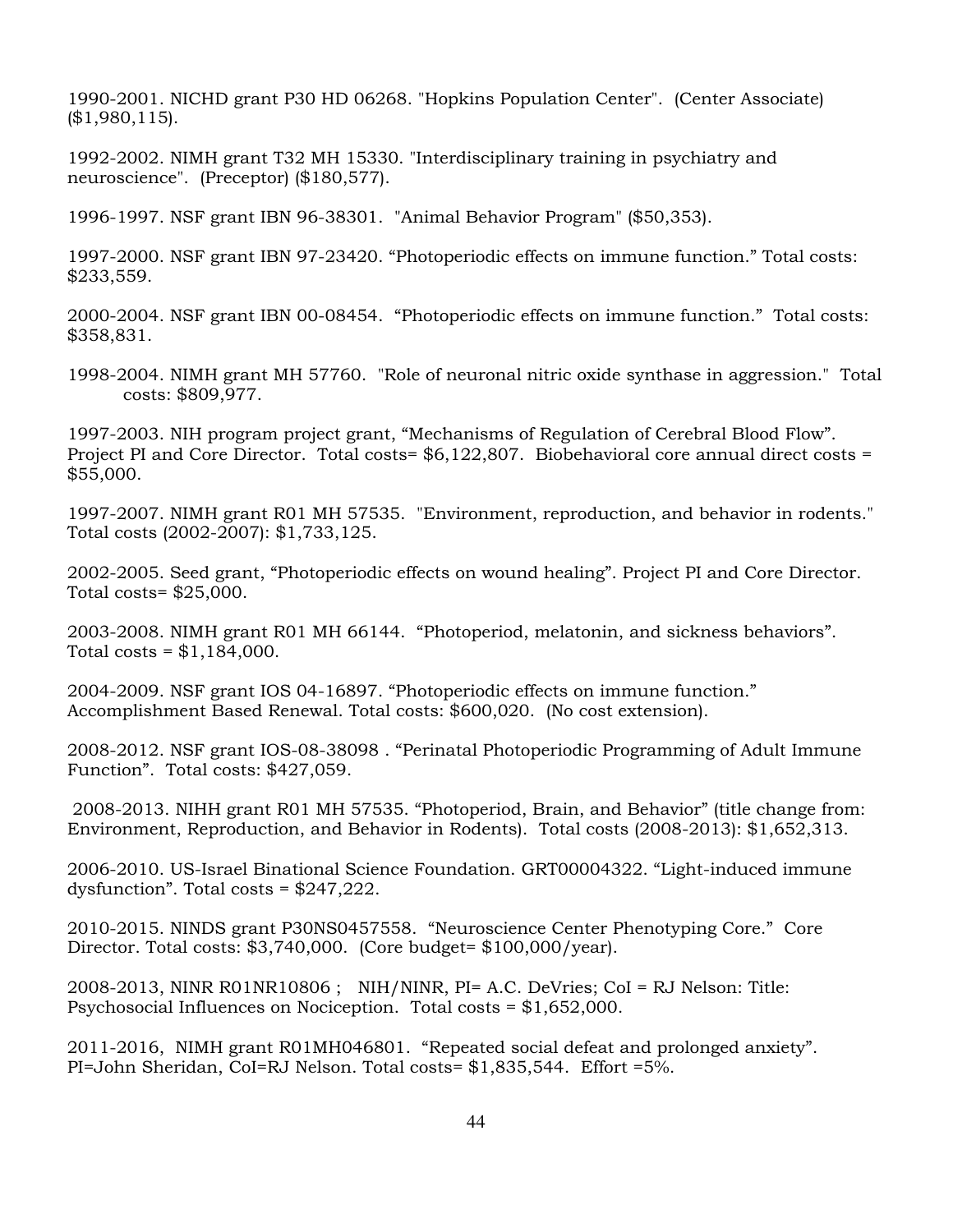2010-2015, NIAAD grant R01AI. "Stress effects on virus protein induced inflammation and sickness behavior; PI=Ronald Glaser, CoI-RJ Nelson. Total costs: \$2,356,941 (\$3,546,401);  $Effort=10%$ .

2011-2016, NSF grant IOS 11-2011-2016. "Effects of light at night on immune function". PI= RJ Nelson. Total costs= $$750,000$ . Effort = 15%. (no cost extension)

2015-2018, NIH grant ES015146-05. "Air pollution and hypertension: vascular mechanisms". PI= Rajagapolan, S; CoI=RJ Nelson. Total costs= \$224,000. Effort = 10%.

2014-2017, NSF grant IOS13-54612. "Circadian clock hierarch and cognition." PI= Obrietan, J.; CoI=Nelson, RJ. Total Costs=\$600,000. Effort 5%.

2015-2017, NIH grant R21CA191846. "The effects of chemotherapy on sleep". PI = Nelson, RJ. Total Costs=\$368,000. Effort 10%.

2016-2018, NIH grant R21CA202745. "Dim light at night alters pancreatic cell signaling and predisposes to pancreatic adenocarcinoma". PI=Nelson, RJ. Total Costs=\$349,000. Effort 10%.

2015-2018, Ohio State University Discovery Theme Award for Chronic Brain Injuries. Faculty Lead= Nelson, RJ. Total costs = \$50 million. Effort 15%.

2014-2019, NIH grant MH103361. R01 MH10336. "Hippocampal cellular rhythms". PI=K. Obrietan; CoI=RJ Nelson. Total Costs=\$1,320,000. Effort =10%.

2015-2020, NIH grant NS092388 "Adverse consequences of light at night for cerebral ischemia". PI = Nelson, RJ; PI =DeVries AC) Total Costs = \$1,987,815. Effort =20%.

2020-2021, NIH grant NS092388 "Administrative supplement for Alzheimer's related research: Adverse consequences of light at night for cerebral ischemia". PI = Nelson, RJ; PI =DeVries AC) Total Costs =  $$375,250$ . Effort =  $10\%$ .

2021-2023, NIH grant R21AT011238 "Effects of light at night and disrupted circadian rhythms on pain. PI = Nelson, RJ). Total Costs ==\$368,000. Effort 15%.

## **PATENTS \_\_\_\_\_\_\_\_\_\_\_\_\_\_\_\_\_\_\_\_\_\_\_\_\_\_\_\_\_\_\_\_\_\_\_\_\_\_\_\_\_\_\_\_\_\_\_\_\_\_\_\_\_\_\_\_\_\_\_\_\_**

- 1. Bedrosian TA, Weil ZM, & Nelson RJ. Light at night and depression. U.S. Provisional Patent Application No. 61/585,453; Filed January 11, 2012.
- 2. Bedrosian TA, Weil ZM, & Nelson RJ. Dim light at night provokes depression-like behaviors and reduces ca1 dendritic spine density in female hamsters. U.S. Provisional Patent Application No. 61/585,461; Filed January 11, 2012.
- 3. Rezai, A., Weil, Z.M. & Nelson, R.J. Neuromodulation of the sympathetic nervous system to treat circadian dysfunction, sleep/wake cycle and sleep disorders. U.S. Provisional Patent Application No. OSU-020974 filed in September 2012.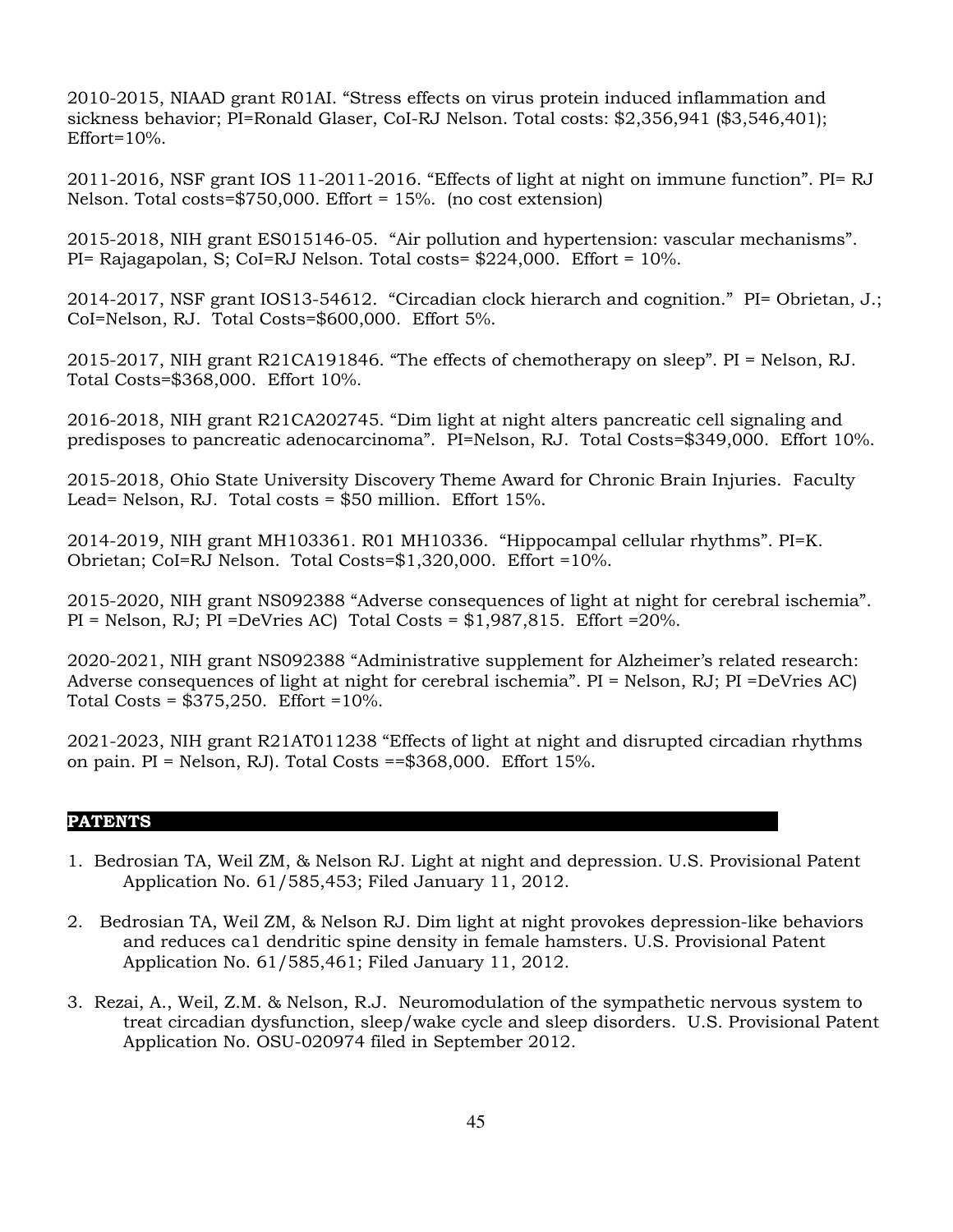- 4. Rezai, A., Nelson, R.J., & Weil, ZM. Systems and methods for treating post-traumatic stress disorder. US patent #10076666. Issued 18 September 2018.
- 5. Rezai, A., Nelson, R.J., & Weil, ZM. Systems for treating post-traumatic stress disorder. US patent #10065037. Issued 18 September 2018.

#### **RESEARCH INTERESTS\_\_\_\_\_\_\_\_\_\_\_\_\_\_\_\_\_\_\_\_\_\_\_\_\_\_\_\_\_\_\_\_\_\_\_\_\_\_\_\_\_\_\_\_\_\_\_\_\_\_\_\_\_\_\_\_\_\_\_\_\_**

Integrative and Systems Neuroscience Behavioral Neuroendocrinology Seasonal Behavior **Prince Access** Psychoneuroimmunology Neuroendocrinology Comparative Immunity Biological Clocks Cytokines and Behavior

Behavioral Effects of Gene Manipulations

## **GRADUATE STUDENTS AND POSTDOCTORAL TRAINEES**

#### *Terminal Master Degrees*:

Sharon Willoughby, Stacy Bennett, Wenjun Ruan, Joyce Hairston, Steven Kinsey, Michelle Gatien.

#### *Doctoral Degrees:*

Joan Blom, PhD, 1992; Currently: Associate Professor of Psychology, University of Modena, Italy Ruiquin Wan (co-advisor), PhD, 1993: Currently: Senior Research Scientist, National Institute on Aging, NIH, Baltimore

- Christopher Moffatt, PhD, 1994: Currently: Associate Professor of Biology, San Francisco State University
- Gregory Demas, PhD, 1998; Currently: Professor and Chair of Biology, Indiana University

Sabra Klein, PhD, 1998; Currently: Professor of Molecular Microbiology and Immunology, Johns Hopkins, School of Public Health

Amy Wisniewski, PhD, 1999; Currently: Professor of Pediatric Urology, University of Oklahoma College of Medicine

Lance Kriegsfeld, PhD, 1999; Currently: Professor of Psychology and Neuroscience, UC Berkeley

Kelly Young, PhD, (Biochemistry) 2000; Currently: Professor of Biology, Cal State Long Beach

Deborah Drazen, PhD, 2001; JD, 2010; Currently: Senior Patent Counsel, Johnson & Johnson, New York, NY

Staci Bilbo, PhD, 2003; Currently: Professor of Psychology and Neuroscience, Duke University

- Gretchen Neigh, PhD, 2004; Currently: Associate Professor of Neurobiology, Virginia Commonwealth University
- Leah Pyter, PhD, 2006; Currently: Assistant Professor of Psychiatry, Ohio State University Wexner Medical Center
- Zachary Weil, PhD, 2008; Currently: Associate Professor of Neuroscience, West Virginia University

Joanna Workman, PhD, 2010; Currently: Assistant Professor of Psychology, University of Albany Abed Zubidat (co-advisor), PhD, 2012; Currently: Research Scientist, University of Haifa Tracy Bedrosian, PhD, 2013; Currently: Senior Research Scientist, Nationwide Children's Hospital

James Walton, PhD, 2013; Currently: Research Assistant Professor, West Virginia University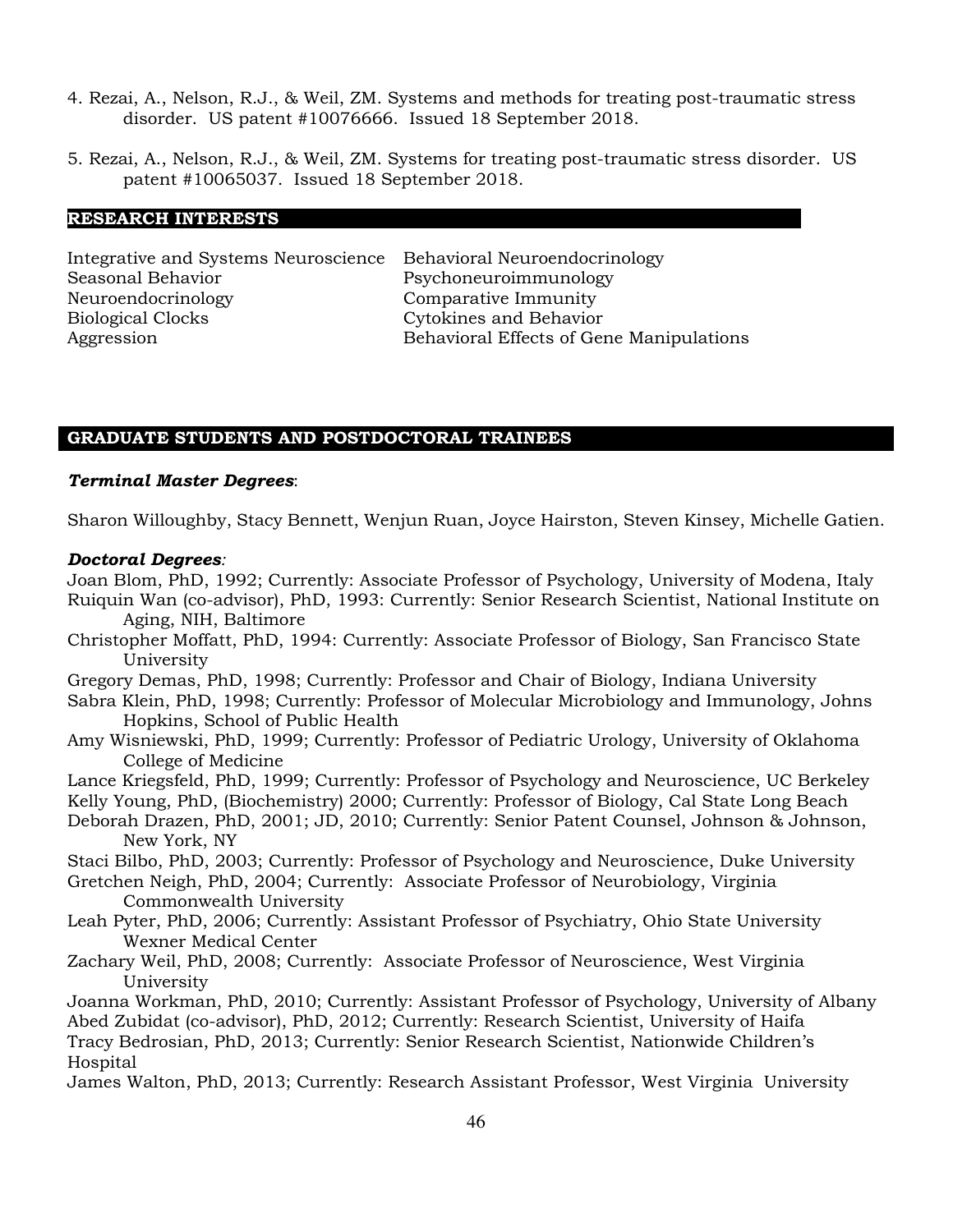Laura Fonken, PhD, 2013; Currently: Assistant Professor, University of Texas John Morris, PhD, 2013; Currently: Postdoctoral Fellow, University of Chicago Taryn Aubrecht, PhD, 2014. Currently: Science Officer, Ripple Effects Communications. Jeremy Borniger, PhD, 2017. Currently: Assistant Professor, Cold Spring Harbor Labs Yasmine Cisse, PhD, 2017. Currently: Postdoctoral Fellow, University of Maryland O. Hecmarie Meléndez-Fernández, Current grad student Jacob Bumgarner, Current grad student Jennifer Liu, Current grad student

#### *Postdoctoral Fellows:*

Denise Frank, PhD; 1988-1990; Currently: Research Associate Professor, University of Arizona Medical Center.

Stephen Gammie, PhD, 1998-2001; Currently: Professor of Zoology; University of Wisconsin.

Silvana Chiavegatto, PhD, 1999-2001; Currently: Associate Professor of Neuroscience; University of Sao Paulo.

Brian Prendergast, PhD, 1999-2003; Currently: Professor of Psychology; University of Chicago.

Andrew Hotchkiss, PhD, 2001-2004; Currently: Research Scientist, EPA, Research Triangle Park.

Lynn Martin, PhD, 2004-2007; Currently: Professor of Biology, University of South Florida.

Brian Trainor, PhD, 2004-2007; Currently: Professor of Psychology, University of California, Davis.

Kristen Navara, PhD, 2005-2007; Currently: Associate Professor of Biology, University of Georgia.

Noah Ashley, PhD, 2010-2012; Currently: Associate Professor of Biology, University of Western Kentucky.

Tomoko Ikeno, PhD, 2012-2014; Currently: Research Scientist, University of Tokyo.

Matthew Hogan, DVM, 2013-2015; Currently: Staff Veterinarian, Harvard University.

Kathryn Russart, PhD, 2016-2018; Currently: Postdoctoral fellow, Ohio State University.

Surbhi Gahlot, PhD 2016-2018; Currently: Postdoctoral fellow, University of Michigan.

Souhad Chbeir, PhD; Currently, Research Scientist, Ohio State University.

William Walker, PhD; Currently, Postdoctoral Fellow, West Virginia University

#### **COURSES TAUGHT AT JOHNS HOPKINS UNIVERSITY**

Mechanisms of Animal Behavior (200.146) Behavioral Endocrinology (200.344) Comparative Animal Behavior (471.421)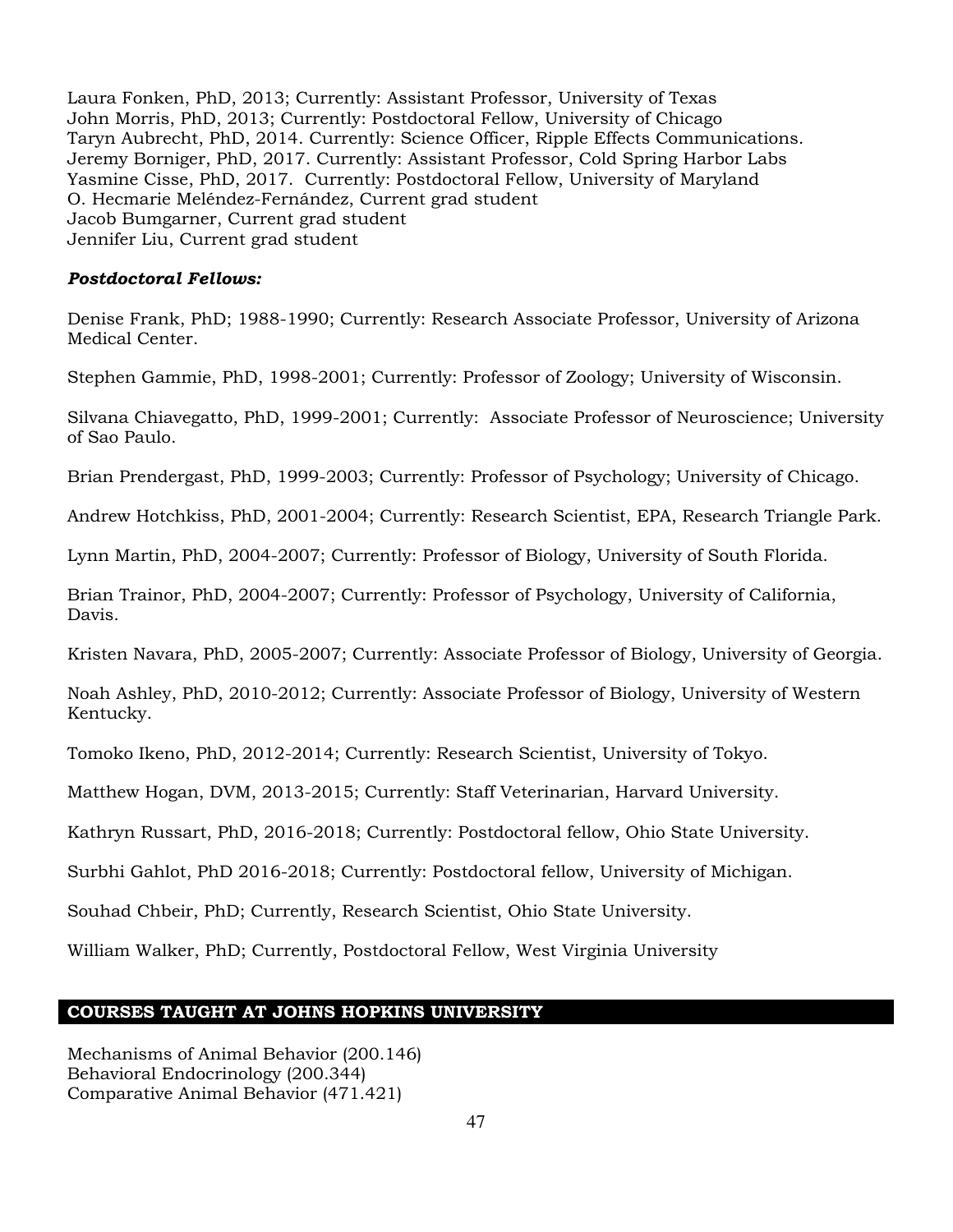Introduction to Psychology (466.103; 200.101) Biopsychology Area Seminar (200.650) Behavioral Ecology (200.644) Sociobiology (200.646) Biological Rhythms and Behavior (200.634) Systems Neuroscience (080.205) Topics in Behavioral Biology (290.120)

## **COURSES TAUGHT AT OHIO STATE UNIVERSITY**

Research Seminar for Psychobiology & Behavioral Neuroscience (Psy 811) Behavioral Endocrinology (Psy 644) Biology of Aggression (HON 596) Biological Clocks and Behavior (Neuro 4623) Neuroendocrinology Seminar (Psy 811.08) Advanced Comparative Psychology (Psy 804) Neuroscience Seminar (NS 727) Neuroscience of Biological Clocks (Neuros 4623) Behavioral Endocrinology (Neuro 5644)

## **OHIO STATE UNIVERSITY SERVICE**

#### *Committees (Department):*

Psychobiology Colloquium Series Committee, (Faculty Advisor) Promotion & Tenure Reading Committee Ethics Committee Psychobiology Faculty Search Committee Research Advisory Committee New Lab Building Consultancy Speakers Committee (Chair) Health Psychology Eminent Scholar Search Committee Strategy Committee Area Coordinator Diversity Committee (Chair) Diversity, Recruitment, and Retention Committee (Chair)

#### *Committees (College/University):*

Institutional Animal Care and Use Committee Neuroscience Graduate Studies Committee Neuroscience Graduate Studies Program, Co-Director Neurobiotechnology Committee Carnegie Initiative on the Doctorate Committee Neuroscience minor, OSU Consortia of Arts and Sciences Colleges Neuroscience major, OSU Consortia of Arts and Sciences Colleges, Chair Advisory Board, Comprehensive Training Grant in Oral and Craniofacial Sciences, College of Dentistry Advisory Board, Training Grant in the Neurosciences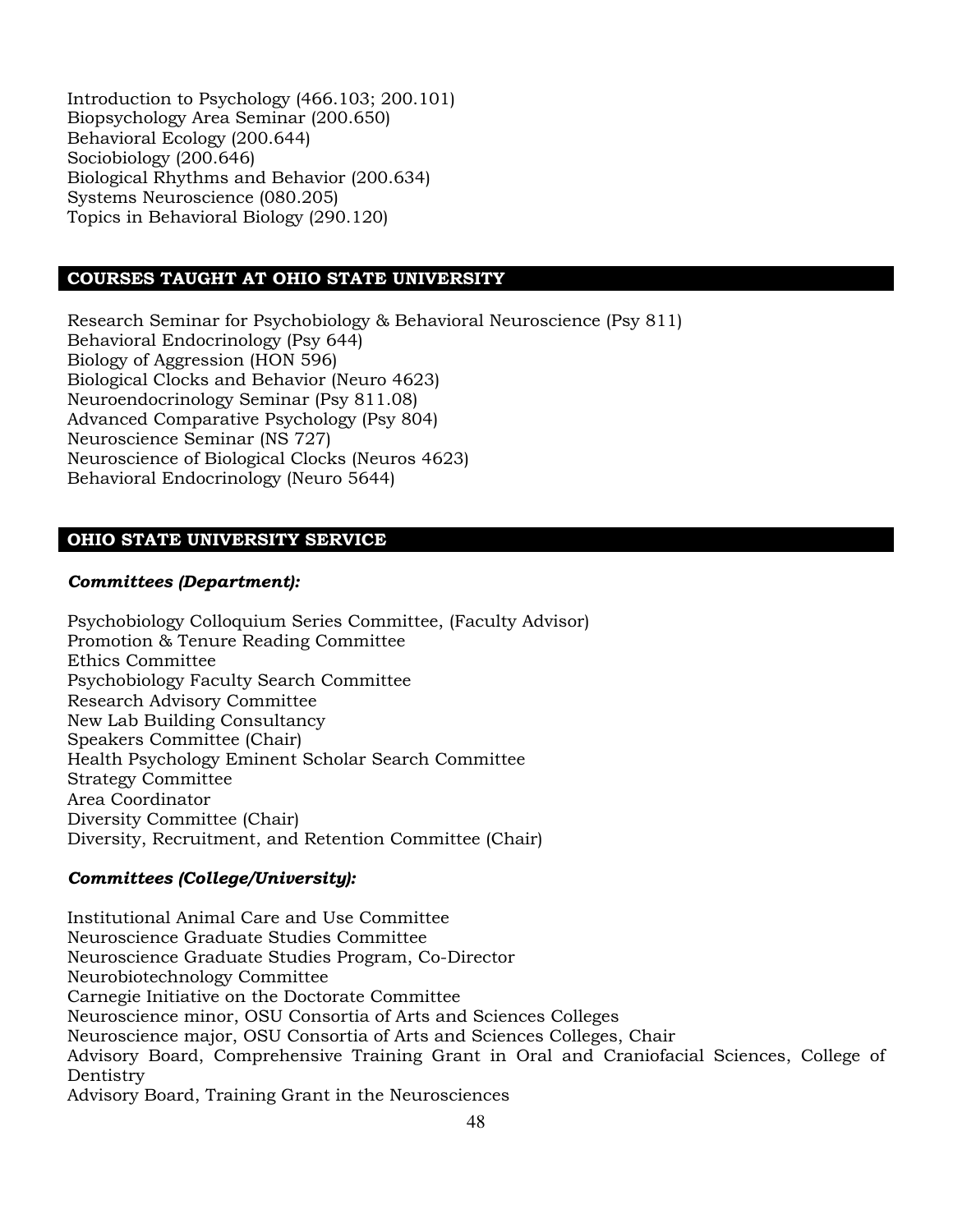Neuroscience Chair Search Committee Academic Senate: University Research Committee Arts and Sciences College Leadership Committee Medical Scientist Program (MSP) Steering Committee (COM) Promotion and Tenure, College of Behavioral and Social Sciences Distinguished Scholar Selection Committee Task Force on Biological and Life Sciences Admission Committee (MD/PhD subcommittee), Ohio State College of Medicine Graduate School PhD Completion Project Life Sciences Steering Committee College of Medicine Funds Flow Task Force Recruitment of Women Leaders in the College of Medicine Task Force Search Committee, Dean, College of Medicine Search Committee, Dean of Education, College of Medicine Search Committee, Faculty Leader, FAME, College of Medicine Presidential AAAS Fellows Committee, College of Medicine Honorary Degree Nomination Committee, Ohio State University Search Committee, Chair, Oral Biology, College of Dentistry Search Committee, Chair, Department of Neurological Surgery, Wexner Medical Center, OSU Search Committee, University President, The Ohio State University. Selection Committee, Ohio State Distinguished Professor Committee for Improved Recruitment and Contracting, Wexner Medical Center, OSU

# **WEST VIRGINIA UNIVERSITY SERVICE**

## *Committees (College/University):*

Neuroscience Graduate Program Committee, Chair Neuroscience Graduate Program, Director Neuroscience major, WVU Advisory Committee Internal Advisory Board, Training Grant in Stroke Pharmaceutical Sciences Chair Search Committee Research Operational Action Team, Co-Chair Rockefeller Neuroscience Institute Strategic Planning Executive Committee Basic Science Chair Committee Biomedical Sciences Program Leader Committee Rockefeller Neuroscience Institute Construction Committee WVU Neurosurgery Chair Search Committee WVU Behavioral Health and Psychiatry Chair Search Committee

## *Committees (National):*

National Academies of Science Committee for Animal Welfare Guidelines for the National Institutes of Health

National Academies International Workshop on Development of Science-Based Guidelines for Enrichment

NIH ICFN-3 Panel Member. National Science Foundation, Behavioral Neuroscience Center Site Visit Panel (Chair) National Science Foundation, Animal Behavior Panelist Advisory Committee, Reproductive Diversity Training Grant, Indiana University (2006-11) NIH BRS Study Section, 2005-2007.